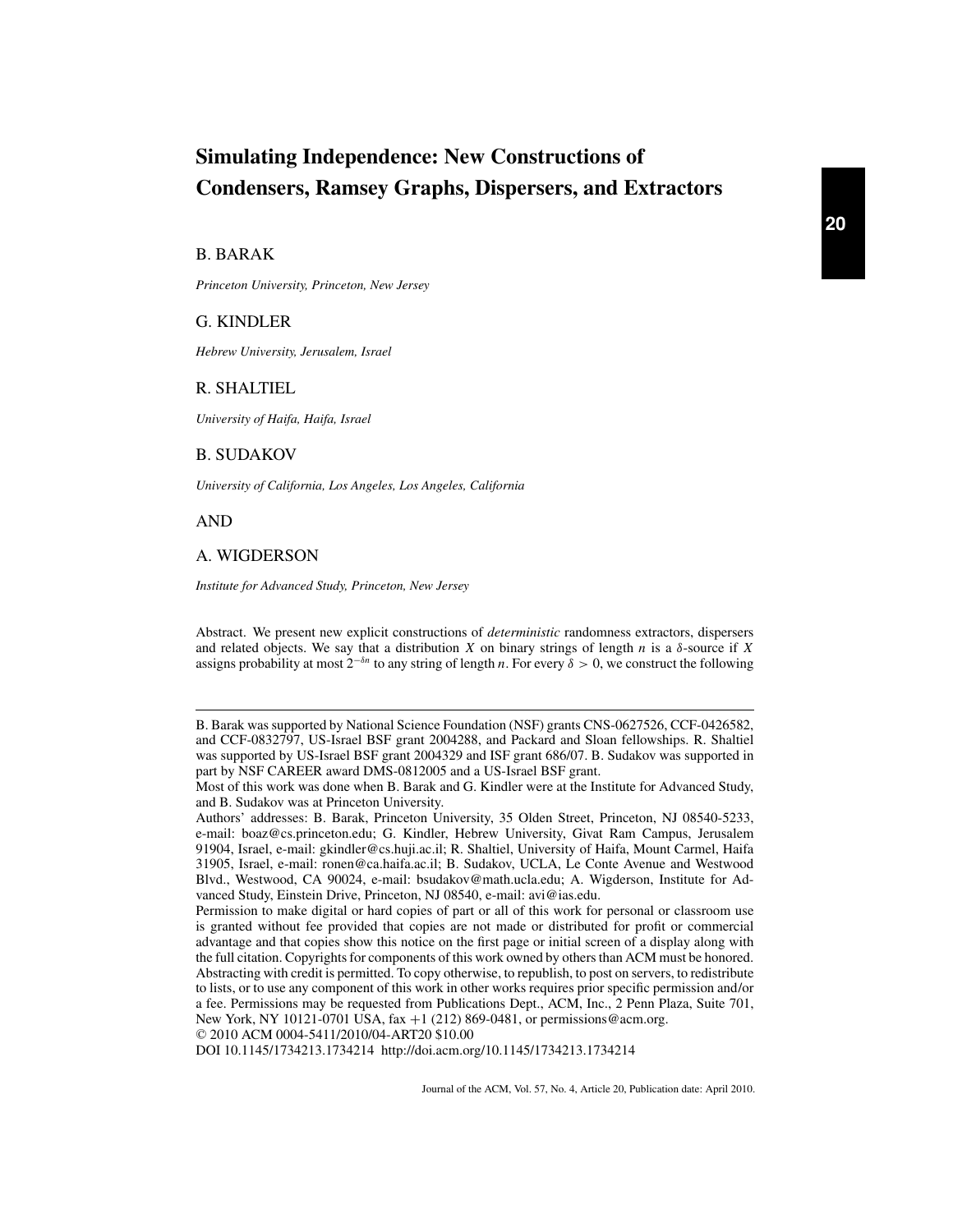$poly(n)$ -time computable functions:

- $-2$ -source disperser:  $D : (\{0, 1\}^n)^2 \to \{0, 1\}$  such that for any two independent  $\delta$ -sources  $X_1, X_2$ we have that the support of  $D(X_1, X_2)$  is  $\{0, 1\}$ .
- $-Bipartite Ramsey graph: Let  $N = 2^n$ . A corollary is that the function *D* is a 2-coloring of the edges$ of  $K_{N,N}$  (the complete bipartite graph over two sets of N vertices) such that any induced subgraph of size  $N^{\delta}$  by  $N^{\delta}$  is not monochromatic.
- $-3$ -source extractor: E :  $({0, 1})^n$ <sup>3</sup>  $\rightarrow$   ${0, 1}$  such that for any three independent  $\delta$ -sources  $X_1, X_2, X_3$  we have that  $E(X_1, X_2, X_3)$  is  $o(1)$ -close to being an unbiased random bit.

No previous explicit construction was known for either of these for any  $\delta < 1/2$ , and these results constitute significant progress to long-standing open problems.

A component in these results is a new construction of condensers that may be of independent interest: This is a function  $C : \{0, 1\}^n \to (\{0, 1\}^{n/c})^d$  (where *c* and *d* are constants that depend only on  $\delta$ ) such that for every  $\delta$ -source *X* one of the output blocks of  $C(X)$  is (exponentially close to) a 0.9-source. (This result was obtained independently by Ran Raz.)

The constructions are quite involved and use as building blocks other new and known objects. A recurring theme in these constructions is that objects that were designed to work with independent inputs, sometimes perform well enough with correlated, high entropy inputs.

The construction of the disperser is based on a new technique which we call "the challengeresponse mechanism" that (in some sense) allows "identifying high entropy regions" in a given pair of sources using only one sample from the two sources.

Categories and Subject Descriptors: G.2.1 [**Discrete Mathematics**]: Combinatorics

General Terms: Theory

Additional Key Words and Phrases: Condensers, Dispersers, Explicit constructions, Extractors, Ramsey graphs

#### **ACM Reference Format:**

Barak, B., Kindler, G., Shaltiel, R., Sudakov, B., and Wigderson, A. 2010. Simulating independence: New constructions of condensers, Ramsey graphs, dispersers, and extractors. J. ACM 57, 4, Article 20, (April 2010), 52 pages.

DOI = 10.1145/1734213.1734214 http://doi.acm.org/10.1145/1734213.1734214

#### 1*. Introduction*

Randomness extraction is the problem of distilling the entropy present in "weak random sources" into a useful, (nearly) uniform distribution. Its importance and wide applicability to diverse theoretical and practical areas of computer science has motivated a large body of research over the last 20 years.

The goal of this research is to design a "randomness extractor function" *f* such that when applying *f* on an input chosen according to certain probability distributions (i.e., on "weak random sources of randomness") one obtains outputs which are (statistically close) to uniformly distributed coin tosses. Much of this research assumes only that the given "weak source" has sufficient  $(min)$ -entropy, $<sup>1</sup>$  and that</sup> extractors can use an extra, short uniformly distributed independent "seed" to aid in distilling the randomness. Such a seed (of logarithmic length) is easily seen to be necessary in this setup. This line of research focuses on explicitly constructing extractors of small seed (and long output). Shaltiel [2002] explains some of the recent developments in this area, and Lu et al. [2003] and Guruswami et al. [2009]

<sup>&</sup>lt;sup>1</sup>A distribution *X* over  $\{0, 1\}^n$  has *min-entropy* (at least) *k* if for every  $x \in \{0, 1\}^n$ ,  $Pr[X = x] \leq 2^{-k}$ . We say that *X* has *entropy rate*  $\delta$  if *X* has min-entropy at least  $\delta n$ . A distribution *X* with rate  $\delta$  is called a δ-source.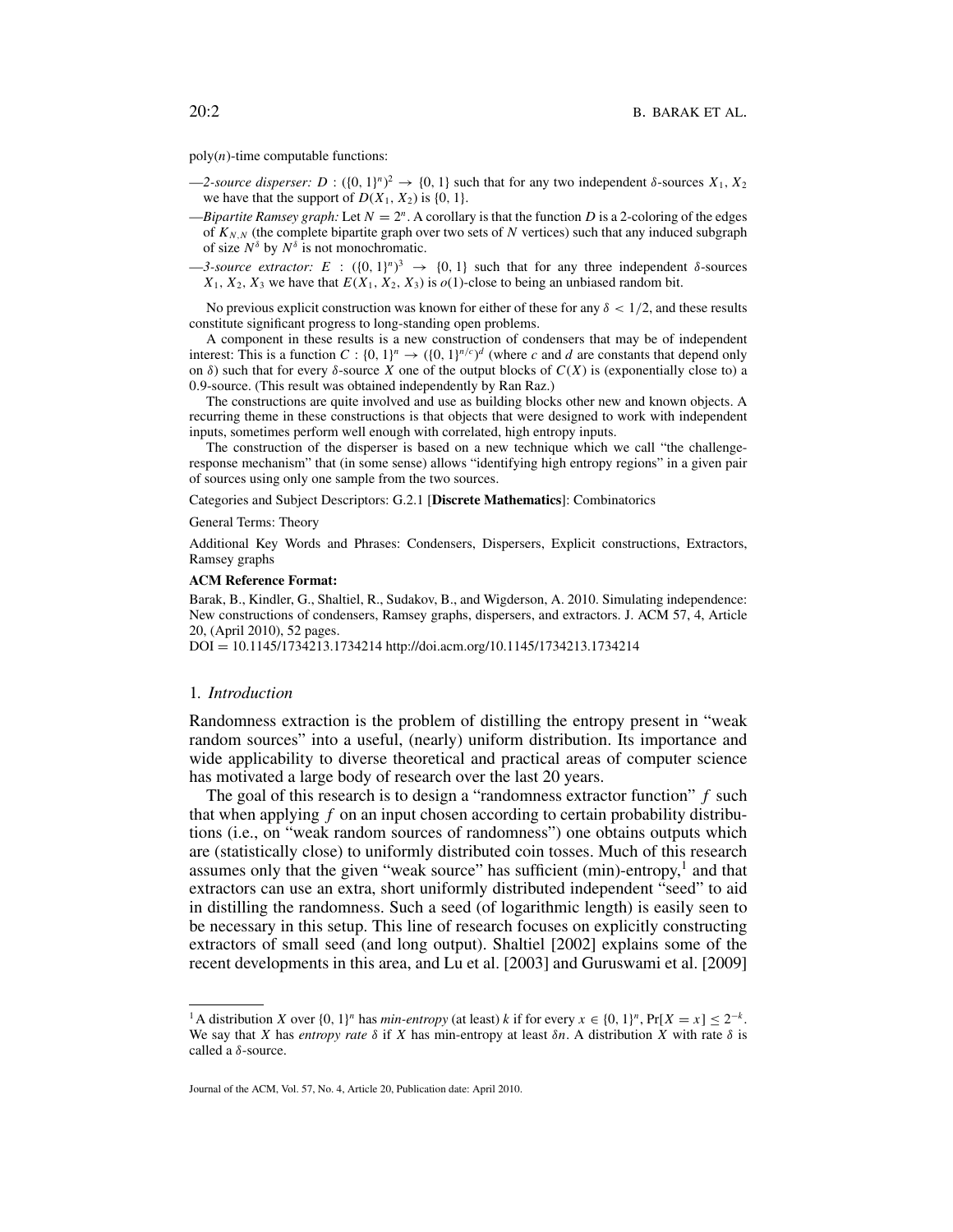contain the current state-of-art constructions in terms of the seed length and output length.

However, certain applications (especially in cryptography) cannot "afford" the use of an extra random seed (see, e.g., McInnes and Pinkas [1990], Dodis and Spencer [2002], and Barak et al. [2003]). To do without it, one must impose additional conditions (beyond entropy content) on the class of sources from which one extracts. This body of work, which includes von Neumann [1951], Blum [1986], Santha and Vazirani [1984], Chor and Goldreich [1988], Or and Linial [1989], Vazirani [1987], Cohen and Wigderson [1989], Chor et al. [1985], Trevisan and Vadhan [2000], Mossel and Umans [2002], Kamp and Zuckerman [2007], and Gabizon et al. [2006] considers a variety of restrictions, mostly structural, on the given sources, and shows how to extract from them deterministically (i.e., without an additional seed).

This article provides several new explicit constructions of seedless extractors, dispersers and related objects (all defined below), significantly improving on previous results. We also give several weaker constructions, which are not quite seedless, but only use seeds of *constant size*. These are important as building blocks of the seedless ones, and some are interesting in their own right.

We now turn to describe some of the new constructions, and for each discuss history and related work. (We also discuss work that is subsequent to the publication of the conference version of this article in Section 1.4). For the sake of brevity and clarity, we skip some of our results, and state others in less than full generality and precision.

## 1.1. MULTIPLE INDEPENDENT SOURCES

*Background.* Perhaps the most natural condition allowing seedless extraction is that instead of *one* source with high entropy, we have several independent ones. This model was suggested by Santha and Vazirani [1984], and further studied by Chor and Goldreich [1988] (who introduced the now standard notion of min-entropy).

A function  $f: (\{0, 1\}^n)^{\ell} \to \{0, 1\}^m$  is called an  $\ell$ -source extractor (with entropy requirement *k* and error parameter  $\epsilon$ ) if for every  $\ell$  independent distributions  $X_1, \ldots, X_\ell$ , each with min-entropy *k*, the distribution  $f(X_1, \ldots, X_\ell)$  (obtained by applying  $f$  on a sample from each source) has distance at most  $\epsilon$  from the uniform distribution on  $\{0, 1\}$ <sup>*m*</sup>. The distance from the uniform distribution is measured according to statistical distance (see Section 3 for precise definitions).

For this model, the probabilistic method easily gives the best that can be hoped for: two sources and  $\Theta(\log n)$  min-entropy suffice (and are necessary) for extraction. Moreover, such a function can be computed in time  $2^{O(n^2)}$ . While this is a far cry from the explicitness we want (i.e., we want extractors computable in  $poly(n)$ -time), it will be used as a building block in our constructions. We call such a function opt (for Optimal Extractor).

For two sources the best known explicit construction requires in contrast minentropy >  $n/2$ <sup>2</sup>. The Hadamard function Had :  $\{0, 1\}^n \times \{0, 1\}^n \rightarrow \{0, 1\}$  defined by Had(*x*, *y*) =  $\langle x, y \rangle$  (mod 2) was shown by Chor and Goldreich [1988] to be an extractor for two sources with rate slightly larger than 1/2. Moreover, a natural

<sup>&</sup>lt;sup>2</sup> In a subsequent work [Bourgain 2005], this was improved to min-entropy  $(1/2 - \alpha)n$  for some constant  $\alpha > 0$ . We elaborate on subsequent work in Section 1.4.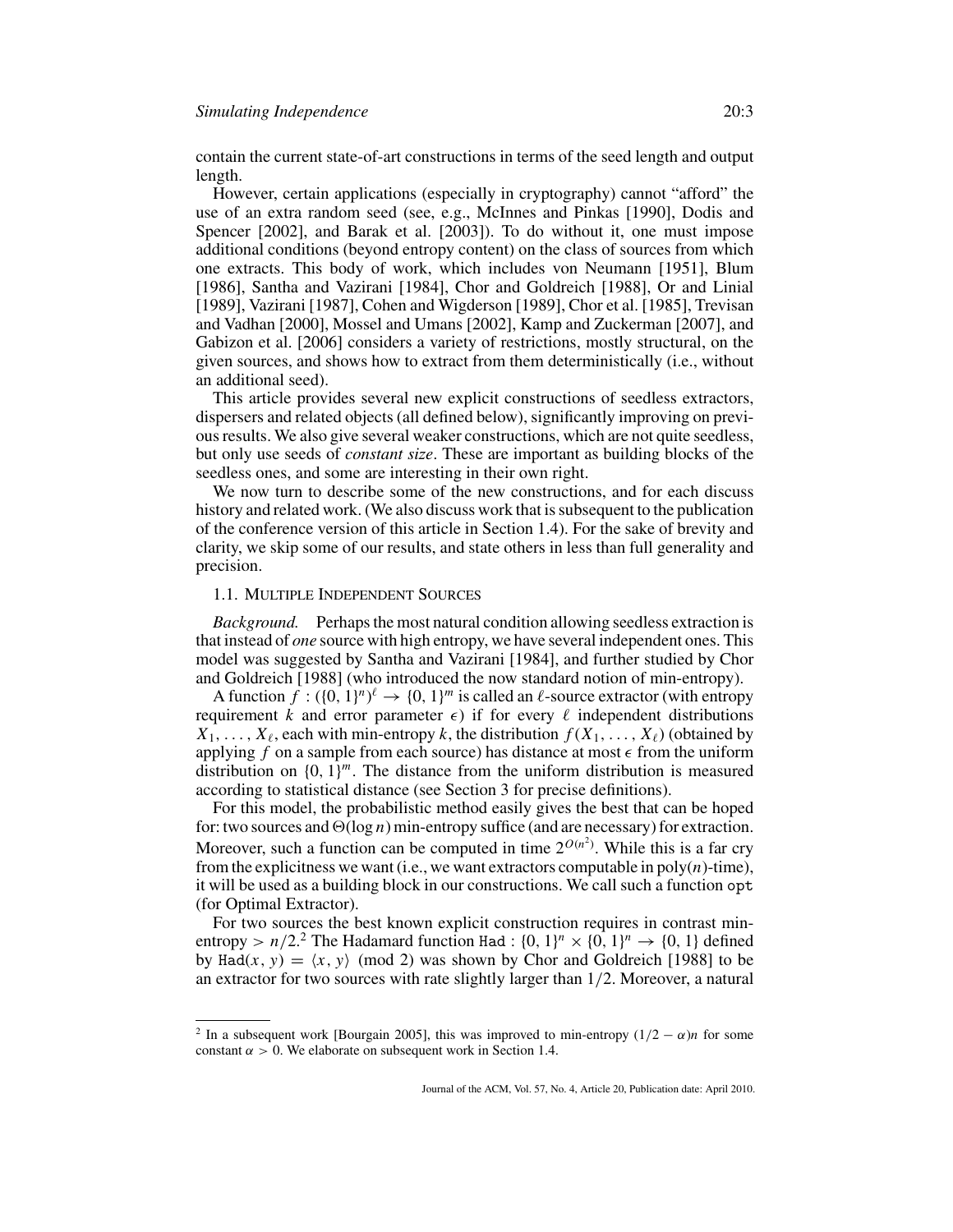variant Had' which outputs  $m = \Omega(n)$  was shown to be an extractor in Vazirani [1987] under the same conditions (see a simplified and improved analysis in Dodis et al. [2004]). The Hadamard function and its extension to long outputs Had' will be an important building block in our construction. Constructing explicit extractors that work with sources with rate smaller than  $1/2$  was open for many years even if one allows the extractor to use a large number of sources  $\ell < n$ .

Recently, Barak et al. [2006a] (using the Sum-Product theorem of Bourgain et al. [2004]) gave an extractor that, for any  $\delta > 0$  uses only a constant  $\ell =$ poly( $1/\delta$ )  $\delta$ -sources.<sup>3</sup> Moreover, on *n*-bit sources, their extractor outputs *n* bits and is exponentially close to uniform. The analysis seems to require that the total entropy in all sources is at least the length of one source (and hence that  $\ell > 1/\delta$ ). Still, this too will be a building block in our new constructions in which the number of sources is a constant independent of  $\delta$ .

*New Results.* We construct a 3-source extractor which outputs a (nearly) unbiased bit (or any constant number of bits) for every entropy rate  $\delta > 0$ . That is, we prove the following theorem:

THEOREM 1.1 (3-SOURCE EXTRACTOR). *For every constants*  $\delta$ ,  $\epsilon > 0$  *and*  $m \in$ N*, and for every sufficiently large integer n there exists a* poly(*n*)*-time computable* 3-source extractor 3ext:  $\{0, 1\}^{n \times 3} \rightarrow \{0, 1\}^{m}$  such that for every three indepen*dent* δ*-sources X*1, *X*2, *X*3*, the distribution* 3ext(*X*1, *X*2, *X*3) *is within statistical distance to the uniform distribution over* {0, 1}*m.*

We remark that there are subsequent works which can use a constant number of sources for lower rates and achieve better error. We discuss subsequent work in Section 1.4.

# 1.2. BIPARTITE RAMSEY GRAPHS AND 2-SOURCE DISPERSERS

*Ramsey Graphs.* The probabilistic method was first used by Erdos to show the existence of *Ramsey graphs*: That is, a 2-coloring of the edges of the complete graph on *N* vertices such that no induced subgraph of size  $K = (2 + o(1)) \log N$  is monochromatic. The best known explicit construction of such a coloring by Frankl and Wilson [1981] only achieves a much larger value:  $K = 2^{\Theta(\sqrt{\log N \log \log N})}$ .<sup>4</sup>

*Bipartite Ramsey graphs.* An even harder variant of this problem is the *bipartite Ramsey problem:* Construct a 2-coloring of the edges of the complete *N* by *N* bipartite graph such that no induced *K* by *K* subgraph is monochromatic. Setting  $N = 2^n$ , a coloring is a function  $f : (\{0, 1\}^n)^2 \rightarrow \{0, 1\}$ . It immediately follows that every 2-source extractor  $f$  with entropy-rate  $\delta$  is a coloring for the bipartite Ramsey problem with  $K = N^{\delta}$ . We remark that it is easy to transform a bipartite Ramsey graph on 2*N* vertices into a (standard) Ramsey graph on *N* vertices while only multiplying *K* by two (thus, explicit constructions of bipartite Ramsey graphs immediately translate into explicit constructions of Ramsey graphs). Until recently, the best known explicit construction of bipartite Ramsey graphs was that implied by

<sup>&</sup>lt;sup>3</sup> This extractor was proposed already in Zuckerman [1990], but the analysis there relies on an unproven number theoretic assumption.

<sup>4</sup> In a subsequent work, Barak et al. [2006b] extend the techniques developed in this article and give an improved construction of Ramsey graphs. We discuss subsequent work in Section 1.4.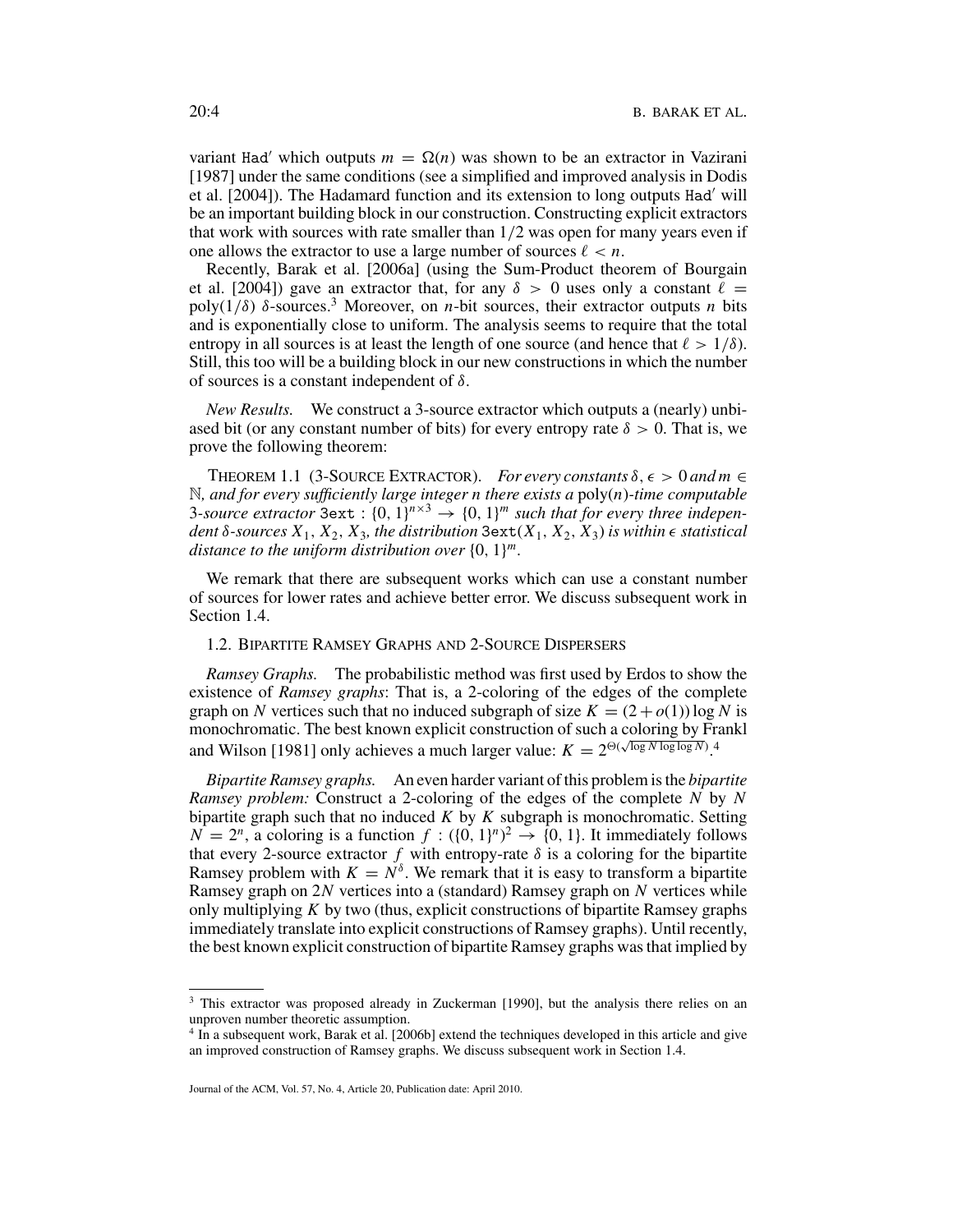the aforementioned Hadamard 2-source extractor achieving  $K > N^{1/2}$ . Recently, a slight improvement to  $K = N^{1/2}/2^{\sqrt{\log N}}$  (which in our terminology translates to a sught improvement to  $K = N^{1/2} / 2^{N \log N}$  (which in our to  $\delta = 1/2 - 1/\sqrt{n}$ ) was given by Pudlák and Rödl [2004].<sup>5</sup>

*2-Source Dispersers.* An equivalent formulation of this problem is constructing a 1-bit output 2-source *disperser* which is a well-known relaxation of an *extractor*. A 2-source (zero-error) *disperser* of entropy rate  $\delta$  is a function disp:  $\{0, 1\}^n \times$  $\{0, 1\}^n \rightarrow \{0, 1\}^m$  such that for every 2 independent  $\delta$ -sources  $X_1, X_2$  we have that the support of disp( $X_1, X_2$ ) is  $\{0, 1\}^m$ . In words, every possible output occurs when the inputs range over all possible values in  $X_1$ ,  $X_2$  (and so only the support matters, not the individual probabilities in the input sources).<sup>6</sup> Note that when  $m = 1$ , a disperser is equivalent to a bipartite Ramsey graph with  $K = N^{\delta}$ .

*New Results.* We give an explicit construction of a 2-source disperser for any constant rate  $\delta > 0$  and any constant output length *m*. Our disperser has the additional guarantee that every output is obtained with at least a constant probability, which depends only on  $\delta$  and on the number of output bits. This construction can therefore be seen as being in between a disperser and an extractor. We prove the following theorem:

THEOREM 1.2 (TWO-SOURCE DISPERSER). *For every constants*  $\delta > 0$  and  $m \in$ N*, and for every sufficiently large integer n there exists a* poly(*n*)*-time computable function* disp:  $\{0, 1\}^{n \times 2} \rightarrow \{0, 1\}^{m}$  *such that for every two independent*  $\delta$ -*sources*  $X_1, X_2$  *over*  $\{0, 1\}^n$ *, the support of* disp( $X_1, X_2$ ) *is*  $\{0, 1\}^m$ *. Moreover, there exists a constant*  $\vartheta = \vartheta(m, \delta) > 0$ , such that for every  $z \in \{0, 1\}^m$ ,

 $Pr[\text{disp}(X_1, X_2) = z] > \vartheta(m, \delta)$ .

We immediately obtain the following corollary.

COROLLARY 1.3 (BIPARTITE RAMSEY GRAPH). *For every constant*  $\delta > 0$ , *there is a constant*  $\vartheta > 0$  *and polynomial time algorithm such that for sufficiently large N the algorithm computes a 2-coloring c of the edges of the complete N* by *N* bipartite graph  $K_{N,N}$ *. (More precisely, when given an edge*  $(x, y)$  *the algorithm runs in time polynomial in the length of its input and produces a color c*(*x*, *y*)*.) Furthermore, the coloring c has the property that every induced subgraph of size N*<sup>δ</sup> *by N*<sup>δ</sup> *has a* ϑ *proportion of edges of both colors (and in particular is not monochromatic).*

The result of Frankl and Wilson [1981] gives explicit construction of Ramsey graphs with better parameters. We stress that Frankl and Wilson only achieved Ramsey graphs and not bipartite Ramsey graphs. Also, they only guarantee that no set of appropriate size is monochromatic. Therefore, the aforementioned additional guarantee in our disperser can be seen as a qualitative improvement of the Frankl-Wilson construction for the case of Ramsey graphs.

<sup>&</sup>lt;sup>5</sup> The construction in that paper is only "weakly explicit" in the sense that the 2-coloring can be found in time polynomial in *N*. The Hadamard 2-source extractor (as well as all the constructions in this paper) are "strongly explicit" meaning that  $f$  is computable in time polynomial in  $n = \log N$ .

 $6$  In the extractor literature, dispersers usually come with an error parameter  $\epsilon$ , and then the requirement is that the output of *f* contains at least  $(1 - \epsilon)$ -fraction of all elements in  $\{0, 1\}^m$ .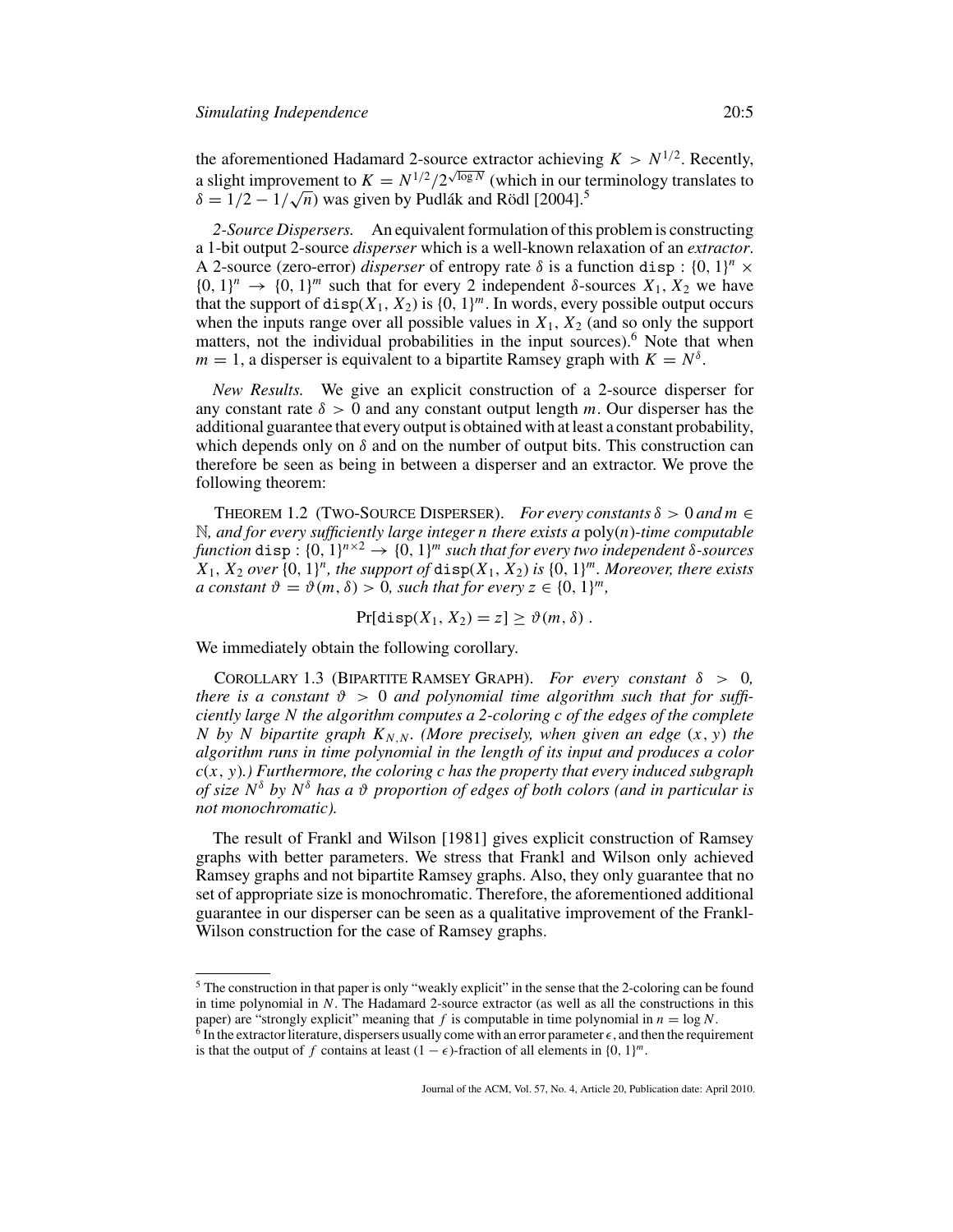We remark that there are subsequent works which extend the techniques of this paper and give a 2-source disperser for smaller min-entropy requirement which in turn translate to improved bipartite Ramsey graphs. More details are given in Section 1.4.

1.3. (1-SOURCE) SOMEWHERE CONDENSERS. Intuitively, a *condenser* is a function whose output distribution is "denser" (has higher entropy rate) than its input distribution. Condensing can be viewed as a weaker form of extraction and indeed some constructions of extractors proceed by iterated condensing. Various condensers appear in Raz and Reingold [1999], Reingold et al. [2006, 2002], Ta-Shma et al. [2007], Lu et al. [2003], and Capalbo et al. [2002] and other works, mainly as building blocks to constructing extractors and expanders.

It is not hard to see that, like extractors, there are no deterministic condensers. However, unlike extractors, which require logarithmic seed, condensing is possible (for interesting parameters) with only constant length seed. As usual, this was shown via the probabilistic method, and no explicit construction was known. All constructions in the papers above either use a super-constant seed, or use a constant seed without guaranteeing the condensing property.<sup>7</sup>

*New Results.* We give the first explicit constant seed condenser for linear entropy. Loosely speaking, we show that, for every  $\delta > 0$ , there are integers *c*, *d* and a poly(*n*)-time computable function con :  $\{0, 1\}^n \rightarrow (\{0, 1\}^{n/c})^d$  (i.e., con maps *n* bit strings into *d* blocks of length  $n/c$ , such that for every  $\delta$ -source X there is at least one output block of  $con(X)$  that is (exponentially close to) having entropy rate  $\geq 0.9$ . Here the 0.9 is an arbitrary constant - we can get as close as we want to 1. (The precise statement appears in Section 5 and is slightly more technical - it allows the output distribution of con to be a convex combination of distributions with the aforementioned property). We call these objects *somewhere condensers*.

As we shall see, this condenser is not only interesting in its own right, but it also serves as a basic block in our new constructions. Roughly speaking, it gives us the means to break the 1/2 rate barrier, as it converts an input source of rate *below* that barrier into one (of a few output blocks - something to be dealt with) whose rate is *above* that barrier.

Independently from our paper [Raz 2005] gave a similar construction of a somewhere condenser (achieving the same parameters as our construction). Furthermore, using a new variant of the Lu et al. [2003] merger, Raz constructs a condenser with the advantage that *most* of the output blocks are condensed.

1.4. SOME RELATED SUBSEQUENT WORK. In this section, we survey related work that is subsequent to the publication of the conference version of this paper.

*2-source extractors.* The Hadamard extractor mentioned earlier was improved in two ways: Bourgain [2005] constructed an extractor for two  $\delta$ -sources with rate  $\delta$  < 1/2 (more precisely, there exists a constant  $\alpha > 0$  such that his extractor can work with sources of rate  $\delta = (1/2 - \alpha)$ . Raz [2005] constructed two source

<sup>7</sup> The latter are the so called "win-win" condensers introduced in Lu et al. [2003] whose analysis shows that when they fail to condense, some other good thing must happen.

Journal of the ACM, Vol. 57, No. 4, Article 20, Publication date: April 2010.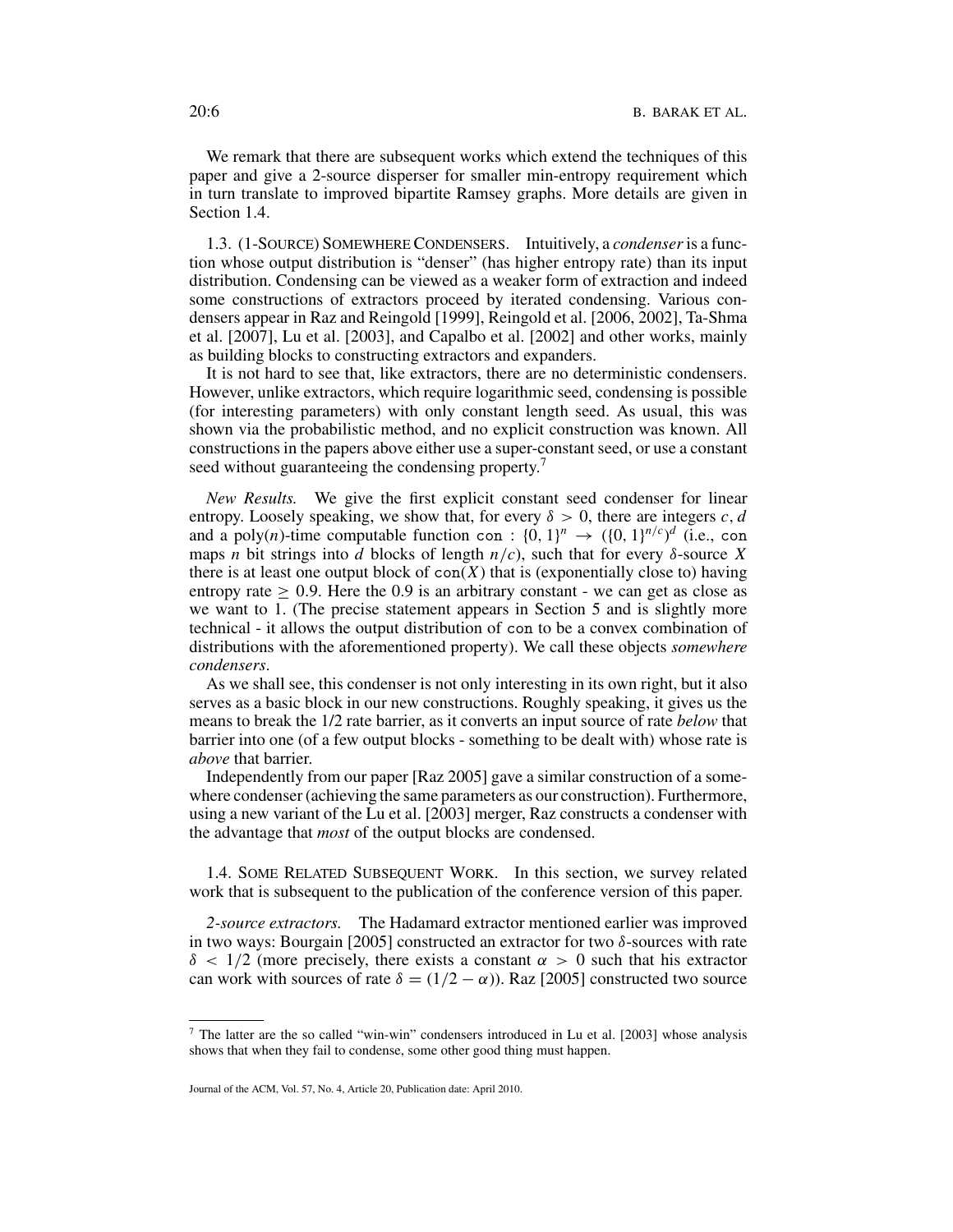extractors where one of the sources is allowed to have very small entropy (logarithmic in *n*) while the other source requires rate  $> 1/2$ .

*O*(1)*-Source Extractors.* Rao [2006] constructed extractors which can use  $O(\log n / \log k)$  sources with min-entropy *k*. Note that for  $k = n^{\alpha}$  this gives extractors for  $O(1/\alpha)$  sources. Barak et al. [2006b] gave an improved version of this extractor that achieves exponentially smaller error. Raz [2005] used some of the methodology developed in this article as well as his aforementioned 2-source extractor to give 3-source extractors which improve over ours in the sense that two of the three sources are allowed to have logarithmic min-entropy.

*2-Source Dispersers and Bipartite Ramsey Graphs.* Pudlak [2006] gave a different (and simpler) construction of a coloring of the edges of the full bipartite *N* by *N* graph with 3 colors such that no induced subgraph of size  $N^{1/2-\epsilon}$  by  $N^{1/2-\epsilon}$ is monochromatic for some fixed small  $\epsilon$ .

Gabizon and Shaltiel [2008] improved the output length in our construction of 2-source dispersers. Their construction starts with the disperser of this article and extends it to achieve an output length of  $m = \Omega(n)$  where the hidden constant depends on δ.

Finally, building on the techniques introduced in this article, Barak et al. [2006b] improved the main result of this paper and constructed a 2-source disperser for min-entropy  $n^{o(1)}$ . This translates into an improved construction of a bipartite Ramsey graph. In fact, this improved construction also improves the best previous construction of (nonbipartite) Ramsey graphs due to Frankl and Wilson [1981].

*Condensers.* Zuckerman [2007] gave another construction of a somewhere condenser with improved constants.

1.5. ORGANIZATION OF THE ARTICLE. In Section 2, we give a high level overview of our constructions. In Section 3, we give some preliminaries. In Section 4 we give formal definitions of less standard concepts that we use in this article. The construction of the somewhere condenser is presented in Section 5. We use this construction to construct a new object which we call a "2-source somewhere extractor" in Section 6. This new object is used as a building block in our latter constructions. The construction of our 3-source extractor is presented in Section 7. The construction of our 2-source disperser is given in Section 8. In Section 9, we show that our 2-source disperser has the stronger property that any element in the output is obtained with constant probability. We present some conclusions and open problems in Section 10.

# 2*. Techniques and Overview of the Main Constructions*

In this section, we give a high-level overview of our constructions. The description is informal and we allow ourselves to oversimplify and ignore many technicalities in order to present the main ideas that are used in the constructions and proofs. The reader can skip this section at any time and move to the later sections for precise statements and proofs.

2.1. A SOMEWHERE CONDENSER WITH A CONSTANT NUMBER OF OUTPUT BLOCKS. The first object that we construct is a somewhere-condenser con. This is a function that receives an *n*-bits δ-source *X* and outputs *d* blocks each of length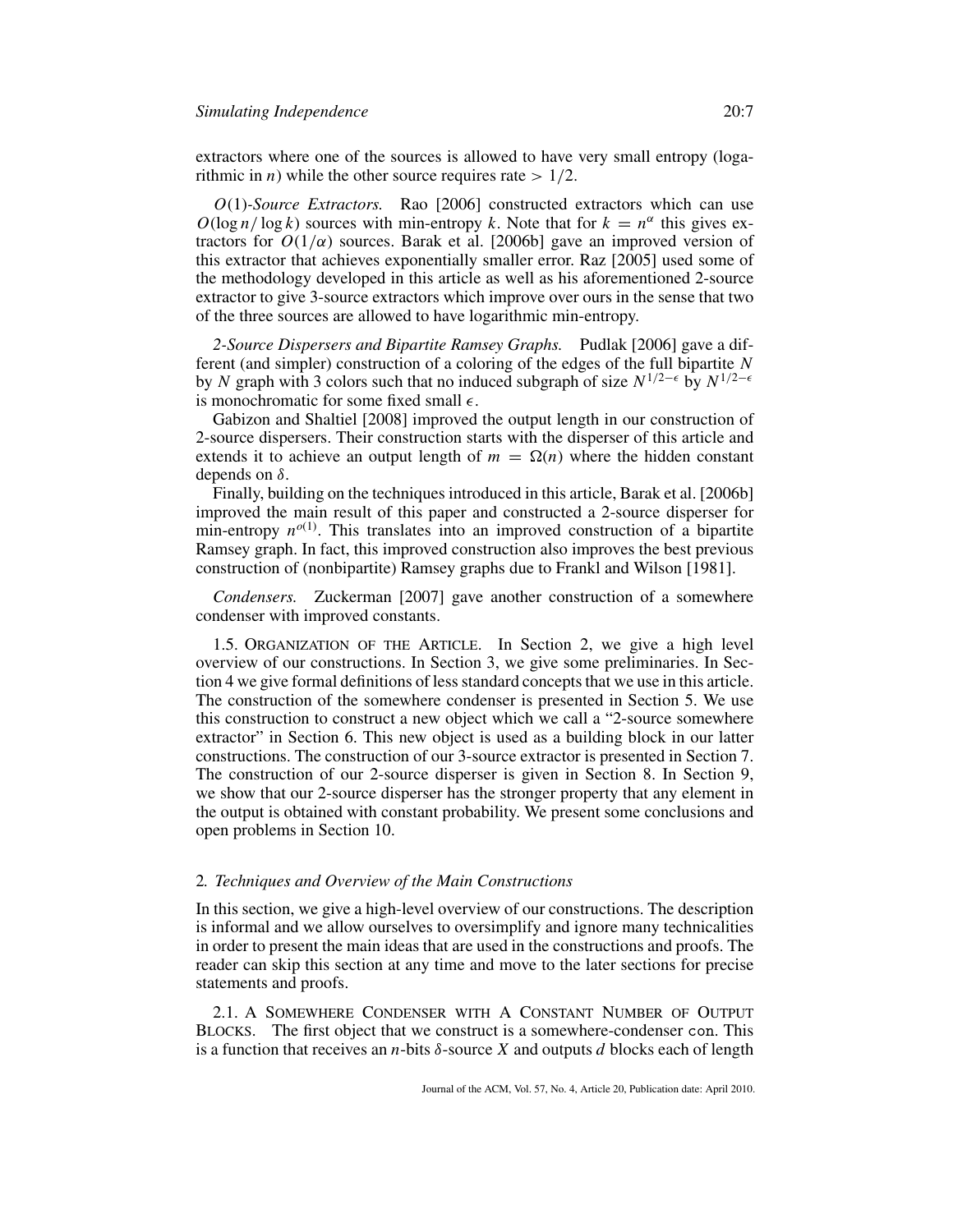$n/c$  (where *c* and *d* are constants that depend on  $\delta$ ) and has the guarantee that "one of the output blocks" is (close to) a  $0.9$ -source.<sup>8</sup> This "final condenser" con is constructed by first constructing a "basic condenser" bcon in which the rate of the "good" output block is only guaranteed to improve slightly (namely, to  $(1+\lambda(\delta)) \cdot \delta$  where  $\lambda(\delta) > 0$  is an increasing function of  $\delta$ ). To obtain the final condenser con we apply bcon a constant number of times to condense from rate  $\delta$  to rate 0.9.

We now explain how to construct the basic condenser bcon. We make use of an extractor construction of Barak et al. [2006a], which gives that for every  $\delta > 0$ , there is a constant  $\ell$  and an  $\ell$ -source extractor ext that given  $\ell$  *n*-bits  $\delta$ -sources produces an *n*-bit source that is close to uniform. When given an *n*-bit source *X*, we partition it into  $\ell$  blocks  $X_1, \ldots, X_\ell$  each on strings of length  $m = n/\ell$  and bcon(*X*) outputs the blocks  $X_1, \ldots, X_\ell$  and the additional block  $ext(X_1, \ldots, X_\ell)$ . Note that it is not necessarily the case that  $X_1, \ldots, X_\ell$  are independent  $\delta$ -sources. However, we argue that if none of the blocks  $X_1, \ldots, X_\ell$  has rate larger significantly than  $\delta$  then these blocks are "sufficiently independent" so that applying ext gives a source with rate significantly larger than  $\delta$ .

To explain the intuition behind the proof, note that if we measure Shannon entropy rather than min-entropy, then by the chain rule for Shannon entropy we have that

$$
\sum_{1 \leq i \leq \ell} H(X_i) \geq \sum_{1 \leq i \leq \ell} H(X_i | X_1, \ldots, X_{i-1}) = H(X) \geq \delta n = \ell \cdot (\delta m).
$$

Therefore, if it isn't the case that there exists an *i* such that  $H(X_i) > \delta m$ , then for every *i*,  $H(X_i) = \delta m$  and  $H(X_i) = H(X_i | X_1, \ldots, X_{i-1})$  which implies that  $X_1, \ldots, X_\ell$  are independent and we apply ext in a setting where it is guaranteed to extract.

The actual proof imitates the argument above, but is more complex as minentropy does not have a well behaved notion of conditional entropy. Furthermore, note that we want to condense to rate larger than  $(1+\lambda)\delta$  (as opposed to rate larger than  $\delta$ ). We show that if none of the  $X_i$ 's has a significantly improved rate then if we compare the distribution of (the correlated variables)  $X_1, \ldots, X_\ell$  to an experiment where we take samples from  $X_1, \ldots, X_\ell$  in an independent way, then events that happen with small probability in the second experiment cannot have much larger probability in the first experiment.

2.2. A 2-SOURCE "SOMEWHERE EXTRACTOR". Our two main constructions in this article are a 3-source extractor and a 2-source disperser. For both, an essential building block, is a 2-source somewhere extractor s\_ext (short for "somewhere extractor") for linear entropy, which we describe next.

What we prove is that for every  $\delta > 0$  there are integers *c*,  $\ell$  and a poly(*n*)-time computable function sext :  $({0, 1})^n$ <sup>2</sup>  $\rightarrow$   $({0, 1})^{n/c}$ , such that for every two independent  $\delta$ -sources  $X_1, X_2$  there is at least one output block s\_ext( $X_1, X_2$ )*i* which is (exponentially close to) uniform.

<sup>8</sup> The precise definition is given in Section 5 and requires that there exists a random variable *I* (which may depend on *X*) such that  $con(X)<sub>I</sub>$  (namely, the *I*th block of the output) is close to a 0.9-source. In this high-level overview, we oversimplify the presentation and say that "one of the output blocks" is (close to) a 0.9-source.

Journal of the ACM, Vol. 57, No. 4, Article 20, Publication date: April 2010.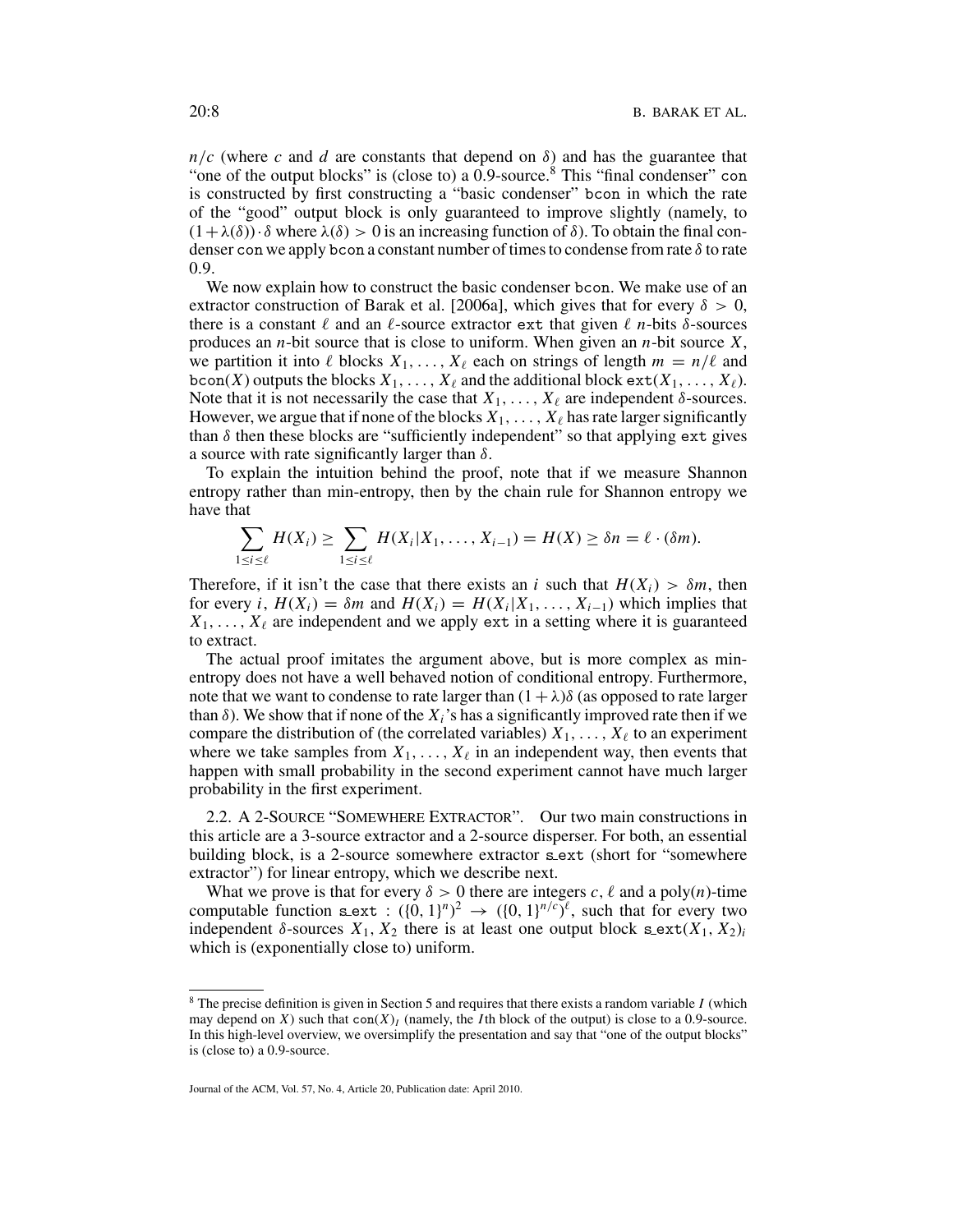

FIG. 1. A 2-source somewhere extractor s\_ext.

Constructing the somewhere extractor sext is simple, given the condenser con of the previous subsection. To compute  $s$ -ext $(X_1, X_2)$ , compute the output blocks of  $con(X_1)$  and  $con(X_2)$ . By definition, some output block of each has rate > .9. We don't know which, but we can try all pairs! For each pair we compute the aforementioned Vazirani [1987] variant Had' of the Hadamard 2-source extractor for rate  $> 1/2$  to obtain a constant number of linear length blocks, one of which is exponentially close to uniform. Formally, if *d* is the number of output block of con, then sext will produce  $\ell = d^2$  blocks, with sext $(X_1, X_2)_{(i,j)} =$ Had'(con( $X_1$ )<sub>i</sub>, con( $X_2$ )<sub>j</sub>). This construction is depicted in Figure 1.

To see the power of this gadget, let us first see (intuitively) how to get from it a *deterministic* 4-source extractor for linear entropy. Later we will employ it in several ways to get our 2-source disperser.

2.3. A 4-SOURCE EXTRACTOR (AND A 3-SOURCE ONE). In this section, we explain how to construct a 4-source extractor 4ext, and then how to modify it to the promised 3-source extractor 3ext. These will combine the 2-source somewhere extractor s ext with the aforementioned nonexplicit optimal 2-source extractor opt.

Recall that our 2-source *somewhere* extractor s ext produces a constant number (say)  $\ell$  of linear length output blocks, one of which is random. First, we note that we can without loss of generality assume that  $s$  ext produces  $\ell$  shorter blocks with the same guarantee (as a prefix of a random string is random).

Let us indeed output only a constant *b* bits in every block (satisfying  $b > log(\ell b)$ ). Concatenating all output blocks of this  $s$ **ext** $(X_1, X_2)$  gives us a distribution (say *Z*<sub>1</sub>) on *lb* bits with min-entropy  $\geq b$ . If we have 4 sources, we can get another independent such distribution  $Z_2$  from  $\texttt{sext}(X_3, X_4)$ . But note that these are two independent distributions on a constant number of bits with sufficient min-entropy for (existential) 2-source extraction. Now apply an optimal (nonexplicit) 2-source extractor on  $Z_1$ ,  $Z_2$  to get a uniform bit; as  $\ell b$  is only a constant, such an extractor can be found in constant time by brute-force search! To sum up, our 4-source extractor is

$$
4ext((X_1, X_2); (X_3, X_4)) = opt(s ext(X_1, X_2), s ext(X_3, X_4)).
$$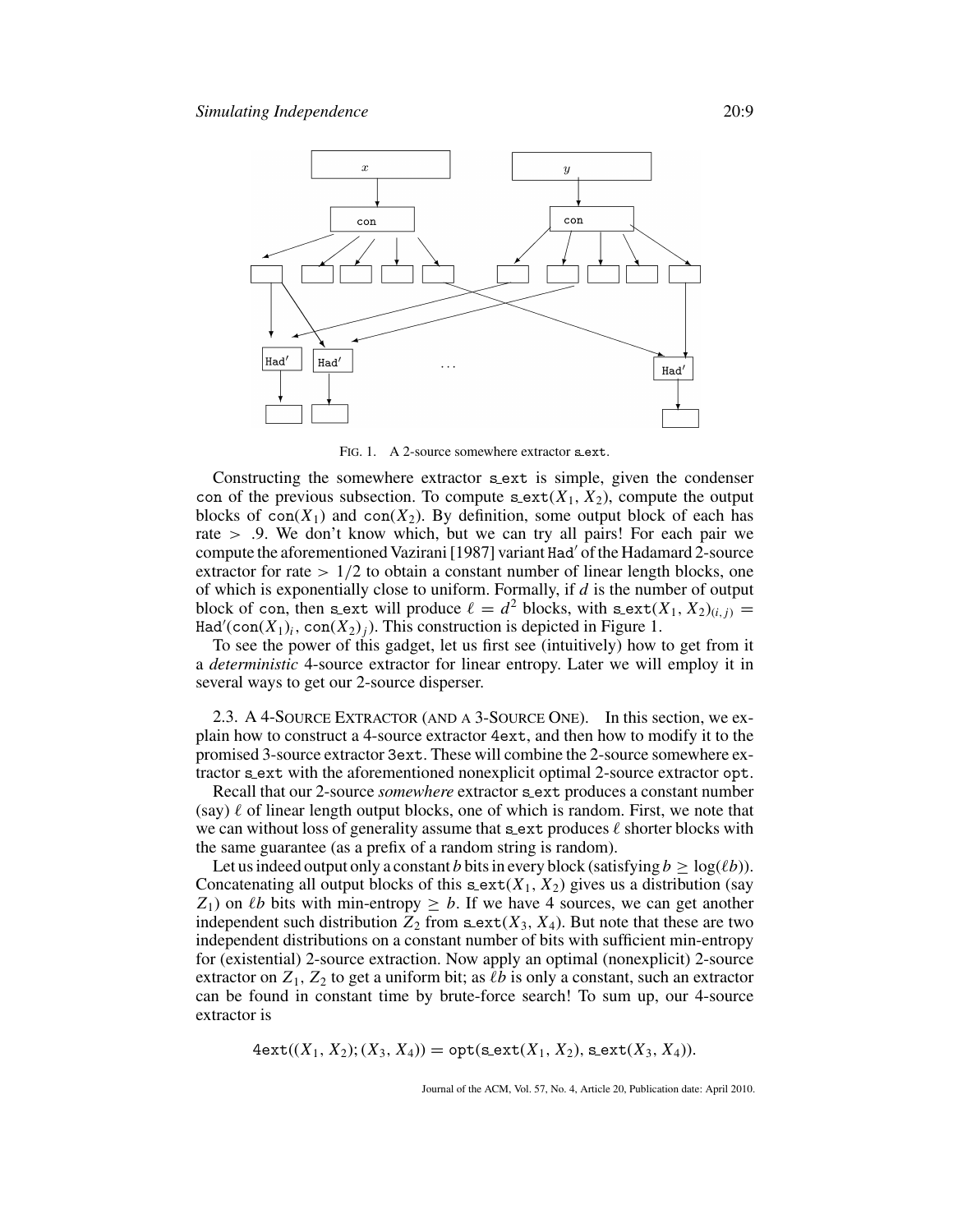

FIG. 2. A 4-source extractor 4ext.

See Figure 2 for a schematic description of this construction.

Reducing the number of sources to 3 illustrates a simple idea we'll need later. We note that essentially all 2-source constructions mentioned above are "strong". This term, borrowed from the seeded extractor literature, means that the output property is guaranteed for almost every way of fixing the value of *one* of the two input sources. With this in mind, we can *reuse* (say)  $X_2$  in the second somewhere extractor s ext instead of  $X_4$  to yield a 3-source extractor

$$
3ext((X_1, X_2, X_3) = opt(sext(X_1, X_2), sext(X_3, X_2)).
$$

This construction is depicted in Figure 3. A randomly chosen sample  $x_2$  from  $X_2$  will with high probability have the property that both  $\texttt{sext}(X_1, x_2)$  and s ext $(X_3, x_2)$  are somewhere random. Note that once  $X_2$  is fixed to a value  $x_2$ the two aforementioned distributions are independent. It follows that, for most fixed values of  $X_2$ , we apply opt on independent distributions with sufficient entropy and we indeed obtain an output that is (close to) uniform.

2.4. A 2-SOURCE DISPERSER. In this section, we give a high-level overview of our construction of a 2-source disperser. The construction is significantly more complicated than those of the previous objects and relies on the somewhere extractor s ext and the nonuniform optimal 2-source extractor opt that we explained previously.

An appealing approach to construct a 2-source disperser (or a 2-source extractor) is to try and select the "correct output block" of a somewhere random extractor. That is, when given two inputs  $x$ ,  $y$  that are sampled from independent  $\delta$ -sources *X*, *Y* one can run s\_ext(*x*, *y*) to obtain *d* output blocks where one of them is random and then try to select the correct output block. An obvious obstacle is that the only information available to the disperser at this point is the pair of inputs  $x$ ,  $y$ and this doesn't suffice to determine the correct block.

An important contribution of this article is showing that this naive idea can be implemented in some setups. To explain how the naive idea can make sense, we need the notion of subsources that is explained next.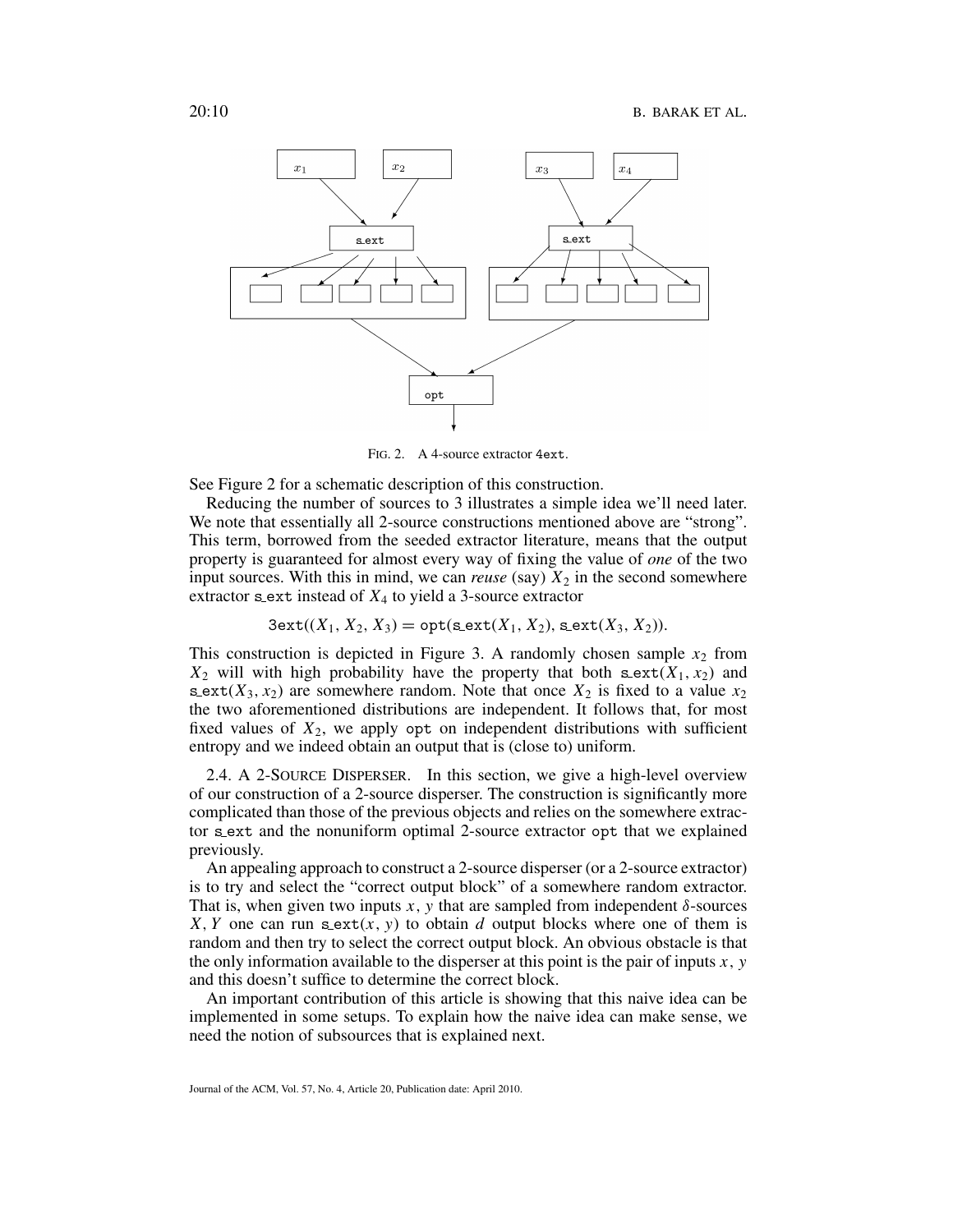

FIG. 3. A 3-source extractor 3ext.

2.4.1*. Subsources and a High Level Outline.* We say that an *n*-bit source X' is a subsource of an *n*-bit source X if there exists a function  $f : \{0, 1\}^n \rightarrow \{0, 1\}$  such that Pr[ $f(X) = 1$ ] > 0 and  $X' = (X | f(X) = 1)$  (i.e., the conditional distribution of *X* when conditioned on the event { $f(X) = 1$ }. We call { $f(X) = 1$ } a defining event for *X* . We construct the disperser by designing two procedures:

- —somewhere extractor  $\text{sext}'(x, y)$  (with roughly the same parameters as that of s ext).
- —A function select $(x, y)$  which when given  $x, y$  outputs a name of an output block of s\_ext'.

We will show that: For any two independent  $\delta$ -sources *X*, *Y*, there exists a subsource  $\tilde{X}$  of *X* and a subsource  $\tilde{Y}$  of *Y* (note that  $\tilde{X}$ ,  $\tilde{Y}$  are independent by definition) such that:

- —There is a constant *i* such that select $(\tilde{X}, \tilde{Y})$  outputs *i* with probability very close to one.
- $-\texttt{s}$ ext' $(\tilde{X}, \tilde{Y})_i$  is (very close to) uniform and therefore it outputs every output string  $z \in \{0, 1\}^m$  with positive probability.

Together, these two properties give that  $\text{disp}(x, y) = \text{sext}(x, y)_{\text{select}(x, y)}$  is a 2-source disperser. This is because disp indeed outputs any possible output string *z* with positive probability when applied on  $\tilde{X}$ ,  $\tilde{Y}$ . Furthermore, the defining events  ${f_1(X) = 1}$  and  ${f_2(Y) = 1}$  of the subsources  $\tilde{X}$ ,  $\tilde{Y}$  both have positive probability and are independent. It follows that, when we sample from  $(X, Y)$ , we have positive probability to land in  ${f_1(X) = 1 \cap f_2(Y) = 1}$  and when this happens we output *z* with positive probability.

2.4.2*. Nicely Structured Sources.* Before explaining how to construct the procedures s ext' and select we observe that any  $\delta$ -source *X* has a subsource *X'* that is "nicely structured". (The "good subsource"  $\tilde{X}$  guaranteed above is going to be a subsource of  $X'$  which in addition to being nicely structured will have additional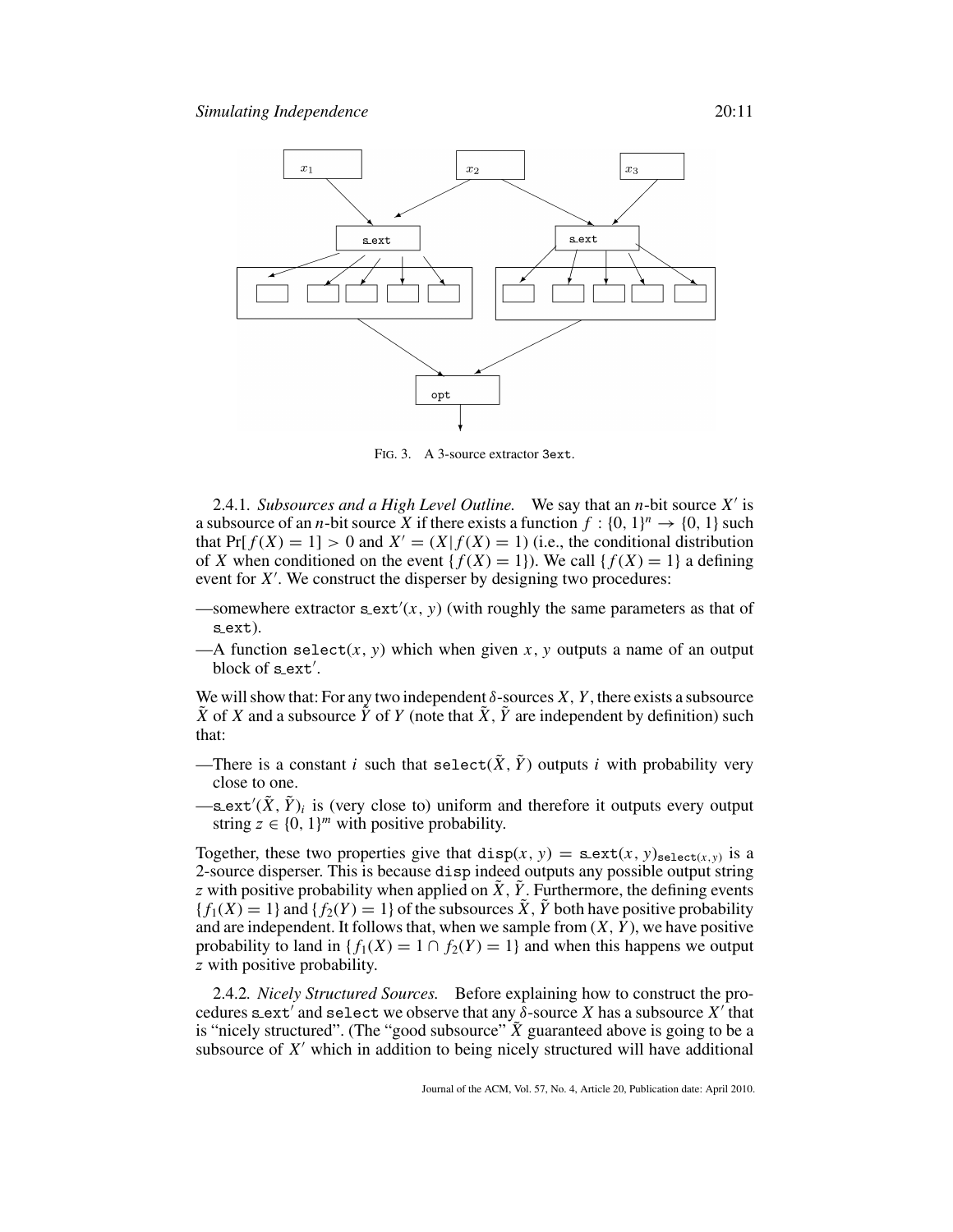properties). We now explain what we mean by a nicely structured source. Given an *n* bit source *X* we partition it into  $t = 10/\delta$  blocks (each of length  $\delta n/10$  bits) which we denote by  $X_1, \ldots, X_t$ . When given an  $i \in [t]$  we consider three blocks:  $X_{\leq i}$ (the concatenation of  $X_1, \ldots, X_{i-1}$ ),  $X_i$  (the *i*th block) and  $X_{>i}$  (the concatenation of  $X_{i+1}, \ldots, X_t$ ). We say that a source *X* is *nicely structured* according to  $i \in [t]$ if  $X_{\geq i}$  is fixed to some constant value,  $X_i$  has constant rate and  $X_{\leq i}$  has constant rate when conditioned on  $X_i$ . It is not hard to show that indeed every  $\delta$ -source has a nicely structured subsource *X* . In order to explain this argument at a high level let us replace min-entropy with Shannon entropy (the actual proof uses a similar strategy but is more complicated as min-entropy does not have well behaved notion of conditional entropy). By the chain rule for entropy, we have that:

$$
\delta n \leq H(X) = \sum_{i \in [t]} H(X_i | X_{i+1}, \ldots, X_t).
$$

Let *i* be the largest index such that  $H(X_i|X_{i+1},..., X_t) \geq (\delta/2) \cdot (n/t)$  (in words that the conditional rate of the *i*th block is larger than  $\delta/2$ ). Note that such an index must exist. Furthermore, note that  $H(X_{\le i}|X_i, X_{\ge i}) \ge \delta n - (\delta n/2 + \delta n/10) \ge \delta n/4$ . This is because by the way we chose *i*,  $H(X_{>i}) < \delta n/2$  and we also have that  $H(X_i) \leq |X_i| = \delta n/10$  and so the remaining entropy must lie in  $X_{\leq i}$ . Let X' be the subsource  $(X|X_{\geq i} = z)$  for some "typical string" *z* and note that *X'* is nicely structured.

2.4.3. The Somewhere Extractor s\_ext': Extracting from Nicely Structured *Sources.* It turns out that we have already constructed an extractor for two independent nicely structured sources! We can show that given two independent sources  $\tilde{X}$ ,  $\tilde{Y}$  that are nicely structured according to  $(i_1, i_2)$  respectively, applying our 4-source extractor  $4ext(\tilde{X}_{\le i_1}, \tilde{Y}_{i_2}, \tilde{Y}_{\le i_2}, \tilde{X}_{i_1})$  produces a uniform output. This is somewhat surprising as the four distributions above are not independent. Still, we show that they are sufficiently independent for the argument showing the correctness of 4ext to go through. We will not explain why this is the case in this high-level outline. Let us just mention that the reasoning is similar in spirit to the case of the analysis of 3ext and once again the "strongness property" of sext plays an important role in the argument.

We now explain how to design the aforementioned somewhere extractor s\_ext'. This extractor will have  $t^2$  output blocks where we think of each block  $i \in [t^2]$ as a pair  $(i_1, i_2) \in [t]^2$ . We define sext'(x, y) to be the output of 4ext when partitioning *x*, *y* according to  $(i_1, i_2)$ . Note that we indeed have that for any two nicely structured sources  $\tilde{X}$ ,  $\tilde{Y}$  there exists an  $i = (i_1, i_2)$  such that s\_ext( $\tilde{X}$ ,  $\tilde{Y}$ )*i* produces a uniform output.

It may not be clear at this point why the construction of  $s$  ext' gives progress over that of sext. After all, sext is a somewhere extractor that works on any sources (not necessarily nicely structured). The main advantage is that we will be able to couple  $\text{sext}'$  with a function select that will find the right output block  $i = (i_1, i_2)$  when applied on nicely structured sources.

2.4.4*. Selecting using the "Challenge-Response Mechanism".* Consider a source *X* that is nicely structured according to an index  $i_1 \in [t]$ . Our goal is to show that we can *find* the index  $i_1$ . (We remark that in the final argument X will be a nicely structured subsource of the original source).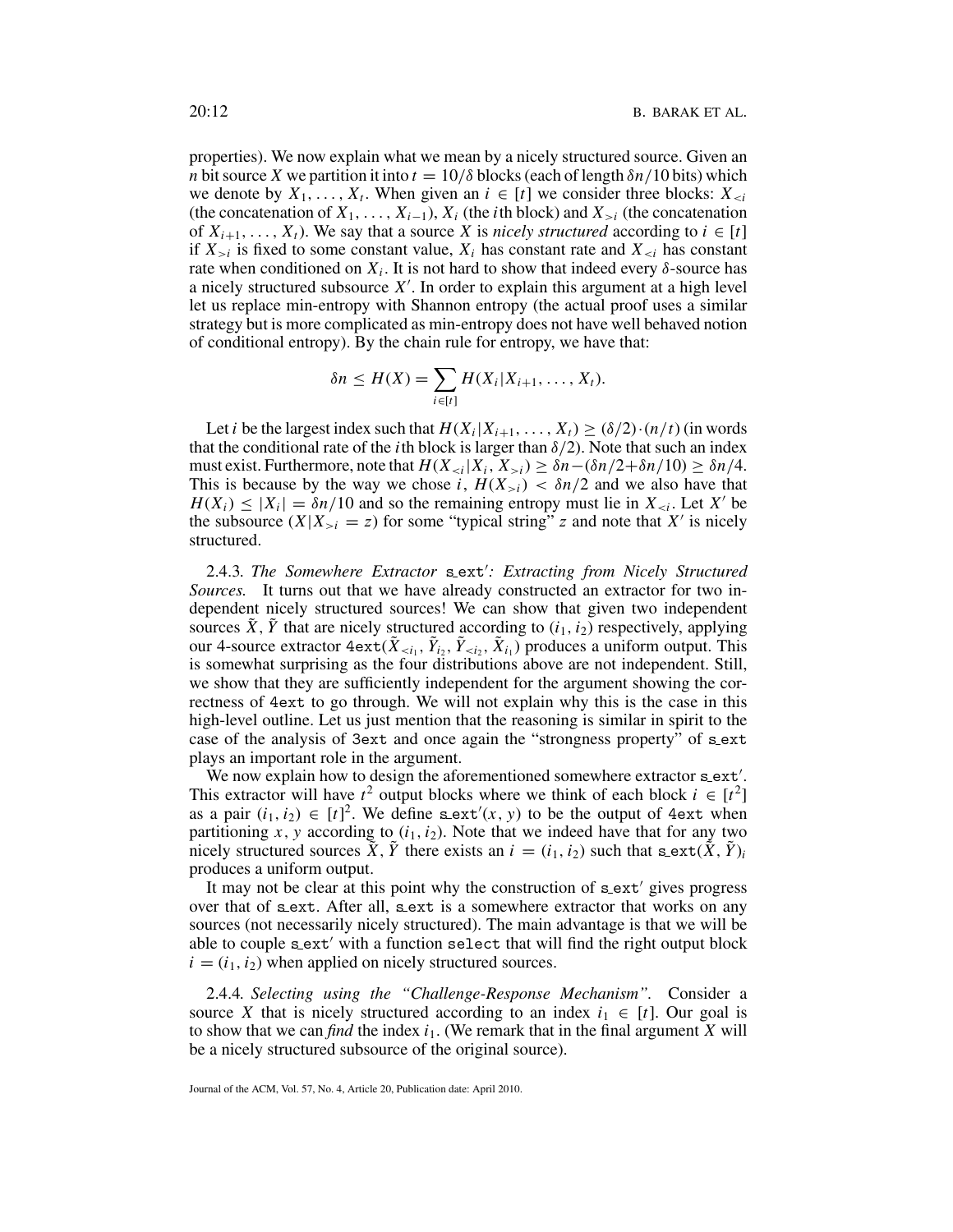The following properties of  $i_1$  will allow us to find it:

—For  $i \ge i_1, X_{>i}$  is fixed (as  $X_{>i_1}$  is fixed).

—For  $i < i_1, X_{>i}$  has constant rate (as  $X_{>i}$  contains  $X_{i_1}$  as a substring, and  $X_{i_1}$ has constant rate).

Thus, to "select"  $i_1$ , we need a test that will distinguish the case that  $X_{>i}$  is fixed from the case when  $X_{\geq i}$  has constant rate.

An important contribution of this article is developing a methodology (which we call "the challenge-response mechanism") that gives such a test. The construction and analysis of the test are quite involved and require many details. A precise description of the construction appears in Section 8.1 and a detailed high-level informal overview of the analysis appears in Section 8.2.

In the remainder of this informal overview, we attempt to present the highlevel ideas that come into the challenge-response mechanism (without presenting the precise construction). In order to do this, we make an unjustified simplifying assumption and assume the existence of a very strong object (stronger than the disperser that we are constructing, and in fact so strong that it doesn't even exist). We explain how to select the "right block" using this object. We later comment how one can replace the simplifying assumption with the components that are available to us.

*Unjustified Simplifying Assumption: A 1-Source Somewhere Extractor*. We assume that, for any  $\delta > 0$ , there exist integers  $\ell$ , *c* and a *poly*(*n*)-time computable function 1ext :  $\{0, 1\}^n \rightarrow (\{0, 1\}^{\bar{n}/c})^{\ell}$  such that for any  $\delta$ -source *X* there exists  $i \in [\ell]$  such that  $1 \text{ext}(X)_i$  is uniformly distributed.

It is easy to show that such an object does not exist. Still, we now explain how using this object one can design a function select $(x)$  that "selects" the correct index  $i_1$  (in a sense to be explained precisely below) when applied on a nicely structured source. In the actual proof, we design a more complicated function select that is applied on samples *x*, *y* from the two independent sources. Jumping ahead, we mention that instead of 1ext we will use the somewhere extractor s ext (that indeed produces a somewhere random distribution when applied on two independent constant rate sources).

2.4.5. The Function select. Let  $X'$  be a nicely structured source according to index  $i_1$ . Recall that we are assuming the existence of the 1-source somewhere extractor 1ext. We design a function  $select(x)$  with the following property: There exists a subsource  $\bar{X}$  of  $X'$  that is nicely structured according to  $i_1$  such that select( $\hat{X}$ ) outputs  $i_1$  with probability one.

Let us first observe why this is good enough for our purposes. When given a δ-source *X* we already showed that it has a nicely structured subsource  $X'$  and we now show that this subsource has a nicely structured subsource  $\tilde{X}$  on which select chooses the "correct index"  $i_1$  with probability close to one. Therefore, this subsource *X*˜ has the two properties listed in Section 2.4.1 needed for our construction to succeed.

We now explain how to implement the function  $select(x)$ :

*Challenge strings:* For every  $i \in [t]$  we compute  $c_i(x) = 1$  ext $(x_{>i})$  (we call these strings "challenge strings"). In this application of 1ext, we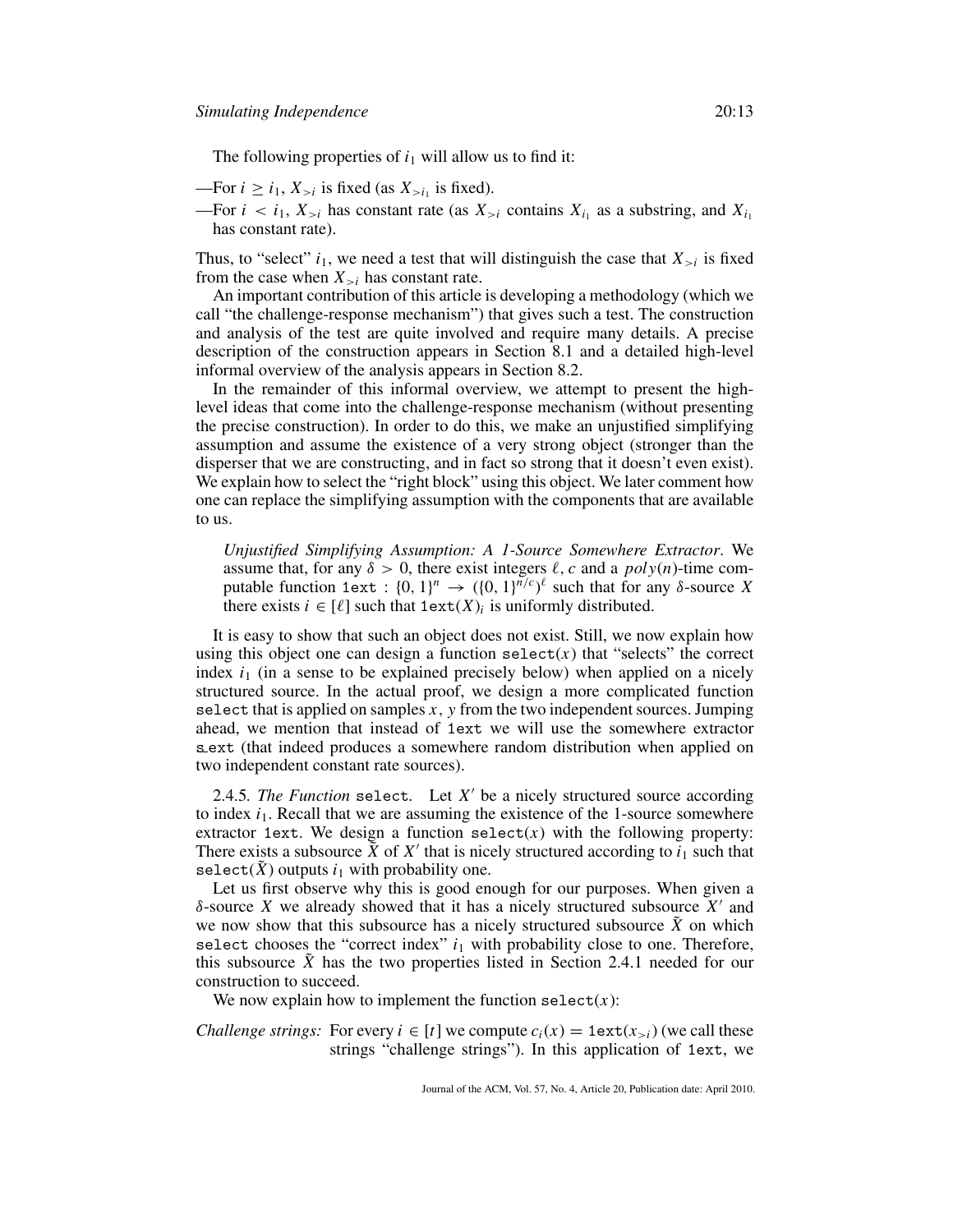output  $\ell$  blocks of length  $k$  for some large constant  $k$ . It follows that the overall length of challenge strings is some constant  $\ell k$ .

*Response strings:* We compute  $r(x) = 1$ ext $(x)$ . In this application of 1ext we output  $\ell$  blocks of length  $\ell k$  (that is the length of challenge strings). In other words,  $r(x)$  is composed of a constant number of blocks  $r_1(x), \ldots, r_\ell(x)$  (which we call response strings) where each one is of length of a challenge string.

We say that "the *i*th challenge is responded" if there, exists a response string  $r_v$ such that  $r_v = c_i$ . The function select outputs the minimal *i* such that the *i*'th challenge is responded (if there exists such an *i*). We first observe the following properties of challenge strings and response strings:

*Constant Rate Block.* If *X* is a source such that  $X_{\geq i}$  has constant rate, then for any *v*:

$$
\Pr[r_v(X) = c_i(X)] \leq 2^{-k}.
$$

*Fixed Block*. If *X* is a source such that  $X_{\geq i}$  is fixed, then there exists a *v* such that:

 $Pr[r_v(X) = c_i(X)] > \rho$  where  $\rho = 2^{-\ell k} < 2^{-k}$ .

Before explaining why these two properties hold, let us explain why they are useful. This is not obvious at all. It would have made more sense if we could guarantee that  $\rho$  is very close to one. In that case, the event we are considering distinguishes between the two cases and intuitively this can help us find out which of the two cases happened. However, the way the two items are stated, the two properties above do not seem helpful as they do not distinguish between the two cases. (For example, it can be the case that the probability is 2<sup>−</sup>*<sup>k</sup>* in both cases).

In order to use the properties above we note that  $X'_{\geq i_1}$  is fixed and by the second property (the fixed block case) there exists a  $v_1$  such that  $Pr[r_{v_1}(X') = c_{i_1}(X')] \ge \rho$ . Let us consider the subsource:

$$
\tilde{X} = (X'|r_{\nu_1}(X') = c_{i_1}(X')).
$$

Note that in this subsource the challenge  $c_{i_1}$  is responded with probability one! Furthermore, as  $\rho$  is a constant, the conditioning above reduces the entropy of  $X'$ by a constant number of bits. This means that  $\tilde{X}$  has roughly the same entropy as  $X'$  and is therefore also nicely structured. We already observed that this gives that for any  $i < i_1$ ,  $\tilde{X}_{>i}$  has constant rate and so by the first property above (the constant rate case) for any *v*,  $Pr[r_v(\tilde{X})] \leq 2^{-k}$ . We can choose the constant *k* large enough to do a union bound over all response strings and it follows that with high probability, the *i*th challenge string is not responded. We can proceed and do a union bound over all  $i < i_1$  and conclude that with high probability on all these *i*'s the *i*th challenge is not responded, which means that  $\text{select}(\tilde{X}) = i_1$  as required! Note that we indeed have that *X*˜ is a subsource of *X* which meets all our requirements.

Finally, let us verify that the two properties above hold: For the constant rate block case, note that for any value  $r$  of any response string  $r_v$  we have that conditioning on the event  ${r<sub>v</sub>(X) = r}$  reduces the entropy by at most the length of the response string which is constant. Thus,  $X_{>i}$  still retains constant rate and so  $c_i(X) = 1$ ext $(X_{>i})$  has an output block of length *k* that is uniformly distributed. It follows that for any response string  $r_v$ ,  $Pr[r_v(X) = c_i(X)] \leq 2^{-k}$ .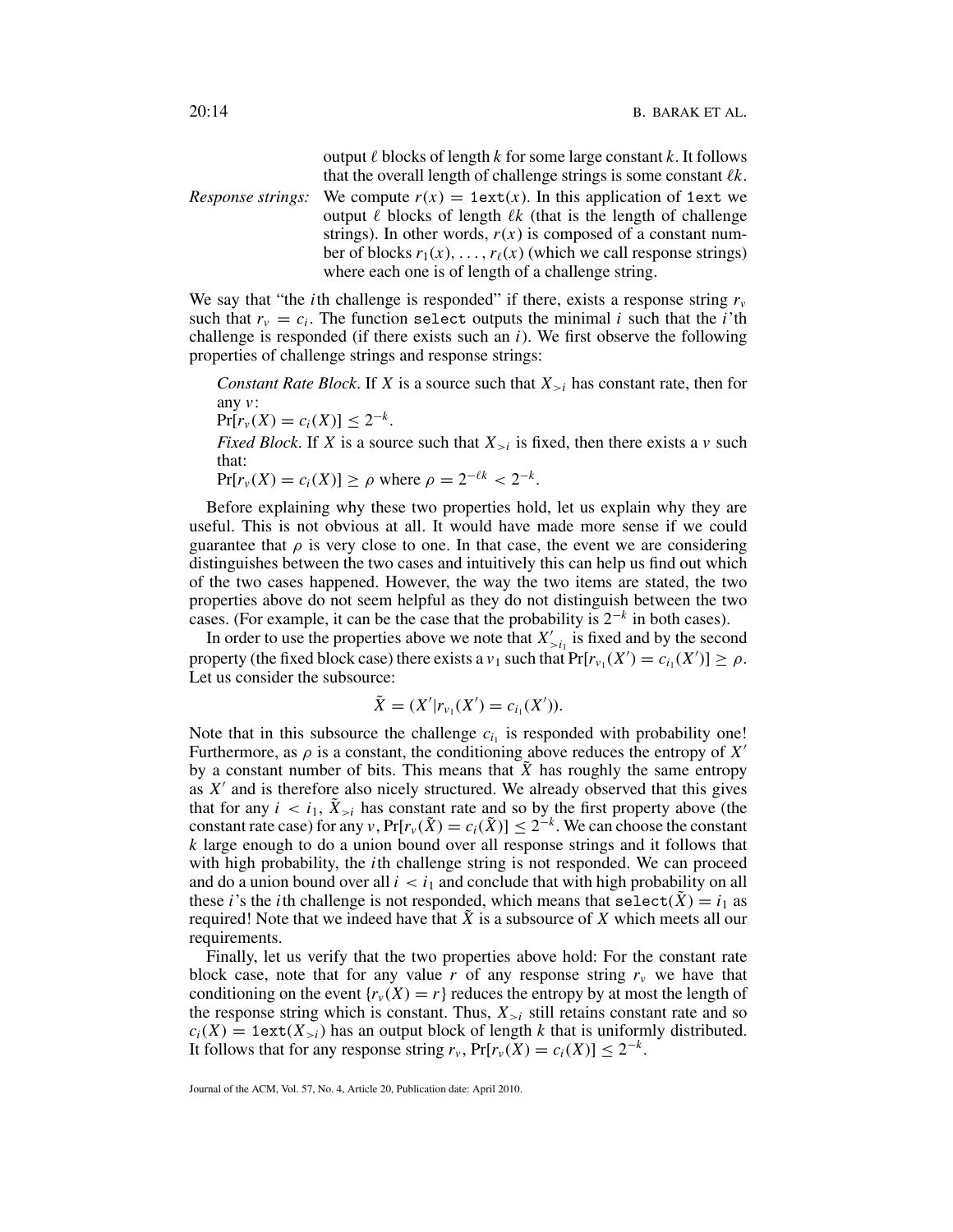For the fixed block case, note that, if  $X_{>i}$  is fixed, then  $c_i(X) = 1$ ext $(X_{>i})$  is fixed. On the other hand, there exists a *v* such that  $r_v(X) = 1$  ext $(X)_v$  is uniformly distributed. As the length of the challenge string is a constant  $\ell k$  we have that  $Pr[r_v(X) = c_i(X)] \geq 2^{-\ell k}$  and indeed  $\rho = 2^{-\ell k}$ .

2.4.6*. Removing the Unjustified Assumption.* Let us briefly review the argument so far. We designed a procedure select and showed that for any  $\delta$ -source *X* there exists a subsource *X* which is nicely structured according to  $i_1$  and furthermore, w.h.p. select( $\tilde{X}$ ) selects the index  $i_1$ . When given two independent δ-sources *X*, *Y* we consider their "good subsources"  $\tilde{X}$ ,  $\tilde{Y}$ . On these subsources we can select the "correct indices"  $(i_1, i_2)$  and once we have these indices we can apply the somewhere extractor  $\text{sext}'(\tilde{\tilde{X}}, \tilde{Y})_{(i_1, i_2)}$  to produce a uniformly distributed output.

However, we have assumed the existence of 1ext that enabled us to construct the procedure select. It is easy to show that there does not exist a 1-source somewhere extractor with a small number of output blocks. Nevertheless, it is important to observe that we already constructed a 2-source somewhere extractor s ext with the same guarantees on the output as that of 1ext! When trying to select the index  $i<sub>1</sub>$  of the first source *X* we will use the fact that we have another independent source *Y* at our disposal. In the actual construction, we replace invocations of  $1ext(\cdot)$  by  $s$ <sub>ext</sub> $(\cdot, y)$ .

This introduces many problems where the most serious one is that in several places in the argument we considered conditioning a source *X* on the event of fixing one response string (that is an event of the form  $\{1 \text{ext}(X)_v = r\}$  for some constants  $v, r$ ). In the actual analysis, this will be replaced by conditioning two independent sources *X*, *Y* on an event of the form {s\_ext(*X*, *Y*)<sub>*v*</sub> = *r*}. However, this conditioning may make the two sources dependent and the argument does not go through. In order to solve this problem we use a more complicated construction of response strings: On a very high level we will make sure that response strings are generated by applying s ext on very short substrings of *x*, *y*. Using this choice we can show that even after conditioning *X*, *Y* on the event "the response string  $r_v$ is fixed to a value *r*" the two sources are sufficiently independent for the argument to go through.

The precise construction is given in Section 8.1. We also provide an overview of the analysis in Section 8.2.

#### 3*. Preliminaries and Notations*

In this section, we give some standard preliminaries and formal definitions of extractor and dispersers.

#### 3.1. PROBABILITY NOTATIONS.

3.1.1*. Sources, min-entropy, Entropy Rate and Statistical Distance.* We will usually deal with random variables which take values in  ${0, 1}^n$ . We call such a random variable an *n-bit source*. The *min-entropy* of a random variable *X*, denoted by  $H^{\infty}(X)$ , is defined to be  $\min_{x} \{-\log_2(\Pr[X = x])\}$ , or equivalently  $\log_2(1/\max_x \{ \Pr[X = x] \})$ . We shall usually identify a random variable *X* with the distribution it induces. The *entropy rate* of an *n*-bit source *X* is defined to be  $H^{\infty}(X)/n$ . A  $\delta$ -source is a distribution with entropy rate at least  $\delta$ . The support of a random variable *X*, denoted by  $\text{Supp}(X)$ , is the set of elements *x* for which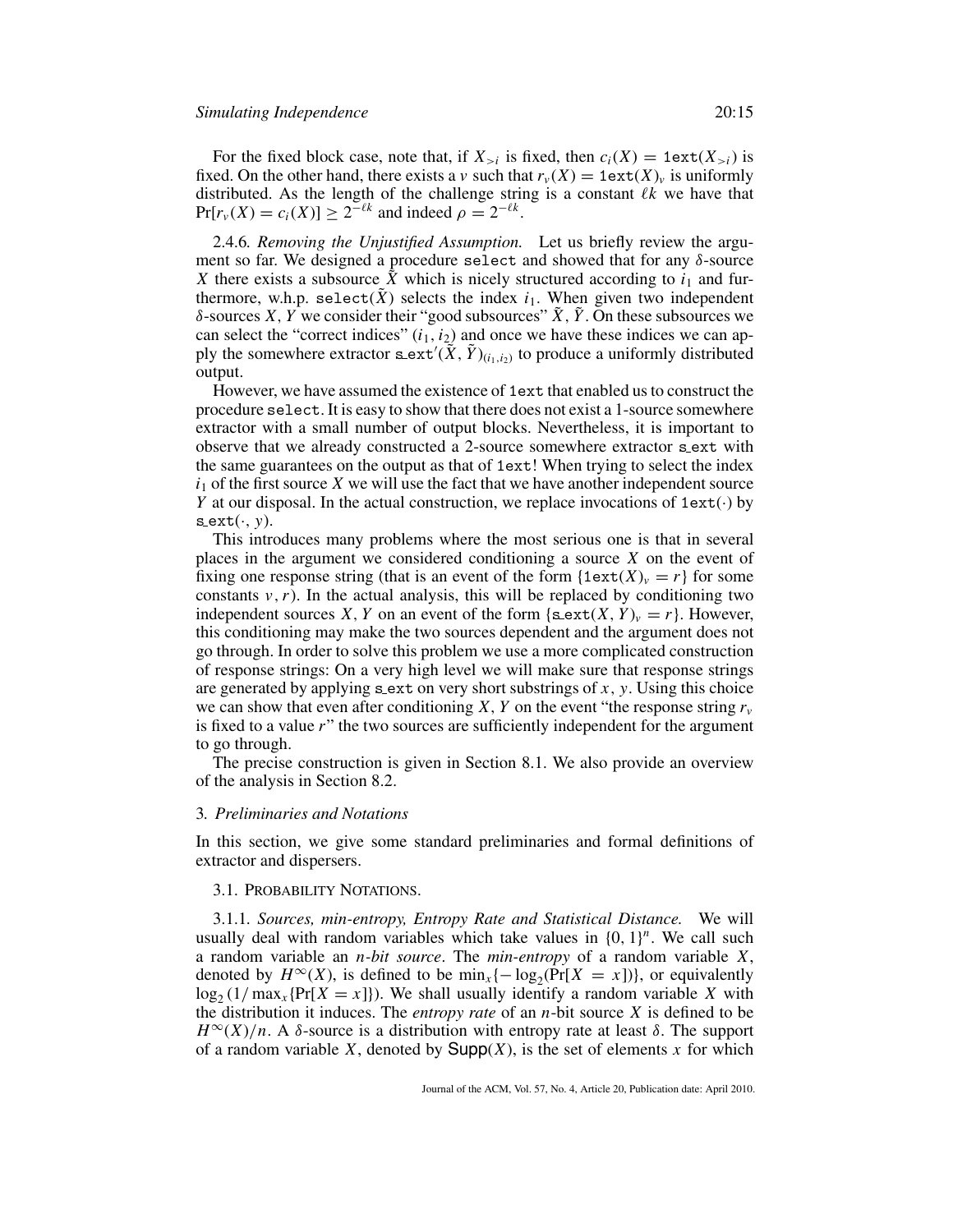$Pr[X = x] > 0$ . If  $Pr[X = x] = Pr[X = x']$  for every  $x, x' \in \text{Supp}(X)$ , we say that *X* is a flat source.

Let  $X$  and  $Y$  be random variables taking values in a set  $\Lambda$ . The *statistical distance between X and Y*, denoted by  $dist(X, Y)$  is defined to be  $\frac{1}{2} \sum_{x \in \Lambda} |Pr[X =$  $[x]$  – Pr[*Y* = *x*]|. We say that *X* is  $\epsilon$ -close to *Y* if dist(*X*, *Y*)  $\leq \epsilon$ .

3.1.2*. Conditioning Random Variables.* Given a random variable *X* and an event *E* such that  $Pr[E] > 0$  we use  $(X|E)$  to denote the probability distribution on values of *X* that is obtained when conditioning the probability space on the event *E*. More precisely, the distribution  $(X|E)$  assigns probability  $Pr[X = x|E]$  to any  $x \in \text{Supp}(X)$ . We need the following standard lemmas (we include the proofs for completeness):

LEMMA 3.1. Let X be a random variable such that  $H^{\infty}(X) > k$ , and let E *be an event such that*  $Pr[E] \geq p$  *and let X' be the distribution* (*X*|*E*)*. Then,*  $H^{\infty}(X') \geq k - \log(1/p).$ 

PROOF. For any *x* in the support of *X*, we have that:

$$
\Pr[X = x | E] = \frac{\Pr[X = x \land E]}{\Pr[E]} \le \frac{\Pr[X = x]}{p} \le 2^{-(k - \log(1/p))}. \quad \Box
$$

LEMMA 3.2. Let  $X_1, X_2$  be random variables such that  $H^\infty((X_1, X_2)) \geq k$ *and*  $X_2$  *takes values in*  $\{0, 1\}^r$ *. Then*  $H^\infty(X_1) \geq k - r$ *.* 

**PROOF.** By an averaging argument for every  $x_1$  in the support of  $X_1$  there exists *x*<sub>2</sub> in the support of *X*<sub>2</sub> such that  $Pr[X_2 = x_2 | X_1 = x_1] \ge 2^{-r}$ . Note that:

$$
Pr[X_1 = x_1] \cdot Pr[X_2 = x_2 | X_1 = x_1] = Pr[X_1 = x_1 \wedge X_2 = x_2] \le 2^{-k}.
$$

It follows that:  $Pr[X_1 = x_1] \le 2^{-k}/2^{-r} = 2^{-(k-r)}$ .

LEMMA 3.3. Let  $X_1, X_2$  be random variables such that  $H^\infty(X_1) \geq k$  and  $X_2$ *takes values in*  $\{0, 1\}^r$ . Then, for every  $\rho > 0$  with probability  $1 - \rho$  over choosing *x*<sub>2</sub> ← *X*<sub>2</sub>*, we have that*  $H^{\infty}(X_1 | X_2 = x_2) \geq k - r - \log(1/\rho)$ *.* 

PROOF. Let  $G = \{x_2 : \Pr[X_2 = x_2] \ge 2^{-(r + \log(1/\rho))}\}\)$ . Note that  $\Pr[X_2 \notin G] \le$  $2^r \cdot 2^{-(r+\log(1/\rho))} \le \rho$ . For  $x_2 \in G$ , we can use Lemma 3.1 on the variable  $X_1$  and the event {*X*<sub>2</sub> = *x*<sub>2</sub>} to show that  $H^\infty(X_1|X_2 = x_2) \ge k - r - \log(1/\rho)$ . □

3.1.3*. Blocks.* Let *X* be an *n*-bit source, and let us write it as a vector of onebit variables  $(X_1, \ldots, X_n)$ . For a set  $S \subseteq [n]$  of coordinates, we define the  $X_S$ , to be  $|S|$ -bit source  $(X_i)_{i \in S}$ , obtained from *X* by only taking its *S* coordinates. We note that by Lemma 3.2 for every *n*-bit source *X* and  $S \subseteq [n]$  it holds that  $H^{\infty}(X_S) \ge H^{\infty}(X) - (n - |S|)$ . Also, if dist(*X, Y*) <  $\epsilon$ , then dist(*X<sub>S</sub>, Y<sub>S</sub>*) <  $\epsilon$ for every  $S \subseteq [n]$ .

3.2. EXTRACTORS AND DISPERSERS. In this section, we define some of the objects we will later construct, namely multiple-source extractors and dispersers.

*Definition* 3.4 (*Multiple-Source Extractor*). A function ext :  $\{0, 1\}^{n \times \ell} \rightarrow$  $\{0, 1\}^m$  is called an *l*-source extractor with entropy requirement k and error  $\epsilon$ if for every independent *n*-bit sources  $X^{(1)}, \ldots, X^{(l)}$  satisfying  $H^{\infty}(X^{(i)}) \geq k$  for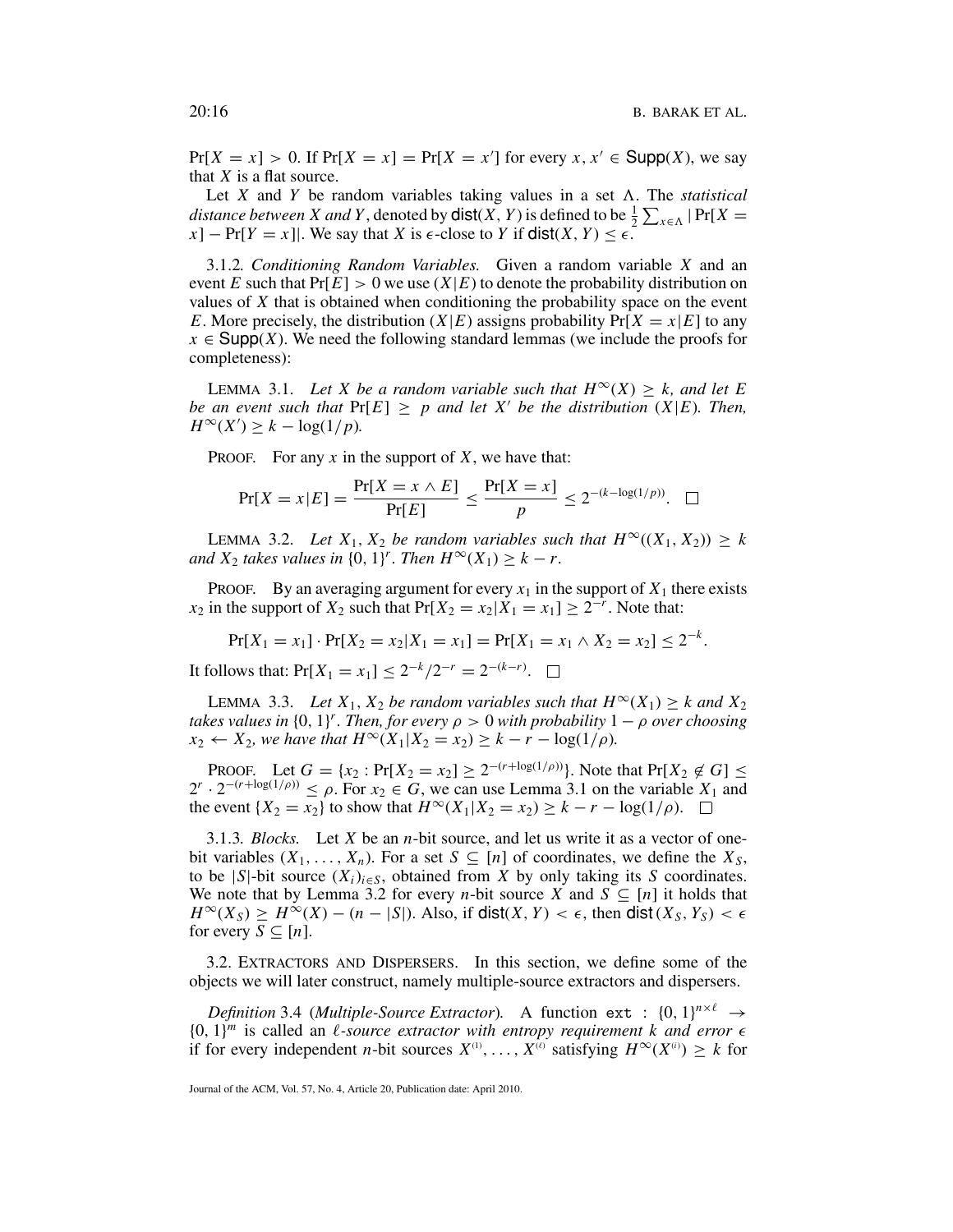$i = 1, \ldots, \ell$  it holds that

$$
\mathsf{dist}\Big(\mathsf{ext}(X^{\scriptscriptstyle(1)},\ldots,X^{\scriptscriptstyle(\ell)}),\,U_m\Big)\leq\epsilon.
$$

*Definition* 3.5 (*Multiple-Source Disperser*). A function disp :  $\{0, 1\}^{n \times \ell} \rightarrow$  ${0, 1}^m$  is called an *l*-source disperser with entropy requirement k and error  $\epsilon$ if for every independent *n*-bit sources  $X^{(1)}, \ldots, X^{(l)}$  satisfying  $H^{\infty}(X^{(i)}) \geq k$  for  $i = 1, \ldots, \ell$  it holds that

$$
|\mathsf{Supp}(\mathsf{disp}(X^{\scriptscriptstyle(1)},\ldots,X^{\scriptscriptstyle(\ell)}))| \geq (1-\epsilon)2^m.
$$

The disperser is *errorless* if  $\epsilon = 0$  (i.e., if  $|\textsf{Supp}(\text{disp}(X^{(1)},...,X^{(\ell)}))| = 2^m$ ).

Note that a multiple-source extractor is always a multiple-source disperser with the same parameters. Generally speaking, when constructing extractors and dispersers our goal is on one hand to use the weakest assumptions on the input and hence we want to minimize the number of samples  $\ell$  and the min-entropy requirement *k*. On the other hand, we want to obtain the strongest guarantees on the output, and thus we want to maximize the output length  $m$  and minimize the error  $\epsilon$ .

We note that one can also define *asymmetric* variants of extractors and dispersers, in which the min-entropy requirements and the input length differ for each of the source.

In this article, we use the following construction by Barak et al. [2006a]:

THEOREM 3.6. *There exists*  $\gamma > 0$  *such that, for every*  $\delta > 0$ *, there exists*  $\ell =$  $(\frac{1}{\delta})^{O(1)}$  *and a polynomial time computable*  $\ell$ *-source extractor*  $ext$  :  $\{0, 1\}^{n \times \ell} \rightarrow$  ${0, 1}^n$  *with entropy requirement*  $k = \delta n$  *and error*  $\epsilon = 2^{-\gamma n}$ .

## 4*. Definitions of Less Standard Concepts*

In this section, we introduce two key concepts that are used in this article.

4.1. SUBSOURCES. As explained in the introduction, a key notion in our construction of 2-source dispersers is that of subsources.

*Definition* 4.1 (*Subsource*)*.* Let *X* be an *n*-bit source in some probability space. We say that an event *A* is determined by *X* if there exists a function  $f : \{0, 1\}^n \rightarrow$  $\{0, 1\}$  such that  $A = \{f(X) = 1\}.$ 

Let *X* and *X'* be *n*-bit sources. For  $0 < \alpha \leq 1$ , we say that *X'* is a subsource of *X* of measure  $\alpha$  if there exists an event *A* that is determined by *X* such that  $Pr[X \in A] \ge \alpha$  and  $X' = (X|A)$ . We call A a defining event for X<sup>'</sup>. We say that *X'* is a subsource of *X* if there exists  $\alpha > 0$  such that *X'* is a subsource of *X* of measure  $\alpha$ .

The following fact is obvious from the definition.

FACT 4.2. *Let X be an n-bit source. Let X' be a subsource of X of measure*  $\alpha_1$ , and X'' be a subsource of X' of measure  $\alpha_2$ , then X'' is a subsource of X of *measure*  $\alpha_1 \cdot \alpha_2$ *.* 

In a typical setting our probability space consists of two independent *n*-bit δ-sources *X*, *Y* . It is important to notice that if *A* is some event in this probability space it does not necessarily follows that  $(X|A)$  is a subsource of X. This is because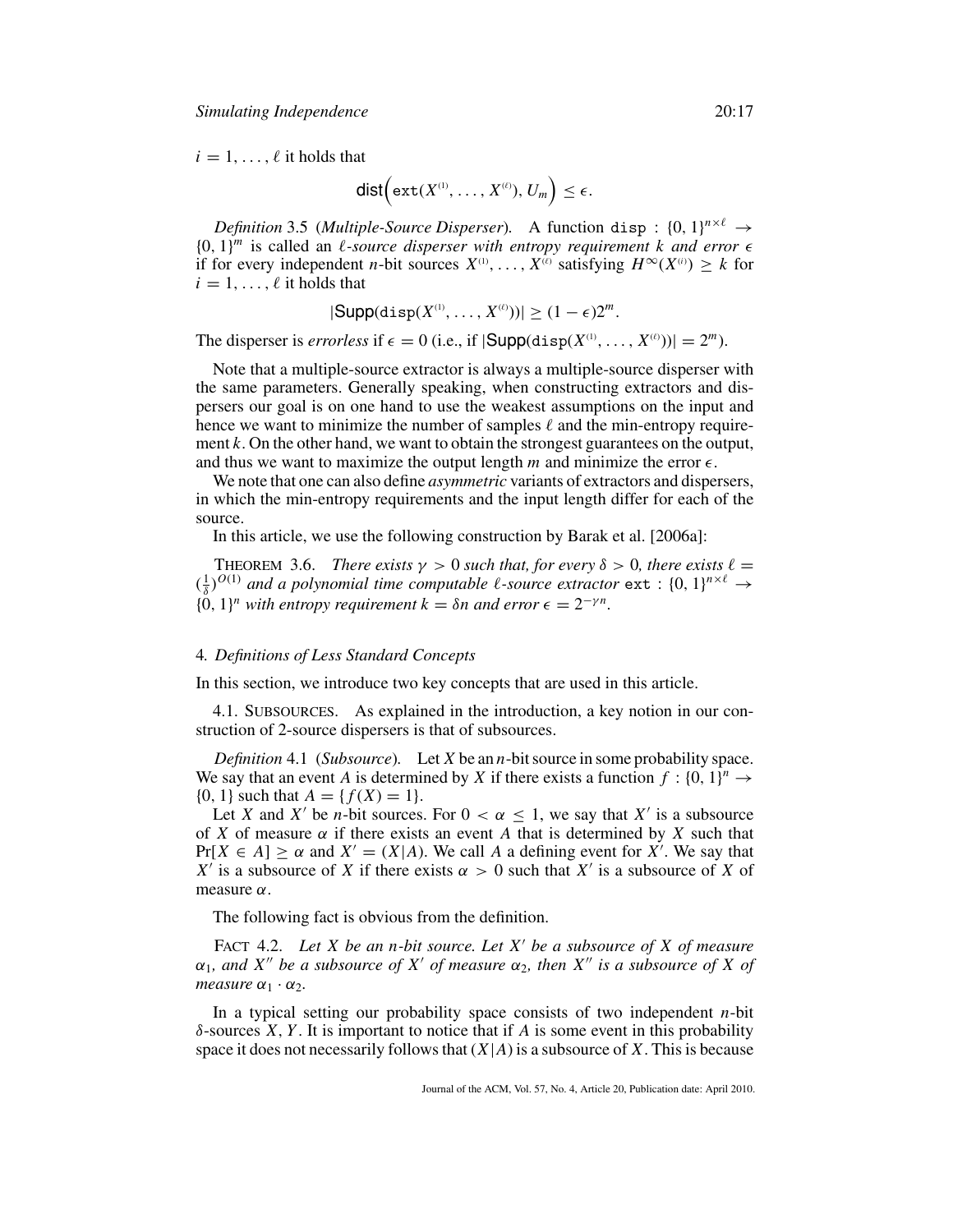only events that are determined by *X* are allowed. The following trivial fact will be useful.

FACT 4.3. *Let X*, *Y be two independent sources and let X be a subsource of X* of measure  $\alpha_1$  and Y' be a subsource of Y of measure  $\alpha_2$  then the distribution (*X* , *Y* ) *(in which the two variables are independent) is a subsource of measure*  $\alpha_1 \cdot \alpha_2$  *of the distribution*  $(X, Y)$ 

*Subsource collection.* Given independent *n*-bits sources *X*, *Y* we also define a notion of a *collection of subsources*. This notion is only used in the proof that our 2-source disperser has the additional property that it hits every element in its output range with constant probability. (This proof is given in Section 9.) The reader can safely skip this notion at a first reading and move to the next subsection.

*Definition* 4.4 (*Subsource Collection*)*.* Let *X*, *Y* be independent *n*-bit sources. For  $0 < \alpha \leq 1$ , we say that subsources  $X_1, \ldots, X_k$  of *X* and  $Y_1, \ldots, Y_k$  of *Y* are a subsource collection of  $(X, Y)$  of measure  $\alpha$  if there are events  $A_1, \ldots, A_k$  defining  $X_1, \ldots, X_k$  and  $B_1, \ldots, B_k$  defining  $Y_1, \ldots, Y_k$  such that:

—For every 
$$
i \neq i'
$$
,  $(A_i \times B_i) \cap (A_{i'} \times B_{i'}) = \emptyset$ .  
— $\sum_{i \in [k]} Pr[X \in A_i] Pr[Y \in B_i] \geq \alpha$ .

Note that, by Fact 4.3, the subsources  $X'$ ,  $Y'$  in Fact 4.3 constitute a subsource collection of  $(X, Y)$  of measure  $\alpha_1 \cdot \alpha_2$ . The advantage of subsource collections is that we are sometimes able to show the existence of a "useful" subsource collection of (*X*, *Y* ) with "large" measure in cases where we do not have "useful" subsources  $X'$  of *X* and  $Y'$  of *Y* with large measure.

Continuing the analogy between subsources and subsource collections, we also state the following analog of Fact 4.2.

FACT 4.5. Let X, Y be independent n-bit sources and let  $w_1$ ,  $w_2$  be integers. Let  $X'_1, \ldots, X'_{w_1}$  and  $Y'_1, \ldots, Y'_{w_1}$  be a subsource collection of  $(X, Y)$  of mea*sure*  $\alpha_1$ *. Furthermore, for every*  $j \in [w_1]$  *let*  $X''_{j,1}, \ldots, X''_{j,w_2}$  *and*  $Y''_{j,1}, \ldots, Y''_{j,w_2}$ *be a subsource collection of*  $(X'_j, Y'_j)$  *of measure*  $\alpha_2$ . Then, the collection  $(X''_{j_1,j_2})_{j_1 \in [w_1], j_2 \in [w_2]}$  and  $(Y''_{j_1,j_2})_{j_1 \in [w_1], j_2 \in [w_2]}$  is a subsource collection of  $(X, Y)$ *of measure*  $\alpha_1 \cdot \alpha_2$ .

4.2. SOMEWHERE−P SOURCES. We discuss families or *properties* of random variables. Let  $P$  be a property of sources (namely,  $P$  is a set of all distributions that have the property). We say that a random variable *X* is  $\epsilon$ -close to having the property P, if there exists a random variable  $Y \in \mathcal{P}$  that is  $\epsilon$ -close to X. Let  $\mathcal{P}_{\epsilon}$ denote the property of being  $\epsilon$ -close to  $\mathcal{P}$ .

We now define the notion of *somewhere-*P *sources*, which intuitively means that a source *X* has the property  $P$  in one of its blocks.

*Definition* 4.6 (*Somewhere*−P *sources*)*.* Let P be a property of *n*-bit sources. Let *X* be an  $(n \times \ell)$ -bit source, and let us regard it as a concatenation of  $\ell$  consecutive blocks,  $X = (X_1, \ldots, X_\ell)$ , where each  $X_i$  is of length *n*. A selector *I* for *X* is a random variable (that may depend on *X*) taking values in  $[\ell]$ .

*X* is somewhere- $P$  if there exists a selector *I* such that the *n*-bit source  $X_I$  has the property  $P$ . We use this notion only when the partition of  $X$  into sub-blocks is clear from the context.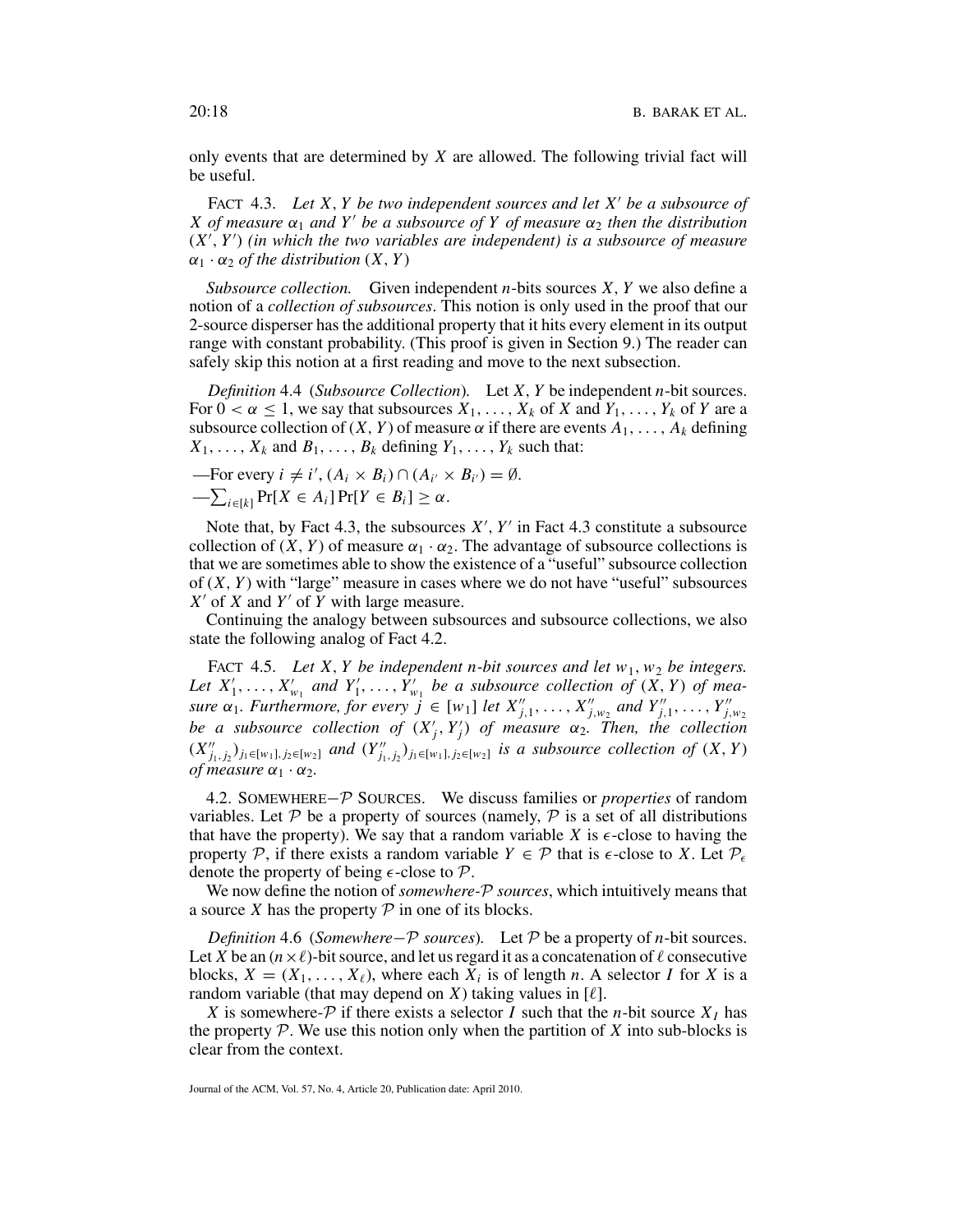We observe that being  $\epsilon$ -close to somewhere- $\mathcal P$  is equivalent to being somewhere- $P_{\epsilon}$ .

LEMMA 4.7. *Let* P *be a property of m-bit sources an let X be a distribution over*  $\{0, 1\}^{m \times \ell}$ . Then, X is  $\epsilon$ -close to somewhere-P if and only if X is somewhere- $\mathcal{P}_{\epsilon}$ .

**PROOF.** Let *X* be  $\epsilon$ -close to somewhere- $\mathcal{P}$ . That is, there are random variables *Y* and *I* such that *X* is  $\epsilon$ -close to *Y* and  $Y_I$  has the property *P*. Without loss of generality, we can imagine that the probability space of *Y*, *I* is composed of two independent random variables *Y*, *R* and that  $I = f(Y, R)$  for some function *f*. We now consider the probability space that consists of random variables *X* , *R* where *X* is distributed according to  $\hat{X}$  and  $\hat{R}$  is independent of  $X'$ . Let  $I' = f(X', \hat{R})$ . It follows that  $X'_{I'}$  is  $\epsilon$ -close to  $Y_I$  and thus,  $X$  is somewhere- $P_{\epsilon}$ .

For the other direction, we use the fact that for any two distributions *P*, *Q* that are  $\epsilon$ -close there exist (correlated) random variables  $\dot{P}$ ,  $Q$  such that  $P$  is distributed according to *P*,  $Q'$  is distributed according to  $Q$  and  $Pr[P' \neq Q'] \leq \epsilon$ . Let *X* be somewhere- $P_{\epsilon}$ . It follows that there exists a correlated random variable *I* such that  $X_I$  is  $\epsilon$ -close to a distribution in  $\mathcal{P}$ . By the aforementioned fact, we can add to the probability space of *X*, *I* a correlated random variable *Z* that has property  $P$  and  $Pr[X_I \neq Z] \leq \epsilon$ . We now define a random variable *Y* over  $\{0, 1\}^{m \times \ell}$  as follows: we set  $Y_J = X_J$  for every  $J \neq I$  and set  $Y_I = Z$ . It follows that *Y* is  $\epsilon$ -close to *X* and note that *Y* is somewhere- $\mathcal P$  using the selector *I*.  $\Box$ 

4.3. SOMEWHERE-UNIFORM SOURCES. We are especially interested in the case where the property  $P$  is "uniform". More precisely, a somewhere-uniform distribution *X* over  $\{0, 1\}^{n \times \ell}$  is a distribution that is somewhere-P where P contains only the uniform distribution on *n*-bit strings. We use the following properties of somewhere-uniform distributions.

LEMMA 4.8 (PROPERTIES OF SOMEWHERE-UNIFORM SOURCES). *Let X be a somewhere-uniform distribution over*  $\{0, 1\}^{n \times \ell}$ *, then* 

 $-H^{\infty}(X) \geq n - \log \ell$ .

—For every  $n' < n$ , let X' be a distribution over  $\{0, 1\}^{n' \times \ell}$  obtained by truncating *each block of X to length n . Then, X is somewhere-uniform.*

PROOF. For the first item, note that  $H^{\infty}(X, I) \ge H^{\infty}(X_I)$  and by Lemma 3.2  $H^{\infty}(X) > H^{\infty}(X, I) - \log \ell$ . The second item follows as truncating a uniform distribution gives a uniform distribution.  $\square$ 

Note that, by Lemma 4.7, we also have that being close to somewhere-uniform and being somewhere-(close to uniform) is the same.

*Remark* 4.9 (*Ta-Shma's Notion of Somewhere-Uniform Sources*)*.* We remark that a slightly different notion of Somewhere-uniform sources was previously considered by Ta-Shma [1996]. This notion requires that for every value *i* of the selector *I*, the distribution  $(X_I | I = i)$  is uniform. To make the distinction between the two definitions more clear consider the distribution *X* over  $\{0, 1\}^{1 \times 2}$  which assigns probability one to the string  $(x_1, x_2) = (0, 1)$ . Consider the selector *I* over  $\{1, 2\}$  which gives equal probability to the two values. The distribution  $X<sub>I</sub>$  is uniform and using our jargon this gives that *X* is a somewhere uniform distribution.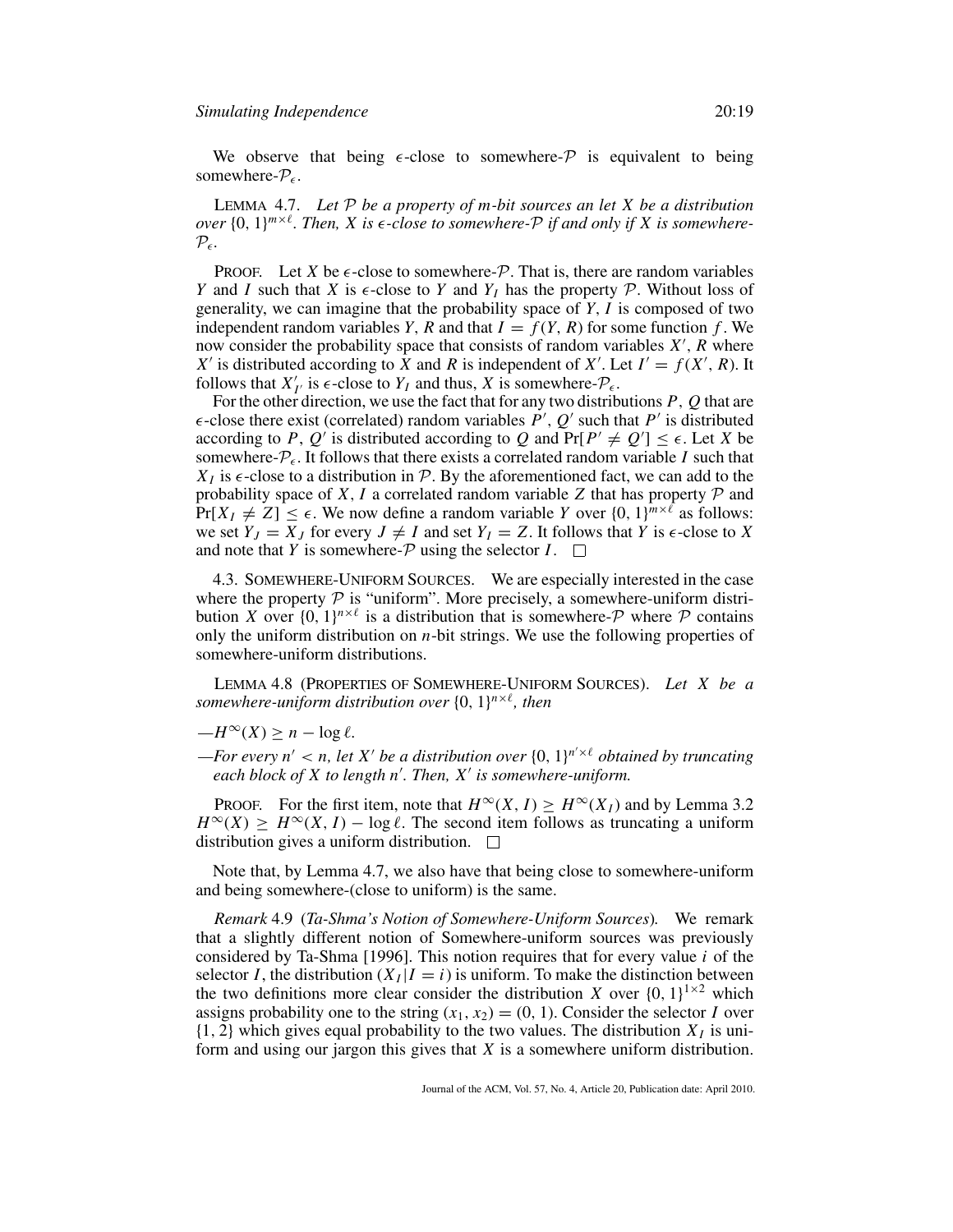However, using Ta-Shma's definition, a distribution that assigns probability one to a single element cannot be somewhere uniform.

We use the weaker notion defined in this article as it suffices for our purposes and is easier to work with. Nevertheless, we remark that our techniques can also be used to give results that use the stronger notion.

# 5*. A Somewhere Condenser*

In this section, we construct the following object, which we call a *somewhere condenser*.

*Definition* 5.1 (*Somewhere Condensers*). A function con :  $\{0, 1\}^n \rightarrow$  ${0, 1}^{m \times \ell}$  is a *somewhere-condenser* with *entropy requirement k, output entropy k' and error*  $\epsilon$  if for every *n*-bit source *X* such that  $H^\infty(X) > k$ , con(*X*) is  $\epsilon$ -close to somewhere- $P$  where  $\overline{P}$  is the property of having min-entropy at least  $k'$ .

The main result of this section is a construction of a somewhere condenser that given a δ-source outputs a constant number of blocks and has output entropy rate 0.9.

THEOREM 5.2 (SOMEWHERE CONDENSER). *For every constant*  $\delta > 0$ *, there exist constants*  $\beta, \eta > 0, \ell \geq 1$  *and a polynomial time computable function* con :  ${0, 1}^n \rightarrow {0, 1}^{m \times \ell}$  such that for every sufficiently large *n*, con *is a somewherecondenser with*  $m = \beta n$ *, entropy requirement*  $\delta n$ *, output entropy* 0.9*m and error* 2<sup>−</sup>η*m.*

We remark that the constant 0.9 can be replaced with any constant smaller than 1. For our application, it is only important that this constant is larger than 1/2. The remainder of this section is devoted to proving Theorem 5.2.

5.1. A BASIC CONDENSER. We start by constructing a "basic condenser" that improves the rate of the output by a small amount. Loosely speaking, sources with rate  $\delta$  are "condensed" into sources with rate  $\delta(1 + \lambda(\delta))$  where  $\lambda$  is an increasing function of  $\delta$ .<sup>9</sup> The final condenser con is then obtained by iteratively applying the basic condenser.

THEOREM 5.3 (BASIC CONDENSER). *There exist universal constants*  $\eta, \alpha > 0$ *and c*  $> 1$  *such that for every constant*  $0 < \delta < 0.9$ *, there exist constants*  $\beta' > 0$ *,*  $l' > 1$  *and a polynomial time computable function* bcon :  $\{0, 1\}^n \rightarrow \{0, 1\}^{m \times l'}$ *such that for every sufficiently large n, bcon is a somewhere-condenser with m*  $=$  $β'n$ , entropy requirement  $δn$ , output entropy  $((1 + λ) \cdot δ) \cdot m$  for  $λ = ηδ<sup>c</sup>$ , and error  $\epsilon = 2^{-\alpha \delta m}$ .

PROOF. When given  $\delta > 0$ , we use Theorem 3.6 to get an extractor ext for sources of entropy rate  $\delta/2$ . In this proof, it is more convenient to denote the length of the source by *m*. That is, by Theorem 3.6, there exists  $\ell = (1/\delta)^{O(1)}$ ,  $\gamma > 0$  and an  $\ell$ -source extractor ext : {0, 1}<sup>*m*× $\ell$ </sup>  $\rightarrow$  {0, 1}<sup>*m*</sup> with entropy requirement  $\delta m/2$ and error  $2^{-\gamma m}$ . We can assume without loss of generality that  $\gamma \leq 1/100$ . We

<sup>&</sup>lt;sup>9</sup> A preliminary version of this article included a different construction of a "basic condenser", see discussion in Remark 5.4.

Journal of the ACM, Vol. 57, No. 4, Article 20, Publication date: April 2010.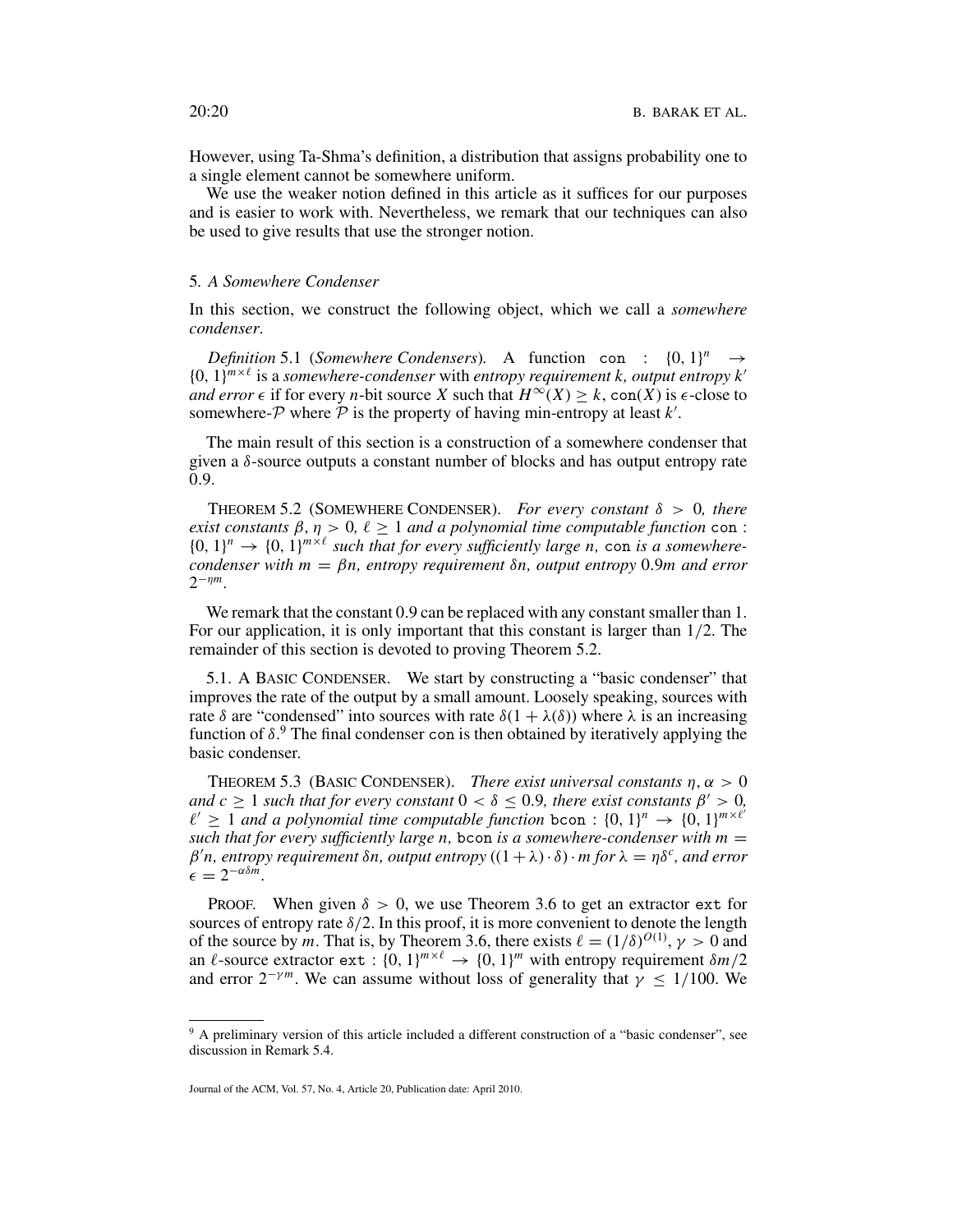define  $\lambda = \gamma/(3\ell)$ ,  $m = n/\ell$ ,  $\ell' = \ell + 1$  and  $\beta' = 1/\ell$ . Given a string x of length *n* we partition it into  $\ell$  blocks of length *m* which we denote by  $x_1, \ldots, x_\ell$  and define:

$$
\text{bcon}(x) = (x_1, \ldots, x_\ell, \text{ext}(x_1, \ldots, x_\ell))
$$

Note that the output of bcon indeed consists of  $\ell' = \ell + 1$  blocks of length  $m = \beta' n$ . (We can assume without loss of generality that  $\ell$  divides  $m$  as for large enough  $n$ we can pad an *n*-bit source with zeros to make it a source of length that is a multiple of  $\ell$  while only slightly decreasing the entropy rate  $\delta$ ).

Let  $k' = (1 + \lambda/2) \cdot \delta m$  and consider the property P of m-bit sources having min-entropy at least k'. Given an *n*-bit source X with  $H^\infty(X) \geq \delta n$  we need to show that  $bcon(X)$  is  $\epsilon$ -close to somewhere- $\mathcal P$ . We can assume without loss of generality that *X* is a flat source and is uniformly distributed over a set  $S \subseteq \{0, 1\}^n$ . This is because every source *X* with  $H^{\infty}(X) \geq \delta n$  is a convex combination of flat sources and furthermore, the class of distributions that are  $\epsilon$ -close to somewhere- $\mathcal{P}$ are closed under convex combinations.

For every  $1 \le i \le \ell + 1$ , we define  $H_i = \{y \in \{0, 1\}^m : \Pr[\text{bcon}(X)_i = y] \ge$  $2^{-(1+\lambda)\delta m}$ , namely the "heavy elements" of the distribution bcon(*X*)<sub>*i*</sub>. It follows that for every *i*,  $|H_i| \leq 2^{(1+\lambda)\delta m}$ . Let  $\epsilon = 2^{-\alpha \delta m}$  where  $\alpha = \gamma/3$ . We distinguish between two cases:

*Case* 1. Pr[ $\exists i : \text{bcon}(X)_i \notin H_i$ ]  $\geq 1 - \epsilon$ . Let *S'* be the set of  $x \in S$  for which the event above holds, namely:

$$
S' = \{x \in S : \exists i, \text{ bcon}(x)_i \notin H_i\}.
$$

Let *X'* be the uniform distribution over *S'*. Note that *X* and *X'* are  $\epsilon$ -close. It is therefore sufficient to show that  $bcon(X')$  is somewhere-P. For  $x \in S'$  we define  $I(x)$  to be the smallest *i* such that bcon $(x)$ *i*  $\notin H$ *i*. We now consider the probability space that consists of *X'* and *I* = *I*(*X'*) and show that indeed  $H^{\infty}(\text{bcon}(X')_I) \ge$  $(1 + \lambda/2)\delta m$  for large enough *n*.

For this purpose, we fix some  $y \in \{0, 1\}^m$  and estimate  $Pr[bcon(X')_I = y]$ . In the calculation below, we use the fact that for every *i* such that  $y \in H_i$  and every  $x \in S'$  such that  $I(x) = i$  we have that  $bcon(x)_i \neq y$ . In addition, we also use the fact that for every *i*, *y*,

$$
Pr[bcon(X')_i = y] = Pr[bcon(X)_i = y | X \in S'] \le 2 Pr[bcon(X)_i = y],
$$

where the inequality follows using  $Pr[A|B] \le Pr[A]/Pr[B]$  and for large enough *n*, Pr[ $X \in S'$ ]  $\geq 1 - \epsilon \geq 1/2$ . We now proceed with the calculation.

$$
\Pr[\text{bcon}(X')_I = y] = \sum_{1 \le i \le \ell+1} \Pr[\text{bcon}(X')_i = y \land I = i]
$$

$$
= \sum_{i: y \notin H_i} \Pr[\text{bcon}(X')_i = y \land I = i]
$$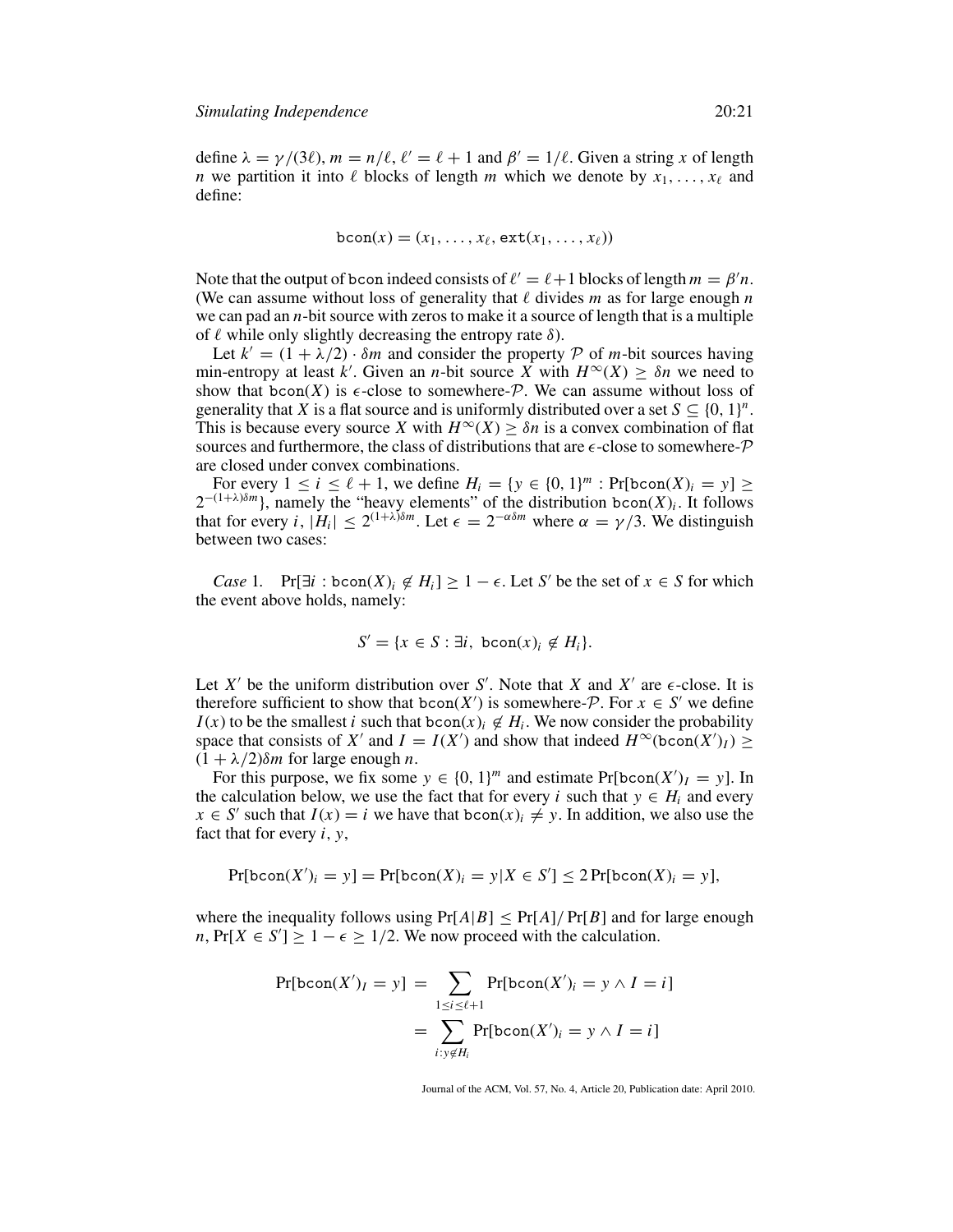$$
\leq \sum_{i: y \notin H_i} \Pr[\text{bcon}(X')_i = y]
$$
  
\n
$$
\leq \sum_{i: y \notin H_i} 2 \Pr[\text{bcon}(X)_i = y]
$$
  
\n
$$
\leq 2(\ell + 1) \cdot 2^{-(1 + \lambda)\delta m}
$$
  
\n
$$
\leq 2^{-(1 + \lambda)\delta m + 2\log \ell}
$$
  
\n
$$
\leq 2^{-(1 + \lambda/2)\delta m}.
$$

*Case* 2. Pr[ $\forall i$  : bcon( $X$ )*i*  $\in$   $H_i$ ]  $\geq$   $\in$ . We are going to show that this is a contradiction and together with the analysis we made in Case 1, this completes the proof. Let *S'* be the set of all  $x \in S$  for which the event above holds, namely:

$$
S' = \{x \in S : \forall i, \text{ bcon}(X)_i \in H_i\}.
$$

We have that

$$
|S'| \geq \epsilon \cdot |S| \geq \epsilon \cdot 2^{\delta n} = \epsilon \cdot 2^{\delta \ell m} = 2^{(\ell - \alpha)\delta m}.
$$

Note that *S'* is a subset of  $\Pi_{1 \le i \le \ell} H_i$ . In particular,

$$
|H_1|\cdot\ldots\cdot|H_\ell|\geq |S'|\geq 2^{(\ell-\alpha)\delta m}
$$

However, as we have that for every  $1 \le i \le m$ ,  $|H_i| \le 2^{(1+\lambda)\delta m}$  we can conclude that

$$
|H_1| \geq \frac{|S'|}{|H_2| \cdot \ldots \cdot |H_\ell|} \geq \frac{2^{(\ell-\alpha)\delta m}}{(2^{(1+\lambda)\delta m})^{\ell-1}} \geq 2^{\delta m(1-\alpha-(\ell-1)\lambda)} \geq 2^{-\delta m/2}.
$$

where the last inequality follows because  $\alpha = \gamma/3$ ,  $\lambda = \gamma/3\ell$  and  $\gamma \le 1/100$ . The same reasoning gives that for every  $1 \le i \le \ell$ ,  $|H_i| \ge 2^{\delta m/2}$ . We now consider a probability space with  $\ell$  independent random variables  $Y_1, \ldots, Y_\ell$  where each  $Y_i$  is an *m*-bit source that is uniformly distributed over  $H_i$ . We are going to get a contradiction by estimating  $Pr[\text{ext}(Y_1, ..., Y_m) \in H_{\ell+1}]$  in two ways. We have that for every *i*,  $H^{\infty}(Y_i) \geq \delta m/2$  and therefore we have that  $ext(Y_1, \ldots, Y_m)$  is 2<sup>−</sup><sup>γ</sup> *<sup>m</sup>*-close to uniform. In particular,

$$
\Pr[\text{ext}(Y_1,\ldots,Y_m)\in H_{\ell+1}] \leq \frac{|H_{\ell+1}|}{2^m} + 2^{-\gamma m} \leq \frac{2^{(1+\lambda)\delta m}}{2^m} + 2^{-\gamma m}
$$
  
=  $2^{-m(1-\delta-\lambda\delta)} + 2^{-\gamma m} \leq 2^{-\gamma m+1}$ ,

where the last inequality follows because  $\delta \leq 0.9$ ,  $\lambda = \gamma/3\ell$  and  $\gamma \leq 1/100$ . On the other hand, for every  $x \in S'$  we have that  $ext(x_1, \ldots, x_\ell) \in H_{\ell+1}$ . Therefore,

$$
\Pr[\text{ext}(Y_1, ..., Y_\ell) \in H_{\ell+1}] \ge \Pr[(Y_1, ..., Y_\ell) \in S'] = \frac{|S'|}{|H_1| \cdot ... \cdot |H_\ell|}
$$
  
 
$$
\ge \frac{2^{(\ell-\alpha)\delta m}}{2^{(1+\lambda)\delta m\ell}} = 2^{-\delta m(\alpha+\lambda\ell)} \ge 2^{-2\gamma m/3},
$$

where the last inequality follows because  $\delta \leq 1$ ,  $\alpha = \gamma/3$  and  $\lambda = \gamma/3\ell$ . Thus, we obtain a contradiction as  $2^{-2\gamma m/3}$  >  $2^{-\gamma m+1}$ . □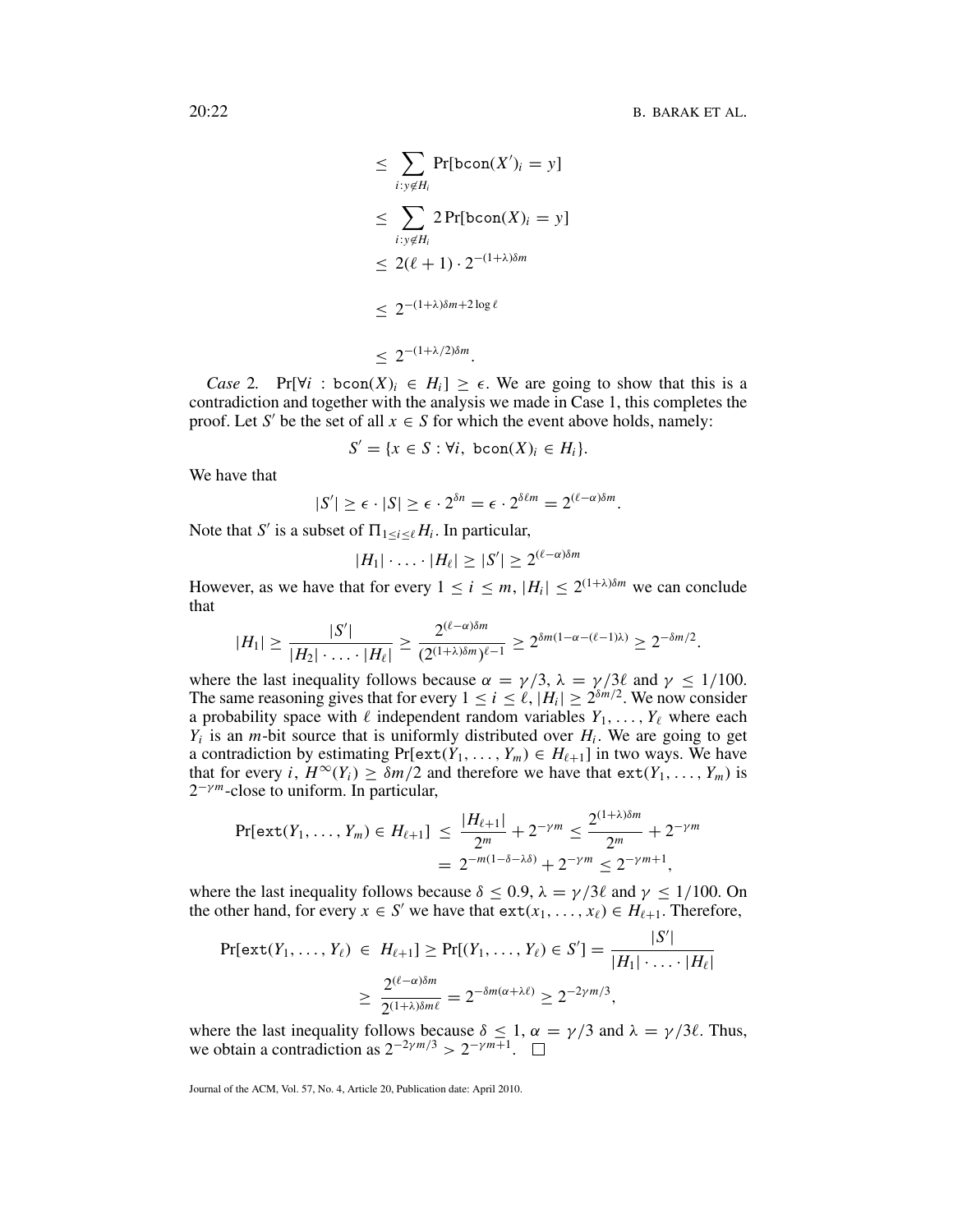*Remark* 5.4 (*A Basic Condenser with Four Output Blocks*)*.* We remark that the constants in Theorem 5.3 can be improved and some of them can be made universal constants that do not depend on  $\delta$ . More specifically, assume that  $n = 3p$ where  $p$  is a prime (this is, without loss of generality by padding the input if necessary). Define the function bcon :  $\{0, 1\}^n \rightarrow \{0, 1\}^{p \times 4}$  as follows: When given an input  $x \in \{0, 1\}^n$  split it into  $x_1, x_2, x_3$  where each of these is a string of length *p*. We can identify such strings with elements in the field with 2*<sup>p</sup>* elements and define:

$$
bcon(x) = (x_1, x_2, x_3, f(x_1, x_2, x_3)),
$$

where

$$
f(x_1, x_2, x_3) = x_1 + x_2 \cdot x_3
$$

It can be shown that there exists a universal constant  $\lambda > 0$  such that for every constant  $0 < \delta \leq 0.9$  bcon is a somewhere condenser with entropy requirement δ*n*, output entropy  $(1 + \lambda)δ \cdot p$  and error  $2^{-\lambda δ^2}$ . Note that this improves Theorem 5.3 in that both the number of blocks and the "expansion factor"  $\lambda$  are now universal constants that do not depend on  $\delta$ .

The high level idea of the proof can be described as follows: The first step is to show that for three independent  $\delta$ -sources  $Y_1, Y_2, Y_3$  over  $\{0, 1\}^p$  the random variable  $f(Y_1, Y_2, Y_3)$  is close to a  $(1 + \lambda)\delta$  source. The second step is to use the argument in the proof of Theorem 5.3 using *f* instead of the extractor ext. (This argument appeared in the conference version of this article).

Barak et al. [2006a] showed how to implement the first step above for the special case of prime fields (and guaranteeing an "expansion factor"  $\lambda = \Omega(\delta)$ ). Their proof relies on a "sum-product theorem" by Bourgain et al. [2004]. Using recent improved "sum-product theorems" [Tao and Vu 2006; Thm 2.55 et al. Katz and Shen 2009] one can extend the argument of Barak et al. [2006a] and implement the first step above for fields with  $2^p$  elements using a universal constant  $\lambda > 0$ . The reader is referred to Tao and Vu [2006] for a survey on "sum-product theorems".

Proving the extension of the results of Barak et al. [2006a] to fields of size 2*<sup>p</sup>* is not within the scope of this article and therefore, in Theorem 5.3, we chose to present a somewhere condenser that is based on the extractor of Barak et al. [2006a] and has worse parameters. We remark that the argument presented in this version resembles the one that was independently obtained by Raz [2005].

We note that using the improved basic condenser in our constructions of 3-source extractor and 2-source disperser does not affect the parameters in the final results (except for improving the dependance of certain constants on the constant  $\delta$ ).

5.2. COMPOSING CONDENSERS: PROOF OF THEOREM 5.2. We now iteratively apply the basic condenser to construct the condenser of Theorem 5.2. We need the following straightforward lemma on composition of somewhere-condensers.

LEMMA 5.5 (COMPOSING CONDENSERS). Let  $C_1$  :  $\{0, 1\}^{n_1} \to \{0, 1\}^{\ell_1 \times n_2}$  be a *somewhere condenser with entropy requirement*  $k_1$ *, output entropy*  $k_2$  *and error*  $\epsilon_1$ *. Let*  $C_2$  : {0, 1}<sup>*n*2</sup>  $\rightarrow$  {0, 1}<sup>*l*2×*m*</sup> *be a somewhere condenser with entropy requirement*  $k_2$ , *output entropy k' and error*  $\epsilon_2$ . We define  $C : \{0, 1\}^{n_1} \rightarrow \{0, 1\}^{\ell_1 \cdot \ell_2 \times m}$  *as follows: Identify an index i*  $\in$  [ $\ell_1 \cdot \ell_2$ ] *as a pair*  $(i_1, i_2) \in [\ell_1] \times [\ell_2]$  *and let* 

$$
C(x)_{(i_1,i_2)} = C_2(C_1(x)_{i_1})_{i_2}
$$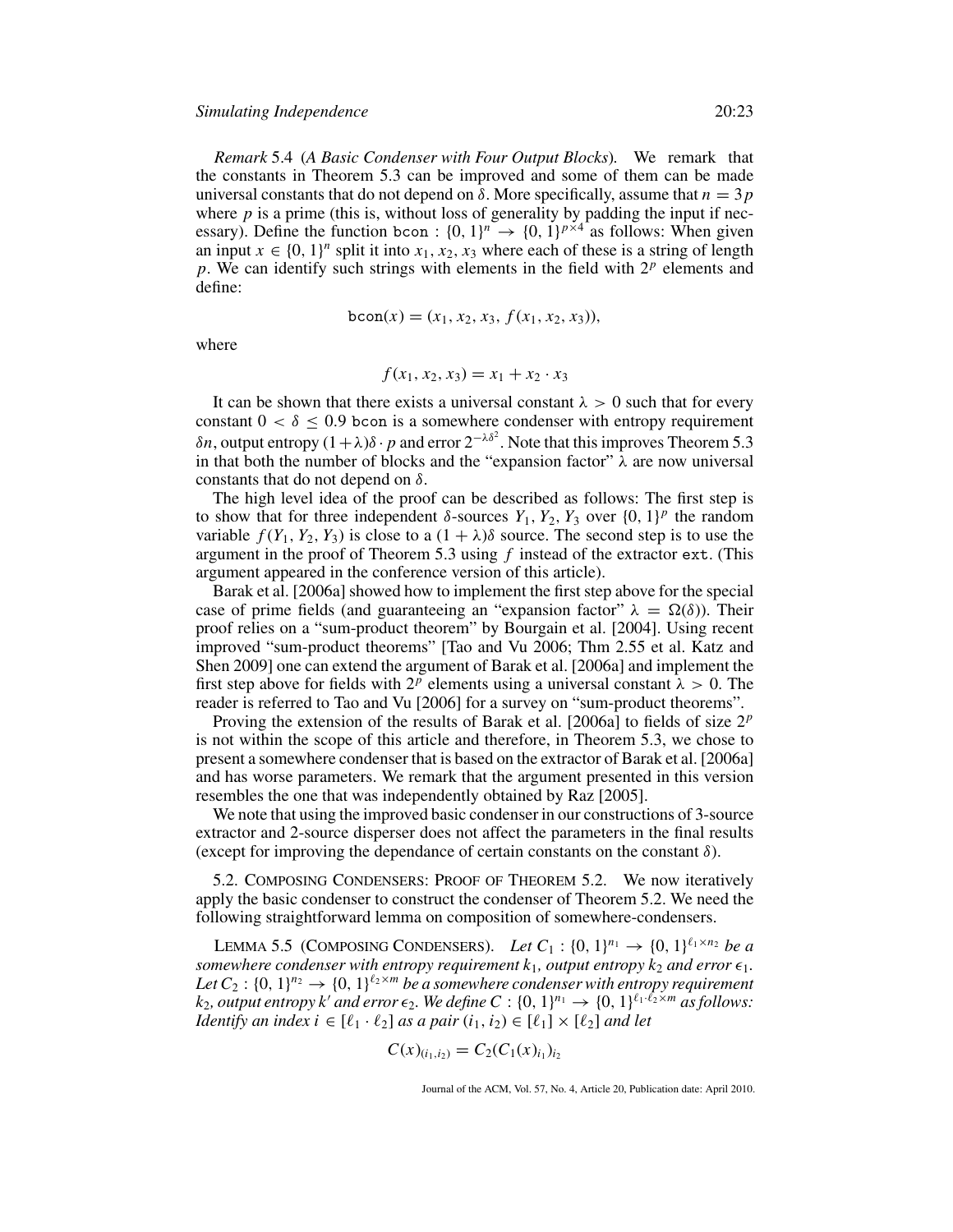*Then, C is a somewhere condenser with entropy requirement k*1*, entropy output k and error*  $\epsilon_1 + \epsilon_2$ *.* 

PROOF. Let *X* be an *n*<sub>1</sub>-bit source with  $H^{\infty}(X) \geq k_1$ . Let  $\mathcal{P}^1$  be the property of having min-entropy  $k_2$  and let  $\mathcal{P}^2$  be the property of having min-entropy  $\hat{k}'$ . We have that  $\overline{C_1}(X)$  is  $\epsilon_1$ -close to somewhere- $\mathcal{P}^1$ . By Lemma 4.7,  $\overline{C_1}(X)$  is somewhere- $\mathcal{P}^1_{\epsilon_1}$ , that is there exists a selector  $I_1$  such that  $C_1(X)_{I_1}$  is  $\epsilon_1$ -close to a distribution *Y* with  $H^{\infty}(Y) \geq k_2$ . We have that  $C_2(Y)$  is  $\epsilon_2$ -close to somewhere- $\mathcal{P}^2$ . Since  $X_{I_1}$  and *Y* are  $\epsilon_1$ -close it follows that  $C_2(Y)$  and  $C_2(X_{I_k})$  are  $\epsilon_1$ -close and we can conclude that  $C_2(X_{I_1})$  is  $(\epsilon_1 + \epsilon_2)$ -close to somewhere- $\mathcal{P}^2$ . That is, there exist a selector  $I_2$  such that  $C(X)_{(I_1,I_2)} = C_2(X_{I_1})_{I_2}$  is  $(\epsilon_1 + \epsilon_2)$ -close to somewhere- $\mathcal{P}^2$  as required.  $\square$ 

Theorem 5.2 follows by iteratively applying the basic condenser of Theorem 5.3 and using the composition lemma above. Note that starting with entropy rate  $\delta > 0$  each step improves the entropy rate by a factor  $(1 + \lambda)$ . We have that  $\lambda$  is an increasing function of  $\delta$  and therefore after a constant number of steps (where this constant depends on  $\delta$ ) we obtain rate 0.9.

# 6*. A* 2*-Source Somewhere-Extractor*

In this section, we construct a (2-source) somewhere-extractor, which is a function that given inputs from two independent *n*-bit  $\delta$ -sources (where  $\delta$  is an arbitrarily small constant) outputs a somewhere-uniform distribution.

*Definition* 6.1 (*Somewhere-Extractor*)*.* We say that

 $s$ **ext**:  $\{0, 1\}^n \times \{0, 1\}^n \rightarrow \{0, 1\}^{m \times \ell}$ 

is a *somewhere-extractor* with *entropy requirement* k and error  $\epsilon$  if for every two independent *n*-bit sources *X*, *Y* with  $H^\infty(X) \geq k$  and  $H^\infty(Y) \geq k$  then  $s$  ext(*X*, *Y*) is  $\epsilon$ -close to a somewhere-uniform distribution.

A fixed  $y \in \{0, 1\}^n$  is good for first source X if  $\text{sext}(X, y)$  is  $\epsilon$ -close to a somewhere uniform distribution. Similarly, a fixed  $x \in \{0, 1\}^n$  is good for second source *Y* if  $s$  ext(*x*, *Y*) is  $\epsilon$ -close to a somewhere uniform distribution. (If we omit mentioning for which source a fixed string is good, then we mean the first source). We say that sext is a *strong* somewhere-extractor with the same parameters as above if for every *X*, *Y* as above,

$$
\Pr_{y \leftarrow Y} [y \text{ is good for first source } X] > 1 - \epsilon
$$

and

$$
\Pr_{x \leftarrow X} [x \text{ is good for second source } Y] > 1 - \epsilon.
$$

The main result of this section is a construction of a somewhere-extractor that takes two independent  $\delta$ -sources and produces a somewhere-uniform distribution with a constant number of blocks.

THEOREM 6.2 (SOMEWHERE-EXTRACTOR). *For every constant* δ > 0*, there are constants*  $\ell \geq 1$ ,  $\beta$ ,  $\eta > 0$  *such that for every*  $m \leq \beta n$  *there is a polynomialtime computable function*  $\text{sext} : \{0, 1\}^n \times \{0, 1\}^n \rightarrow \{0, 1\}^{m \times \ell}$  *such that for every sufficiently large n,* s ext *is a strong somewhere-extractor with entropy requirement δn and error*  $\epsilon$  ≤ 2<sup>*-ηn*</sup>.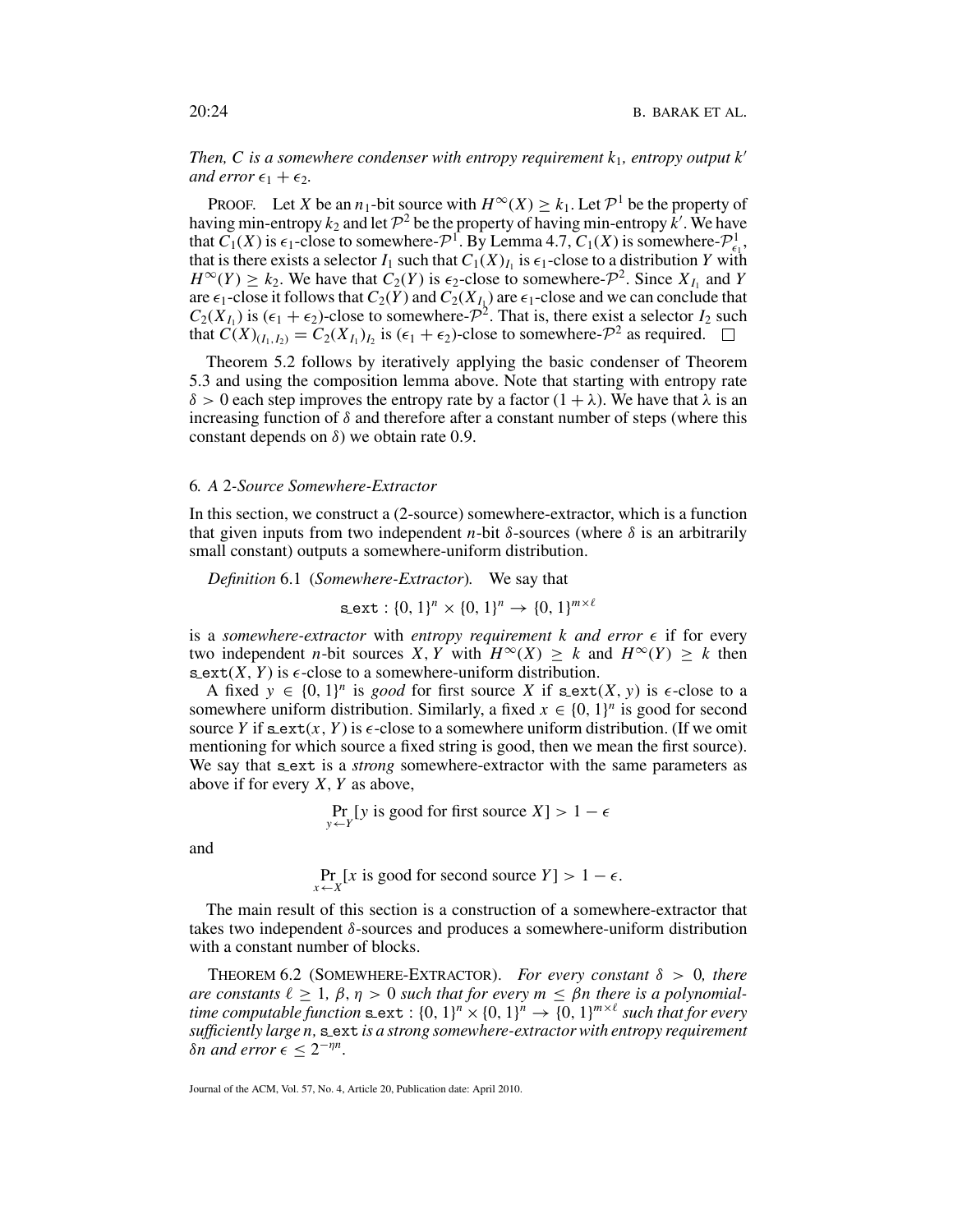

FIG. 4. A (2-source) Somewhere-Extractor.

6.1. THE CONSTRUCTION. The outline of our construction is sketched in Figure 4. Roughly speaking, the idea behind the construction is to use the somewhere condenser derived from Theorem 5.2 to obtain from each source a list of blocks one of whom has entropy rate larger than  $\frac{1}{2}$ . We then apply to every possible pair of blocks the previously known construction of a two-source extractor that works for sources with rate larger than  $\frac{1}{2}$  (i.e., for every choice of a block from the first source and a block from the second source we run the two-source extractor on both blocks and output the results). The number of blocks in the output is the product of the number of output blocks of two condensers. Another tool which we need, in addition to Theorem 5.2, is the following result on two-source extractors from Dodis et al. [2004] (building on Chor and Goldreich [1988] and Vazirani [1987]):

THEOREM 6.3 (TWO-SOURCE EXTRACTORS). *There is a polynomial-time* 2 *source extractor* Had :  $\{0, 1\}^{n \times 2} \rightarrow \{0, 1\}^k$  *with*  $k = \Omega(n)$ *, entropy requirement* 0.6*n and error* 2<sup>−</sup>(*n*) *. Furthermore, this* 2*-source extractor is* strong*. More formally, it is a strong somewhere extractor (with*  $\ell = 1$  *output blocks) for entropy requirement* 0.6*n* and error  $2^{-\Omega(n)}$ .

We remark that the strongness property of the extractor above was first observed in Dodis et al. [2004].

PROOF OF THEOREM 6.2. Given  $\delta$  let  $\beta$  and  $\ell$  be the constants from Theorem 5.2 and let con be the somewhere condenser from the theorem. We have that con has entropy requirement  $\delta n$  and error  $\epsilon = 2^{-\Omega(\beta n)}$  and outputs  $\ell$  blocks of length  $n' \stackrel{def}{=} \beta n$ . Let Had<sub>n'</sub> be the two source extractor of Theorem 6.3 with input length  $n'$ . Our somewhere random extractor will have  $\ell^2$  blocks. We index such a block by a pair of elements in  $[\ell]$  and define

$$
\texttt{s}.\texttt{ext}(x_1, x_2)_{(j_1, j_2)} = \texttt{Had}_{n'}(\texttt{con}(x_1)_{j_1}, \texttt{con}(x_2)_{j_2}).
$$

By definition, the length of every output block is  $\Omega(n') = \Omega(n)$ . Let  $X_1, X_2$  be independent *n*-bit sources with  $H^{\infty}(X_1) \geq \delta n$  and  $H^{\infty}(X_2) \geq \delta n$ . For  $i \in \{1, 2\}$ , by definition of con<sub>*i*</sub>, there exist random variable  $I_i$  such that con<sub>*i*</sub>( $X_i$ )<sub>*I<sub>i</sub>* is  $\epsilon_i$  close</sub>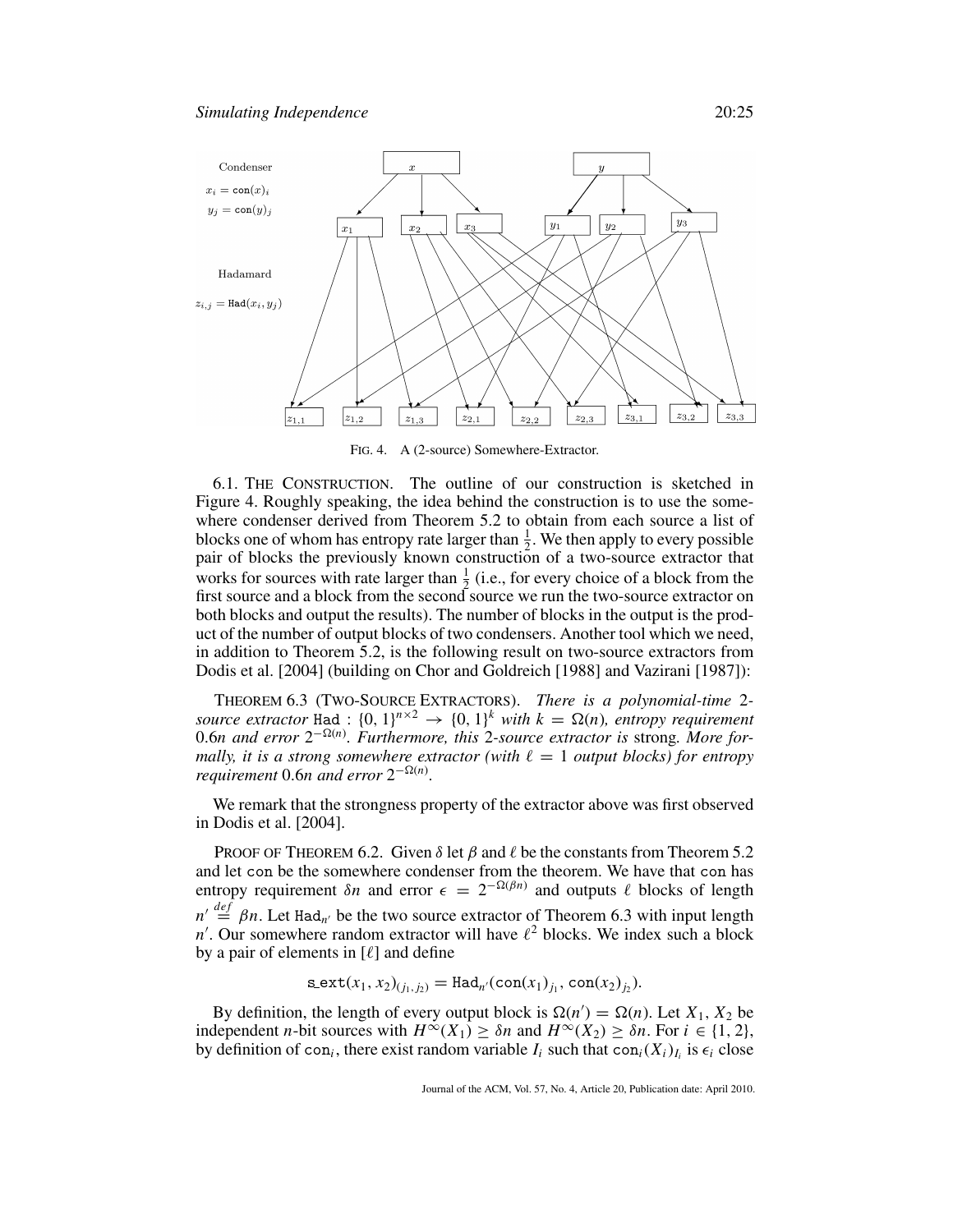to have rate  $0.9 > 0.6$ . This implies that  $\text{sext}(X_1, X_2)_{(I_1, I_2)}$  is  $\epsilon$ -close to uniform distribution for  $\epsilon = (\epsilon_1 + \epsilon_2 + 2^{-\Omega(n)}) = 2^{-\Omega(n')}$ . Using Lemma 4.7, we conclude that the output of the extractor is  $\epsilon$ -close to a somewhere uniform distribution. Moreover, using the fact that Had is a strong extractor it follows that sext is also strong. Since  $n' = \Omega(n)$ , we conclude there exist a constant  $\eta > 0$  (that depends on  $\delta$ ) such that  $\epsilon \leq 2^{-\eta n}$ . Finally by Lemma 4.8, we can truncate the output blocks to length *m* if we want to reduce the block length to  $m \leq \beta n$ .  $\Box$ 

# 7*. A* 3*-Source Extractor*

In this section, we prove Theorem 1.1. That is, we construct a three source extractor for sources with rate  $\delta$  for any  $\delta > 0$ . This is the first construction of an  $\ell$ -source extractor that works for sources with rate  $\delta$  such that the constant  $\ell \cdot \delta$  can be made arbitrarily small.

The two tools we use in this construction is the somewhere random extractor of Section 6 and an *optimal* two source extractor with very small input size. For very small input sizes it is sufficient to show the existence of a 2-source extractor using the probabilistic method as one can find such an extractor by brute force. The next lemma describes the extractor we use in our construction.

LEMMA 7.1 (OPTIMAL EXTRACTOR). *For every integers d and m* =  $|\log d|$ , *there exists a*  $2^{5d^{14}}$ *-time computable* 2*-source extractor*  $\text{opt} : \{0, 1\}^{d \times 2} \rightarrow \{0, 1\}^{m}$ *with* 6 log *d-entropy requirement and distance* 1/*d.*

The proof of Lemma 7.1 follows by a standard calculation and is given for completeness in the appendix.

7.1. AN APPETIZER: A 4-SOURCE EXTRACTOR. Before proving Theorem 1.1, we prove a slightly relaxed version of it, which demonstrates the main idea behind the proof. That is, we prove that there exists a 4-source extractor with the same parameters. The construction of this extractor is quite simple.

The construction Given the constants  $\delta$ ,  $\epsilon$  and *m* we choose *d* large enough to satisfy:

 $-\frac{1}{d} < \frac{\epsilon}{2}$  (recall that  $\epsilon$  is the desired statistical distance)  $-\log d > m$ 

 $-d/\ell - \log \ell \ge 6 \log d$ . (Here  $\ell$  is the constant from Theorem 6.2 that is defined as a function of  $\delta$ ).

Next, apply Theorem 6.2 to get a somewhere random extractor with entropy requirement  $\delta n$ . Let  $\ell$ ,  $\beta$  and  $\eta$  be the constants whose existence is guaranteed by the theorem and note that since *n* is large  $\beta n > d/\ell$ . We can truncate the length of blocks to  $d/\ell$ . We denote this somewhere-extractor by  $\texttt{s}$ -ext<sub>d</sub> $\ell$ . This extractor outputs  $\ell$  blocks of length  $d/\ell$  so overall it outputs  $d$  bits. Its output is  $2^{-\eta n}$ -close to somewhere-uniform.

Let opt be the "optimal extractor" from Lemma 7.1 with input length *d*. As *d* is a constant it follows that opt can be computed in constant time. Note that the output length of  $opt$  is  $log d \ge m$ , so we can truncate it to length *m*. Our 4-sample extractor ext<sub>4</sub> : { $0, 1$ }<sup>*n*×4</sup>  $\rightarrow$  {0, 1}<sup>*m*</sup> is defined as follows (see also Figure 5):

 $4ext(x_1, x_2, x_3, x_4) = opt(s_1, x_2, x_3)$ ,  $s_2ext(x_1, x_2)$ ,  $s_3ext(x_3, x_4)$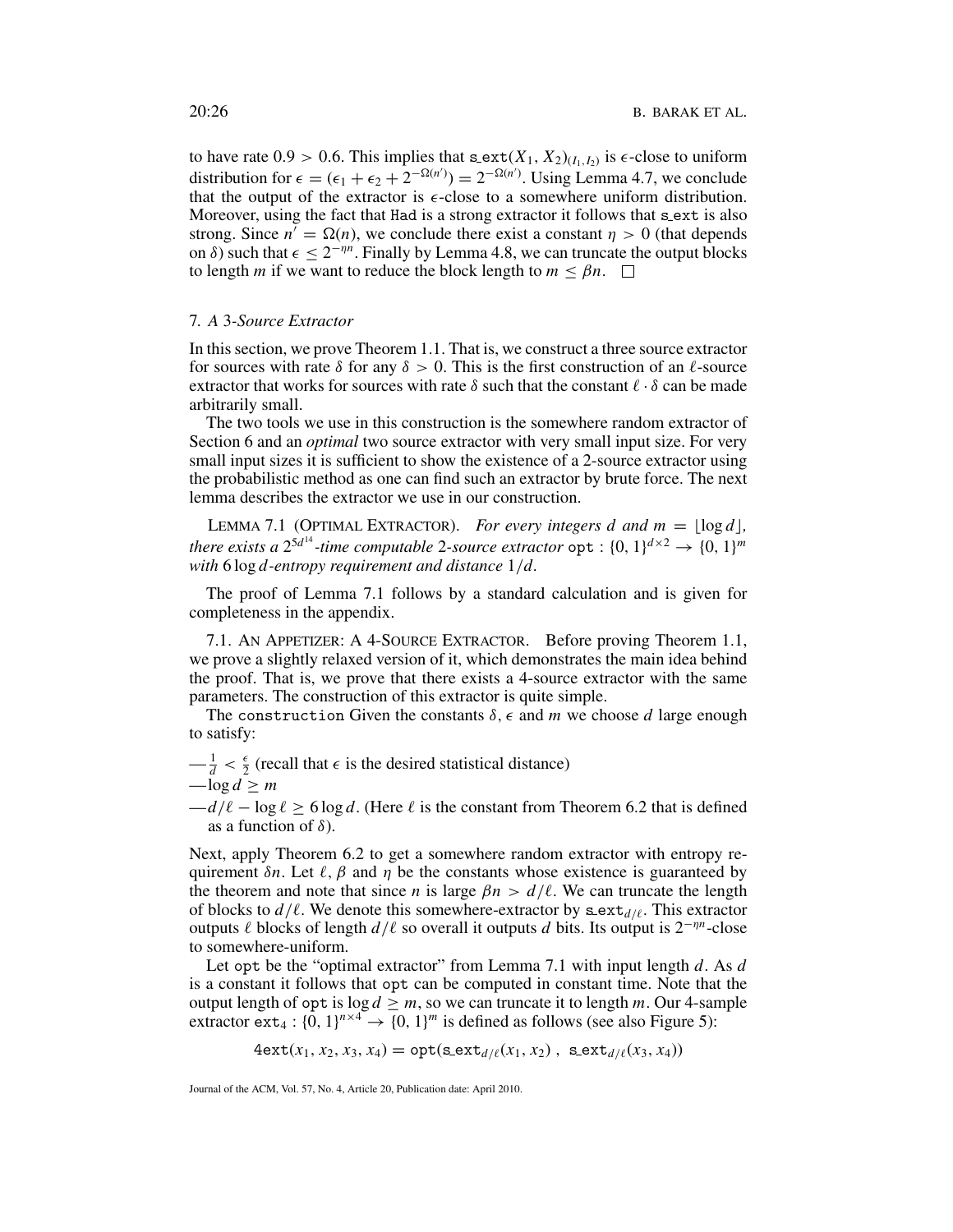

FIG. 5. A 4-source extractor.

We now observe that this indeed gives a 4-source extractor with the required parameters.

THEOREM 7.2 (4-SOURCE EXTRACTOR). *For every constants*  $\delta$ ,  $\epsilon > 0$  and  $m \in$ N*, and for every sufficiently large integer n there exists a* poly(*n*)*-time computable* 4*-source extractor*  $4ext : \{0, 1\}^{n \times 4} \rightarrow \{0, 1\}^{m}$  *with entropy requirement δn and*  $error \in$ .

PROOF. Let  $X_1, \ldots, X_4$  be independent distributions over  $\{0, 1\}^n$  all with entropy rate at least δ. We have that  $s$  ext( $X_1, X_2$ ) is  $2^{-\eta n}$ -close to a somewhere random distribution with  $\ell$  blocks. Recall that a somewhere random distribution with  $\ell$  blocks of length  $d/\ell$  has min-entropy at least  $d/\ell - \log \ell > 6 \log d$ . It follows that  $\texttt{sext}(X_1, X_2)$  is  $2^{-\eta n}$ -close to having min-entropy 6 log *d* and the same holds for  $s$  ext $(X_3, X_4)$ . Thus, we apply opt with two independent distributions which meet its entropy requirement and can conclude that the output is  $(2 \cdot 2^{-\eta n} + 1/d)$ -close to uniform. We have that  $1/d < \epsilon/2$  and therefore for large enough  $n, 2 \cdot 2^{-\eta n} + 1/d \leq \epsilon$ , as required.  $\square$ 

7.2. DOWN FROM 4 SOURCES TO 3. To construct a 3-source extractors, we use the fact that our somewhere random extractor is in fact *strong*. Using this property, we are able to show that we can "reuse" one of the sources without harming the input distribution.

*The Construction.* Given the constants  $\delta$ ,  $\epsilon$  and *m* we choose the parameters as in the construction for 4-sources. Our 3-source extractor is given by (see Figure 6):

$$
3ext(x_1, x_2, x_3) = opt(sext_{d/\ell}(x_1, x_2), sext_{d/\ell}(x_3, x_2)).
$$

PROOF OF THEOREM 1.1. Let  $X_1, X_2, X_3$  be independent distributions over  ${0, 1}<sup>n</sup>$  with entropy rate at least  $\delta$ . Recall that sext is a strong somewhere extractor, and recall the notion of a "good" input from Definition 6.1. For  $i \in \{1, 3\}$ , let  $B_i = \{x : x \text{ is bad for } X_i\}$ . We have that  $\Pr_{x \leftarrow X_2}[x \in B_i] \leq 2^{-\eta n}$ . Let  $B = B_1 \cup B_3$ . It follows that if we fix random value of  $x_2$ , then, with probability  $1 - 2 \cdot 2^{-\eta n}$ , we obtain that  $x_2 \notin B$ . For every such fixed  $x_2 \notin B$ , the distributions  $\texttt{sext}(X_1, x_2)$ and  $s$  ext( $X_3, x_2$ ) are independent. Furthermore, each one of them is  $2^{-\eta n}$ -close to a somewhere random distribution with  $\ell$  blocks of length  $d/\ell$ . As in the case of 4 sources, such a distribution meets the entropy requirements of opt and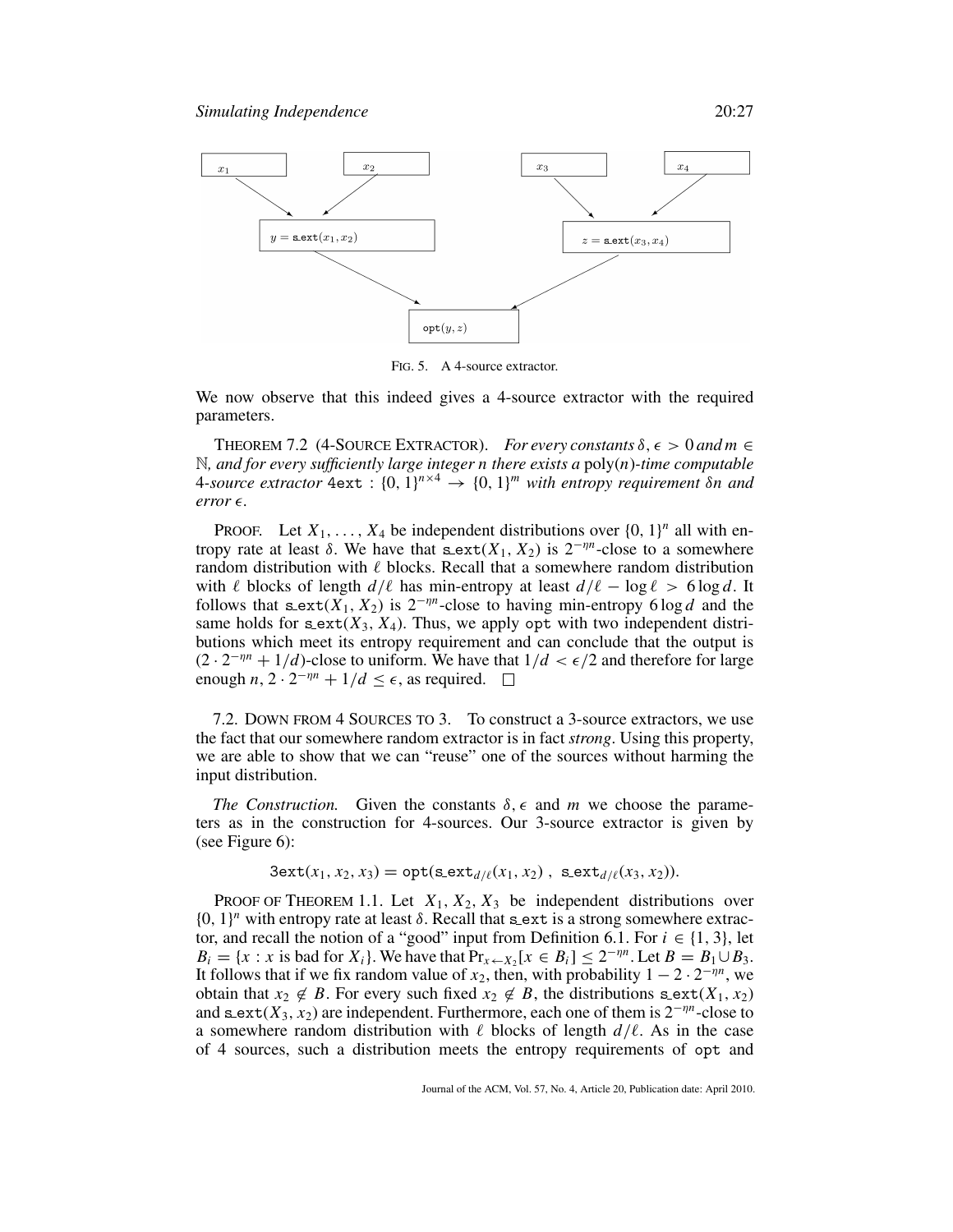

FIG. 6. A 3-source extractor.

therefore for all  $x_2 \notin B$ ,  $opt(\texttt{sext}(X_1, x_2), \texttt{sext}(X_3, x_2))$  is  $(2 \cdot 2^{-\eta n} + 1/d)$ close to uniform distribution. This implies that  $opt(s$ <sub>1</sub>,  $X_2)$ ,  $s$ <sub>e</sub>xt( $X_3$ ,  $X_2$ )) is  $(4 \cdot 2^{-\eta n} + 1/d)$ -close to uniform. Once again, we note that  $(4 \cdot 2^{-\eta n} + 1/d) \le \epsilon$ for large enough  $n.$ 

#### 8*. A* 2*-Source Disperser*

In this section, we construct a 2-source disperser for sources of any constant rate  $\delta > 0$ . This proves Theorem 1.2. We first restate Theorem 1.2 using the notation of Section 3.

THEOREM 8.1 (2-SOURCE DISPERSER). *For every two constants*  $\delta > 0$  *and*  $m \in \mathbb{N}$ , there exists a polynomial time computable function disp :  $\{0, 1\}^{n \times 2} \rightarrow$ {0, 1}*<sup>m</sup> such that for every sufficiently large n,* disp *is a* 2*-source disperser with entropy requirement* δ*n and zero error.*

As mentioned in the introduction, our techniques give an object that is stronger than a disperser (although weaker than an extractor). A disperser guarantees that for any two independent  $\delta$ -sources *X* and *Y* and for any  $z \in \{0, 1\}^m$ ,  $Pr[Disp(X, Y)]$ *z*] > 0. However, dispersers are allowed to assign very small probabilities to some values *z*. Our construction has the following stronger property:

THEOREM 8.2 (STRONGER NOTION OF 2-SOURCE DISPERSER). *For every two constants*  $\delta > 0$  *and*  $m \in \mathbb{N}$  *there exists a polynomial-time computable function* disp :  $\{0, 1\}^{n \times 2} \rightarrow \{0, 1\}^{m}$  *and a constant*  $\vartheta = \vartheta(m, \delta) > 0$ *, such that for every sufficiently large n, and for every two independent n-bit* δ*-sources X*, *Y and for every*  $z \in \{0, 1\}^m$  *we have* 

$$
Pr[disp(X, Y) = z] \ge \vartheta.
$$

Theorems 8.1 and 8.2 give new explicit constructions of bipartite Ramsey graphs as stated in Corollary 1.3.

PROOF OF COROLLARY 1.3. To prove this corollary, let  $V_1 = V_2 = \{0, 1\}^n$  be two sets of vertices of size  $N = 2^n$ . Define a 2-coloring of the edges of the complete bipartite graph  $K_{N,N}$  with parts  $V_1$  and  $V_2$  as follows. The color of an edge  $(x, y)$ :  $x \in V_1$ ,  $y \in V_2$  is disp( $x, y$ ). Then, the above theorem implies that for every two subsets  $A \subseteq V_1$  and  $B \subseteq V_2$  of size at least  $N^{\delta} = 2^{\delta n}$  and for every color, the constant proportion of edges between *A* and *B* has this color. In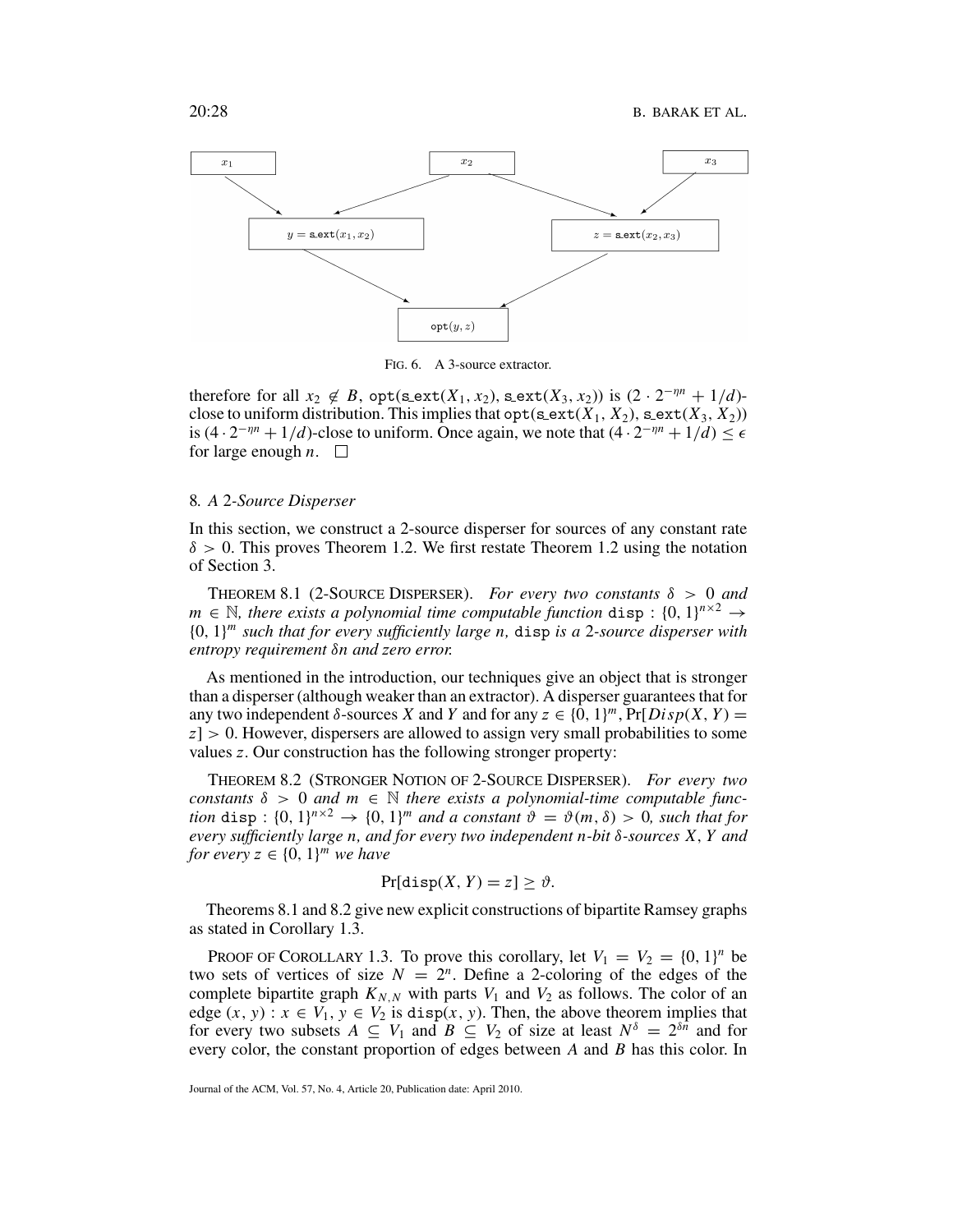particular, this coloring has no monochromatic induced subgraph of size  $N^{\delta}$  by  $N^{\delta}$ .  $\Box$ 

8.1. THE CONSTRUCTION. Our goal is to construct a disperser for two independent sources. More precisely, we are given parameters  $\delta > 0$  and an integer *m*. We think of these parameters as constants and for any sufficiently large *n* (as a function of  $\delta$  and *m*) we construct a function disp:  $\{0, 1\}^{n \times 2} \rightarrow \{0, 1\}^{m}$ , which is a 2-source disperser with entropy requirement δ*n*.

8.1.1*. Partitions.* Our construction considers various partitions of the input strings  $x, y \in \{0, 1\}^n$ . We divide [*n*] into  $t \stackrel{\text{def}}{=} 10/\delta$  equal blocks of length  $\delta n/10$ . (We assume from now on that *t* divides *n*. This is, without loss of generality, as we can always add dummy bits to inputs to make the requirement hold, at the cost of only slightly decreasing  $\delta$ .) For each  $i \in [t]$  we consider a partition of [*n*] into three segments in the following way. The first segment  $S_1$  consists of the blocks  $1, \ldots, i - 1$ . The second segment  $S_2$  consists of the block *i* and the third segment  $S_3$  consists of the blocks  $i + 1, \ldots, t$ . More formally, let  $q = \delta n/10$  be the length of blocks then  $S_1 = \{1, ..., (i-1)q\}$ ,  $S_2 = \{(i-1)q + 1, ..., iq\}$  and  $S_3 = \{iq + 1, \ldots, n\}$ . (It is possible that some segments are empty.) For a string  $x \in \{0, 1\}^n$ ,  $i \in [t]$  and  $j \in [3]$  we define  $x_j^i$  to be the restriction of *x* to the indices in the *j*th segment. More precisely,  $x_j^i$  $\stackrel{def}{=} x_{S_j}$  where  $S_j$  is the *j*th segment that is defined using the block *i*. We often omit *i* if it is clear from the context and then

 $x_1, x_2, x_3$  refer to the substrings  $x_1^i, x_2^i, x_3^i$ . A *partition I* is a pair  $(i_1, i_2)$  that is used to partition two strings *x*, *y* of length *n*. More precisely, given a partition *I* and strings  $(x, y) \in \{0, 1\}^{n \times 2}$  we define  $x_j^I$  $\stackrel{def}{=} x_j^{i_1}$  and  $y_j^I = y_j^{i_2}$ . That is, *i*<sub>1</sub> is used to partition *x* and *i*<sub>2</sub> is used to partition *y*. We often omit *I* if it is clear from the context (i.e., for a fixed partition *I* we

may write expressions like  $x_2$  or  $y_3$ ). Note that the number of different partitions is  $t^2 = 100/\delta^2$ , which is a constant that depends only on  $\delta$ .

We also define a partial order  $\leq$  on partitions in the following way: Given two partitions  $I = (i_1, i_2)$  and  $I' = (i'_1, i'_2)$  we say that  $I \preceq I'$  if  $i_1 \leq i'_1$  and  $i_2 \leq i'_2$ . Note that two partitions may be incomparable according to this partial order. We say that  $I \npreceq I'$  if it does not hold that  $I \leq I'$  (in particular, *I* and *I'* are incomparable then  $I \not\leq I'$ ).

8.1.2*. Ingredients.* The construction of the disperser uses the same ingredients used in the proof of Theorem 1.1 but in a significantly more complicated way. In order to make the presentation modular, we review the properties of the objects that we need. (The properties are also summarized in Figure 7.)

*A Somewhere Extractor.* We make use of a strong somewhere extractor of Theorem 6.2. More precisely, we assume that there exist positive constants  $\ell$ ,  $\beta$  and  $\eta$  (that may depend on  $\delta$ ) such that we have a polynomial time computable strong somewhere extractor s ext :  $({0, 1})^n$ <sup>2</sup>  $\rightarrow$   $({0, 1})^{\beta n \times \ell}$  with entropy requirement  $\delta^5 n/1000$  and distance  $2^{-\eta n}$ . We use the notation s\_ext<sub>*b*</sub> to denote the application where the  $\ell$  outputs are truncated to length  $b$ . In the formal presentation below we abuse the notation and allow s ext to receive inputs of length varying between  $\delta^3 n$  and *n* by padding the input with zeros if necessary. Summing up, for every constant *b* and every two independent distributions *X*, *Y* on strings of lengths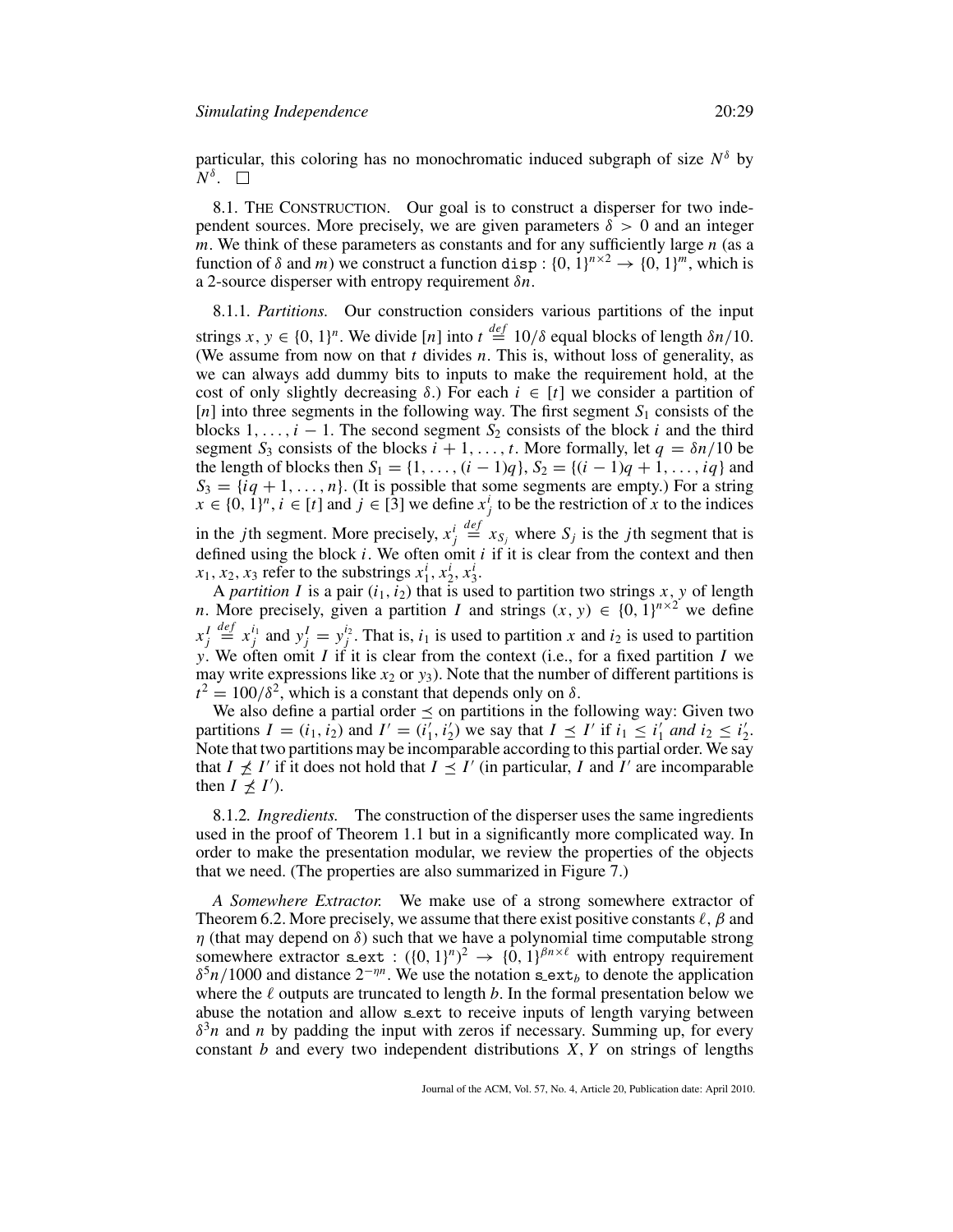-A somewhere random extractor  $\texttt{scxt}_b$ . This extractor can be applied on any two independent sources with lengths varying from  $\delta^3 n$  to n and has entropy threshold  $\delta^5 n/1000$ . It extracts  $\ell$  blocks of length b where b only needs to satisfy that  $0 < b \le \beta n$  for some constant  $\beta > 0$ . It has error  $2^{-\eta n}$  for some constant  $\eta > 0$ . -A 2-source extractor opt that can extract  $m$  bits from any two independent sources of length  $d$  and entropy

requirement 6 log d where  $d > m$  is a constant that is chosen so that the error of opt is smaller than  $2^{-100m}$ 

#### FIG. 7. Ingredients used in the construction of disp.

 $n_1$ ,  $n_2$  respectively, where  $n_1$ ,  $n_2$  are between  $\delta^3 n$  and  $n$ , and assuming  $H^\infty(X)$  >  $\delta^5 n/1000$  and  $H^\infty(Y) > \delta^5 n/1000$  we have that  $\mathfrak{s} = \mathfrak{ext}_b(X, Y)$  is  $o(1)$ -close to a somewhere-uniform distribution.

*A Nonconstructive Optimal 2-Source Extractor for Sources of Constant Size.*We use Lemma 7.1 to obtain a 2-source extractor opt :  $\{0, 1\}^{d \times 2} \rightarrow \{0, 1\}^m$  with a constant *d* large enough so that  $\log d > 100m$  and  $\frac{d}{\ell} - \log \ell > 10 \log d$ . By the lemma, we have that this extractor is computable in polynomial time and has error  $1/d \leq 2^{-100m}$  and entropy requirement 6 log *d*. The requirements on the parameters are essentially similar to those made in Section 7.1 and are used to guarantee that opt can be applied on the output of  $\texttt{s}$  ext<sub>*d*/</sub>.

8.1.3*. Definition of the Disperser* disp*.* Given input strings *x*, *y* of length *n*, we do the following:

- (1) For every partition *I* we will define a polynomial time procedure disp<sub>*I*</sub>( $x$ ,  $y$ ). The final output of the disperser will be  $\text{disp}_I(x, y)$  for some partition *I* that will be chosen as a function of *x* and *y*. We next explain how to choose the partition *I*.
- (2) For every partition *I* we will define a polynomial time procedure test $I(x, y)$ that outputs a Boolean value. We say that the partition "passes" the test if test $I(x, y)$  accepts.
- (3) The operation of the disperser is as follows: When given the inputs  $x$ ,  $y$ , we go over all partitions *I* and compute  $\text{test}_I(x, y)$ . We choose the partition *I* that is minimal with respect to the partial order  $\leq$  amongst the partitions that passed the test. If the minimal partition is not unique, we choose an arbitrary minimal partition. If no partition passes the test, we choose an arbitrary partition. Finally, once we decide on a partition *I* we set disp(*x*, *y*) = disp<sub>*I*</sub>(*x*, *y*).

*The Procedure* disp<sub>*I*</sub>(*x*, *y*). Given a partition *I*, we define:

disp<sub>*I*</sub>(*x*, *y*) = opt(s\_ext<sub>*d*/{</sub>(*x*<sub>1</sub>, *y*<sub>2</sub>), s\_ext<sub>*d*/{</sub>(*y*<sub>1</sub>, *x*<sub>2</sub>))

The procedure disp<sub>I</sub> is described pictorially in Figure 9.

*The Procedure* test<sub>*I*</sub>(*x*, *y*)*.* Given a partition *I*, we define test<sub>*I*</sub>(*x*, *y*) as follows:

(1) Choose *k* to be large enough constant so that  $\ell^4t^2/\delta^32^{-k} \leq 2^{-10m}$  (note that this is possible as all other parameters participating in the inequality above are constants). Let  $c_1(x, y) = \texttt{sext}_k(x_3, y)$  and let  $c_2(x, y) = \texttt{sext}_k(y_3, x)$  (if  $x_3$  is of length zero, we set  $c_1$  to be a fixed string of length *k* and if  $y_3$  is of length zero, we set  $c_2$  to be a fixed string of length k). Let  $c = c(x, y)$  be the concatenation of  $c_1(x, y)$  and  $c_2(x, y)$ . Note that  $|c| = 2\ell k$  since the number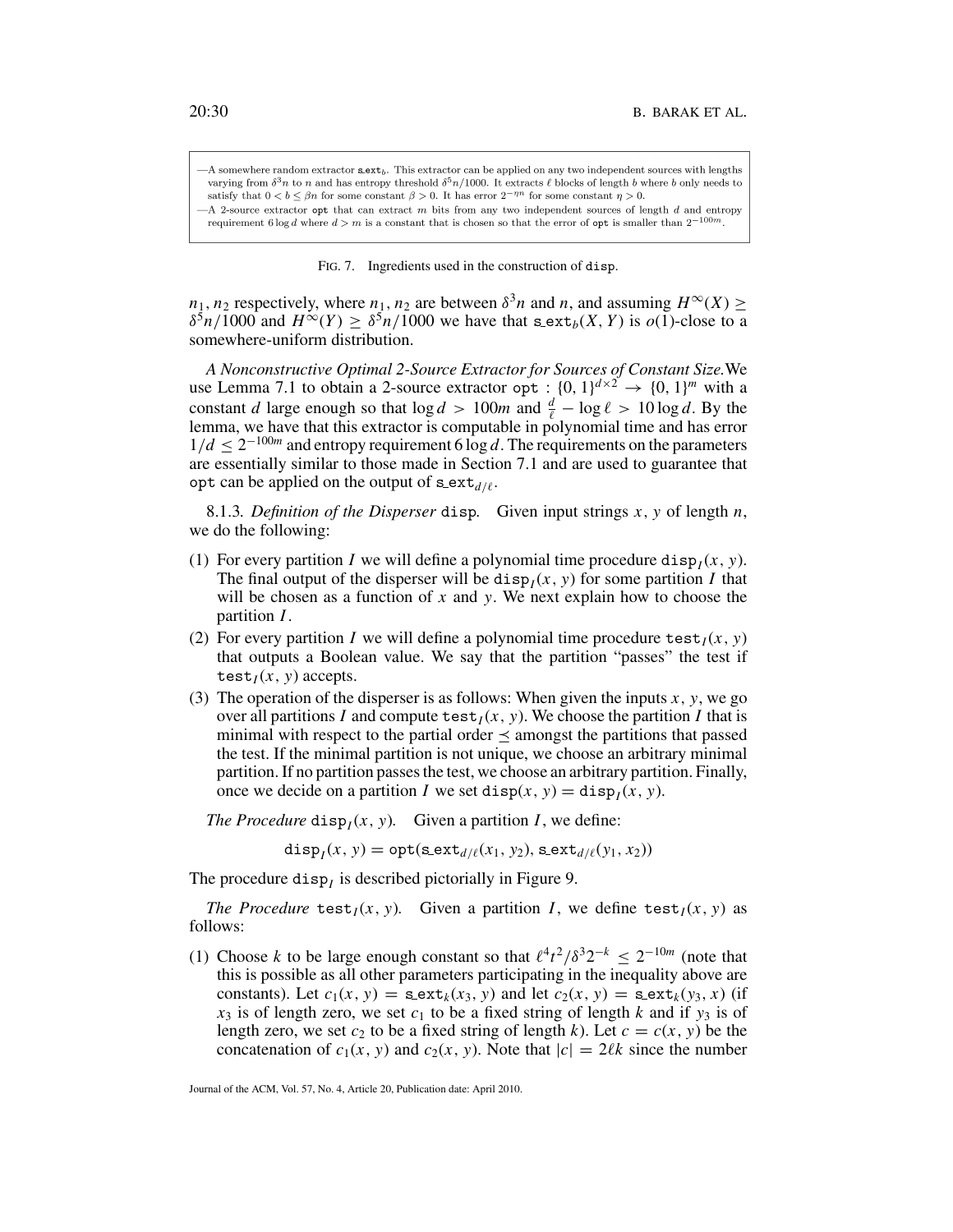| Name             | Description                                   | <b>Notes</b>                                   |
|------------------|-----------------------------------------------|------------------------------------------------|
| $\boldsymbol{n}$ | Length of the two inputs of disp              |                                                |
| $\delta > 0$     | Entropy rate of the two input sources         | Assumed to be a constant independent of $n$    |
| $m_{\cdot}$      | Required output length of disp                | Assumed to be a constant independent of $n$    |
| $t=10/\delta$    | Number of blocks in partitions                |                                                |
| $p=1/\delta^3$   | Number of blocks in defining response strings | We partition any string x of length n into $p$ |
|                  |                                               | blocks of length $\delta^3 n$ . The v'th block |
|                  |                                               | is denoted by $x[v]$                           |
|                  | Number of output blocks of sext               | A constant that depends only on $\delta$       |
| k                | Length of blocks in the challenge string      | A constant chosen by the construction          |
|                  |                                               | so that $\ell^4t^2/\delta^32^k < 2^{-10m}$     |

FIG. 8. Parameters used in the construction.

of output blocks in all somewhere-extractors that we are using is  $\ell$ . We refer to *c* as the "challenge string" of *x*, *y* for partition *I*.

- (2) We now consider another way of partitioning a string *x* of length *n* into blocks. We assume (again without loss of generality) that  $\delta^3 n$  divides *n* and partition [*n*] into  $p = 1/\delta^3$  intervals of length  $\delta^3 n$ . More precisely, for  $1 \le v \le p$ , let *x*[*v*] denote the *v*th block that is  $x[v] = x_{\{(v-1)\delta^3 n+1,\dots,v\delta^3 n\}}$ . For every  $(v_1, v_2) \in [p]^2$ , let  $c_{v_1, v_2}(x, y) = \texttt{s}.\texttt{ext}_{2\ell k}(x[v_1], y[v_2])$ . Note that there is at most a constant number of such possible pairs  $(v_1, v_2) \in [p]^2$ . We refer to  $c_{v_1, v_2} = c_{v_1, v_2}(x, y)$  as a "response string".
- (3) The procedure test<sub>*I*</sub>(*x*, *y*) computes *c*(*x*, *y*). It also computes  $c_{v_1, v_2}(x, y)$  for all  $(v_1, v_2) \in [p]^2$ . Note that for every pair  $(v_1, v_2)$  the length of each of the  $\ell$  blocks in  $c_{v_1,v_2}$  is exactly  $2\ell k$  which is the length of the challenge string *c*. If there exists a pair  $(v_1, v_2)$  such that *c* is a sub-block of  $c_{v_1, v_2}$ , then we say that "the challenge is responded" and set test $I(x, y) = 1$ . Otherwise, test<sub>*I*</sub> $(x, y) = 0$ .

This concludes the description of the construction. To assist the reader, we summarize all the ingredients and parameters in Figure 7 and Figure 8.

8.2. AN INFORMAL OVERVIEW OF THE PROOF. In this section, we attempt to give a detailed informal overview of the proof. The reader may skip to the formal proof at any point.

*The Outline of the Proof.* We show that for every two independent sources *X*, *Y* with entropy rate  $\delta$  there exists a partition  $\tilde{I}$  and subsources  $\tilde{X}$  of *X* and  $\tilde{Y}$  of *Y* such that disp $\tilde{\gamma}(\tilde{X}, \tilde{Y})$  is (very close to) uniformly distributed. Furthermore, we show that with high probability  $\tilde{I}$  is the partition selected when choosing  $x \leftarrow \tilde{X}$ and  $y \leftarrow \tilde{Y}$ . Together, these two properties imply that disp is a 2-source disperser as for any two independent  $\delta$ -sources *X*, *Y* and any string *z* of length *m*:

$$
Pr[disp(\tilde{X}, \tilde{Y}) = z] \approx Pr[disp_{\tilde{I}}(\tilde{X}, \tilde{Y}) = z] \approx 2^{-m} > 0
$$

Any event that occurs with positive probability under  $\tilde{X}$ ,  $\tilde{Y}$  occurs with positive (though possibly much smaller) probability under *X*, *Y* and so:

$$
\Pr[\text{disp}(X, Y) = z] > 0
$$

In fact, we will be able to show that the probability above is greater than some constant  $c > 0$  where *c* depends on  $\delta$  and *m* but not on *n*. We do not explain why this follows in this high-level overview.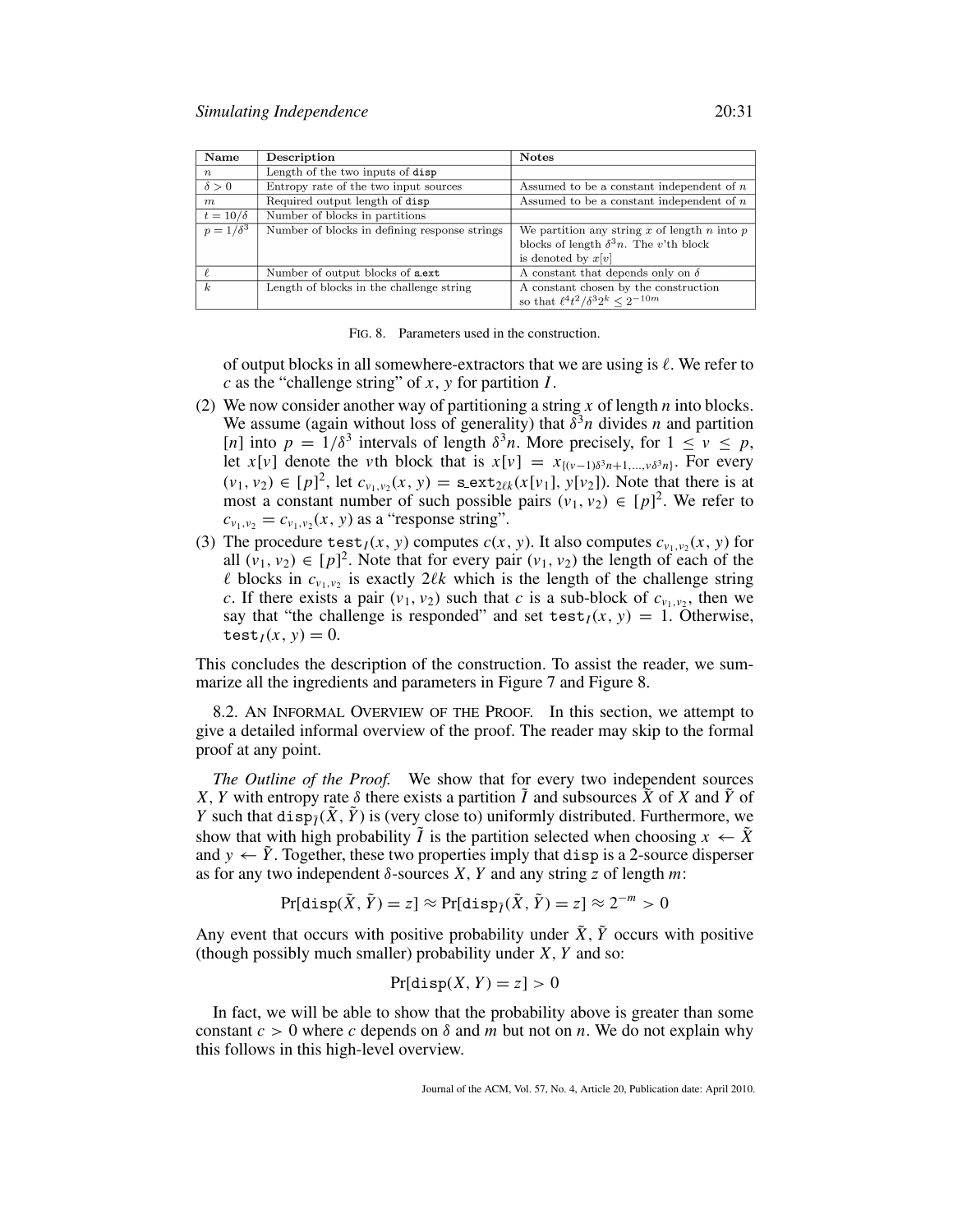

FIG. 9. The output disp<sub>I</sub> $(x, y)$  with respect to partition *I*.

*Nicely Structured Sources.* It is not hard to show that for any source *X* with constant rate, there exists a subsource  $X'$  that is "nicely structured" in the sense that there is a partition  $\tilde{I}$  such that  $X'_{3}$  is fixed (i.e., it contains no entropy) while  $X_2'$  has constant rate and  $X_1'$  has constant rate even when conditioned on  $X_2'$ . We apply the same reasoning on the second source *Y* to get an independent subsource  $Y'$  with analogous properties. The procedure disp<sub>I</sub> is designed so that disp $\tilde{p}$  extracts randomness from every two independent sources that are nicely structured. We remark that the subsources  $\tilde{X}$ ,  $\tilde{Y}$  mentioned above are going to be subsources of  $X'$  and  $Y'$  which in addition to being nicely structured will have other properties that will insure that the "correct partition"  $\hat{I}$  is selected by the disperser.

*The Procedure* disp<sub>*I*</sub>. The procedure disp<sub>*I*</sub> (see also Figure 9) is essentially the 4-source extractor 4ext of Section 7.1 when applied on  $x_1, y_2, y_1, x_2$ . (A technicality is that these inputs have different lengths.) disp<sub>I</sub> is designed to work in the special case when applied on independent sources  $\tilde{X}$ ,  $\tilde{Y}$  that are "nicely structured" as explained above. Loosely speaking in such sources the four parts are "sufficiently independent" so that the argument for 4ext can be applied.

A little bit more precisely, we consider the case when the variables  $\tilde{X}_2, \tilde{Y}_2$ are fixed to some values  $x_2$ ,  $y_2$ . When conditioning on this event (which we denote by *E*), we have that opt is applied on the distributions  $\texttt{s}$  ext<sub> $d/\ell$ </sub>( $\tilde{X}_1$ ,  $y_2$ ) and s ext<sub>d</sub>/ $\ell(\tilde{Y}_1, y_2)$  (conditioned on the event *E*). The important thing to notice is that these two distributions are independent (as each one depends only on one of the sources). We would like to say that both these distributions are (close to) somewhere random as in that case the procedure disp<sub>7</sub> applies opt on two independent distributions of length  $\ell \cdot (d/\ell) = d$  that have entropy roughly  $d/\ell$ , which means that opt produces an output that is close to uniform. For this purpose, we use the strongness of the somewhere extractor s ext: that is, that for any constant rate distribution (e.g.,  $\tilde{X}_1$ ) most fixings  $y_2$  of  $\tilde{Y}_2$  are good in the sense that  $\texttt{s}$  ext<sub>d/(</sub>( $\tilde{X}_1$ ,  $y_2$ ) is (close to) somewhere random. We use this to show that for most fixings  $x_2, y_2$  of  $\tilde{X}_2, \tilde{Y}_2$  the two distributions above are indeed independent and (close to) somewhere random.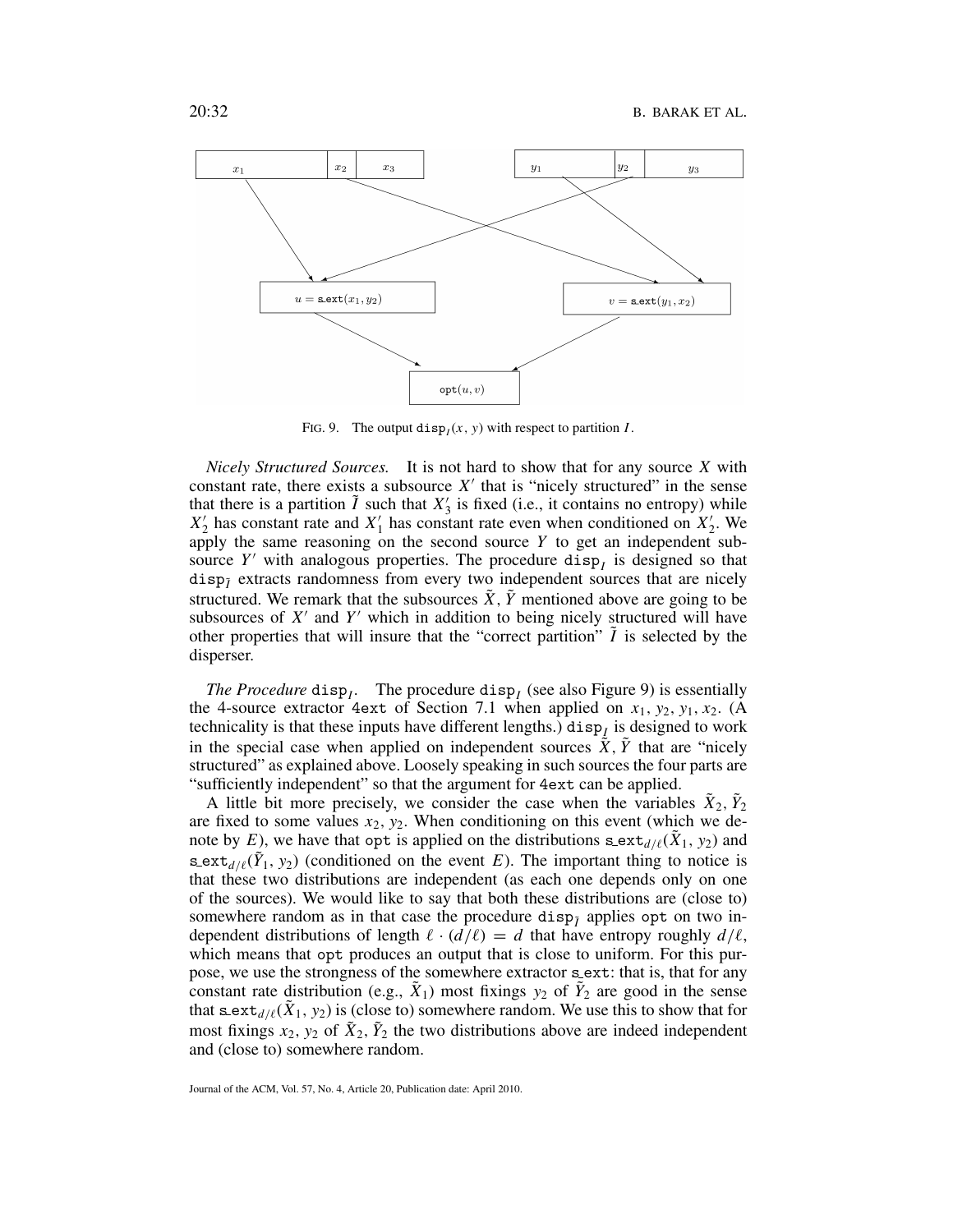The actual argument is more technical as in the analysis above the distributions s ext<sub>d/ $\ell(\tilde{X}_1, y_2)$  and s ext<sub>d/ $\ell(\tilde{Y}_1, y_2)$  are conditioned on the event *E*. Thus, for</sub></sub> example,

$$
(\texttt{sext}_{d/\ell}(\tilde{X}_1, y_2)|E) = (\texttt{sext}_{d/\ell}((\tilde{X}_1|\tilde{X}_2 = x_2), y_2).
$$

Avoiding technical details in this high-level outline, we mention that the fact that  $\tilde{X}_1$  has constant rate conditioned on  $\tilde{X}_2$  plays a crucial role as when conditioning on the event  ${\tilde{X}}_2 = x_2$  the distribution of the random variable  $\tilde{X}_1$  may change but it still retains constant rate. We also need to deal with the fact that while for every  $x_2$  the distribution ( $\tilde{X}_1|\tilde{X}_2=x_2$ ) has constant rate and therefore most fixings  $y_2$  of  $\tilde{Y_2}$  are good, it could be the case that for different choices of  $x_2$  the set of good  $\tilde{y_2}$ 's varies. The reader is referred to the proof for the precise details.

*The Procedure* test<sub>*I*</sub>. Our goal is to show that there exist two independent nicely structured subsources  $X, Y$  of  $X, Y$  on which test<sub>I</sub> selects the "correct partition"  $\tilde{I}$  with high probability. That is, we would like the test to pass with probability one on the partition  $\tilde{I}$  while it should fail with high probability on any partition *I* that is smaller or incomparable to *I*.

Let  $\tilde{X}$  and  $\tilde{Y}$  be independent nicely structured sources. We have that when partitioning according to  $\tilde{I}$  the third segment  $\tilde{X}_3^{\tilde{I}}$  is fixed while the second segment  $\tilde{X}_2^{\tilde{I}}$  has constant rate. Consider some partition *I* that is smaller or incomparable to  $\tilde{I}$ . Note that this means that in one of the sources (without loss of generality, the first one) *I* has a third segment that is longer than that of  $\tilde{I}$  and in particular contains the second segment of  $\tilde{I}$ . It follows that when partitioning according to  $I$ , the third segment  $\tilde{X}_3^I$  has constant rate. Loosely speaking, the procedure test is designed to distinguish between the case where the third segment is fixed (in which case, we want it to pass) and the case that the third segment has constant rate (in which case, we want it to fail).

More formally, we will show that for any two independent nicely structured sources test indeed fails with high probability when applied with a partition on which the third segment has constant rate. We furthermore show that, for any two independent nicely structured sources  $X'$ ,  $Y'$ , there exist independent subsources  $\tilde{X}$  of *X* and  $\tilde{Y}$  of *Y* such that  $\tilde{X}$ ,  $\tilde{Y}$  are also nicely structured and furthermore test<sub> $\tilde{I}(\tilde{X}, \tilde{Y})$  passes with probability one. Note that this is indeed</sub> sufficient for our purposes and gives that disp is a disperser. This is because given independent sources  $X, Y$  of rate  $\delta$  we argued that there exist nicely structured independent subsources  $X'$  of  $X$  and  $Y'$  of  $Y$  and these in turn have nicely structured independent subsources  $\tilde{X}$ ,  $\tilde{Y}$  with the properties above. On these subsources, the correct partition  $\tilde{I}$  is indeed selected with high probability and we apply disp $\tilde{I}$ with the correct partition.

*Selecting the Correct Partition.* It remains to show that any two independent nicely structured sources have nicely structured independent subsources on which the correct partition is selected with high probability. Let  $\bar{X}$ ,  $\bar{Y}$  be independent nicely structured sources. We now explain how the procedure test achieves the goal above. We start by identifying properties of the challenge and response strings.

*Properties of the Challenge String.* The first part of the challenge string is defined by  $c_1(x, y) = \textbf{s}\text{-} \textbf{ext}_k(x_3, y)$ . When partitioning in accordance with an *I* that is smaller or incomparable to  $\tilde{I}$  the third segment  $\tilde{X}^I_3$  has constant rate and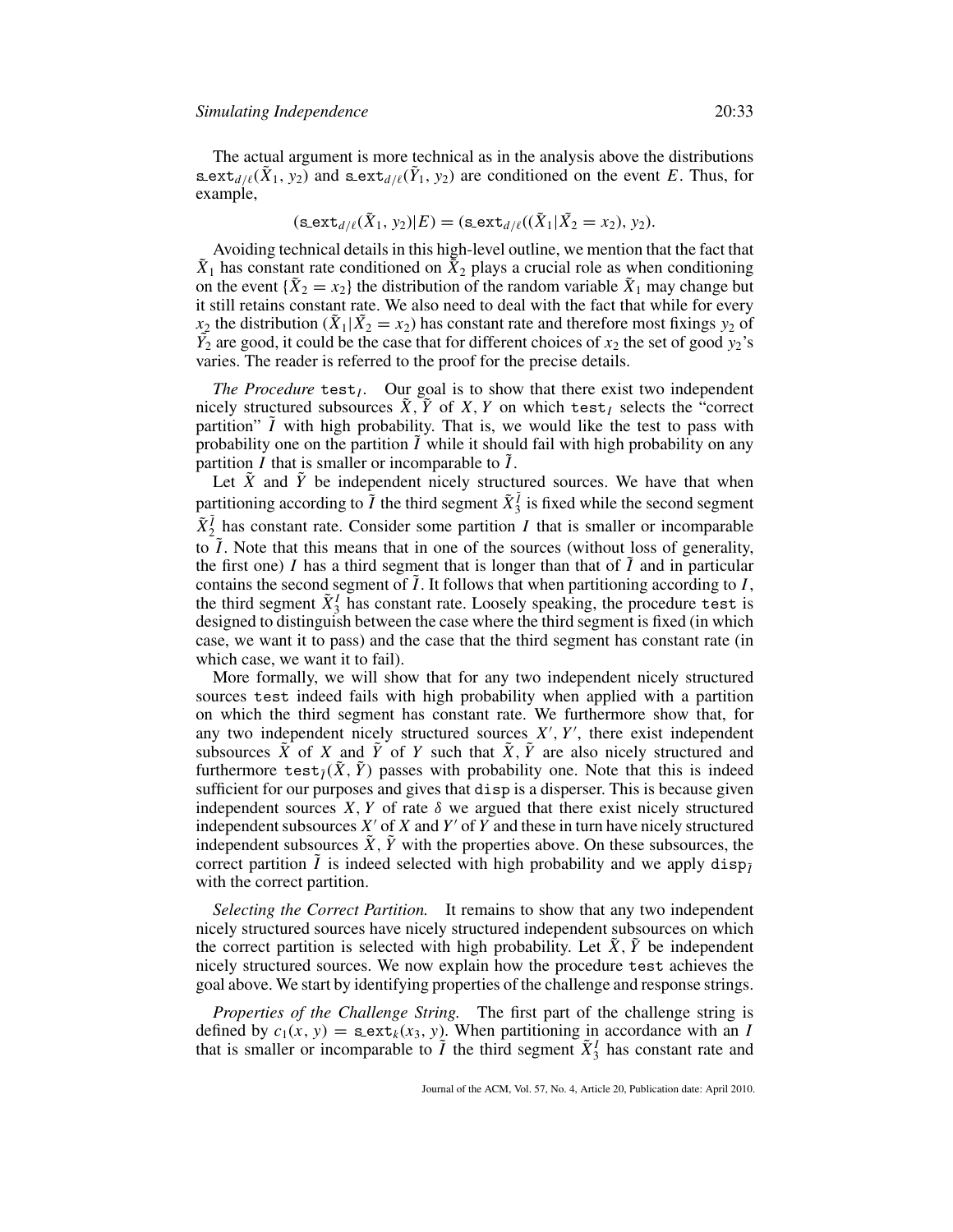the two inputs of sext meet its entropy requirements. Thus,  $c_1(\tilde{X}, \tilde{Y})$  is (close to) somewhere random. A somewhere random distribution with blocks of length *k* has min-entropy at least  $\approx k$  and so the challenge string *c* (which contains  $c_1$  as a substring) has min-entropy *k*.

We will need a stronger property, namely that for every choice of  $v_1$ ,  $v_2$  and response string  $c_{v_1,v_2}$  and for every value *r* the challenge string  $c(\tilde{X}, \tilde{Y})$  has minentropy *k* even when conditioned on the event  $\{c_{\nu_1,\nu_2}(\tilde{X}, \tilde{Y}) = r\}$ . This follows because response strings depend only on short substrings of  $x[v_1]$  of x and  $y[v_2]$ of y and therefore  $\text{sext}_k(x_3, y)$  can extract randomness even when these two short substrings are fixed to arbitrary values. This means that the randomness extracted is independent of any response string.

It follows that, for any response string  $c_{v_1,v_2}$ , it is unlikely that  $c(\tilde{X}, \tilde{Y})$  appears as a sub-block in the response string  $c_{v_1,v_2}(\tilde{X}, \tilde{Y})$ . We can control this probability by controlling the constant *k*. It follows by a union bound over all  $p^2$  response strings that it is very unlikely that the challenge string is responded by *any* response string and therefore  $\text{test}_I(X, Y)$  rejects with high probability.

On the other hand, when partitioning in accordance with  $\tilde{I}$  the third segments  $\tilde{X}_3^{\tilde{I}}$ ,  $\tilde{Y}_3^{\tilde{I}}$  are fixed to some strings  $x'_3$ ,  $y'_3$ . We would like to say that, in that case, *c* is fixed. While this is not true as stated, it is true that, in this case,  $c_1 = \texttt{s}.\texttt{ext}_k(x'_3, \tilde{Y})$ is a function only of  $\tilde{Y}$ . Let  $c'_1$  be the most likely value of  $c_1(\tilde{X}, \tilde{Y})$  and note that  $c'_1$ occurs with probability at least  $2^{-k}$ . We consider the subsource ( $\tilde{Y}$ |s\_ext<sub>*k*</sub>( $x'_3$ ,  $\tilde{Y}$ ) =  $c'_1$ ) of *Y* and note that this is indeed a subsource of  $\tilde{Y}$  as the event on which we condition is determined by *Y* . The min-entropy of this subsource has reduced by at most *k*, which is a constant that is negligible compared to the entropy present in each of the segments of  $\tilde{Y}$ . Doing the same process for  $c_2$ , we fix  $c_2$  to its most likely value  $c'_2$  and obtain a large subsource of  $\tilde{X}$ . In these new subsources, we have that the challenge string is indeed fixed. Note that these two new subsources are nicely structured (as almost no entropy was lost when fixing each if the components of challenge string and so the entropy in each one of the segments did not drop significantly). We can forget about the old sources  $\ddot{X}$ ,  $\ddot{Y}$  and replace them by the new subsources and everything we've said so far still holds for the new subsources as they are also independent and nicely structured. Thus, from now on we refer to the new subsources as  $\ddot{X}$ ,  $\ddot{Y}$ . We will now observe that once the challenge string is fixed we can make the response string respond to it.

*Properties of the Response Strings.* At this point, we are considering the partition  $I$  and nicely structured independent sources  $X, Y$  such that the challenge string  $c(\tilde{X}, \tilde{Y})$  is fixed. As both  $\tilde{X}, \tilde{Y}$  have constant rate, we can expect that there exists a pair  $(v_1, v_2) \in [p]^2$  so that both  $\tilde{X}[v_1], \tilde{Y}[v_2]$  have constant rate. (This is true if we were working with Shannon entropy rather than min-entropy as for the first source *X* we have that  $H(X) \leq \sum_{1 \leq v \leq p} H(X[v])$  and we can take the block  $v_1$  such that  $H(X[v_1])$  is maximal and this block has rate at least that of the initial source.) The case of min-entropy is more difficult but we choose to ignore this technicality in this high-level intuition and assume that there exists such a pair  $(v_1, v_2)$  with the aforementioned property. For this pair  $(v_1, v_2)$ , the response string  $c_{v_1,v_2}(\tilde{X}, \tilde{Y}) =$  s. ext<sub>2 $\ell k(\tilde{X}[v_1], \tilde{Y}[v_2])$  is the application of a somewhere extractor</sub> on independent constant rate sources. Thus  $c_{v_1,v_2}(\tilde{X}, \tilde{Y})$  is somewhere random. Let us imagine that the first output block is random. As the first block is of length 2*k*,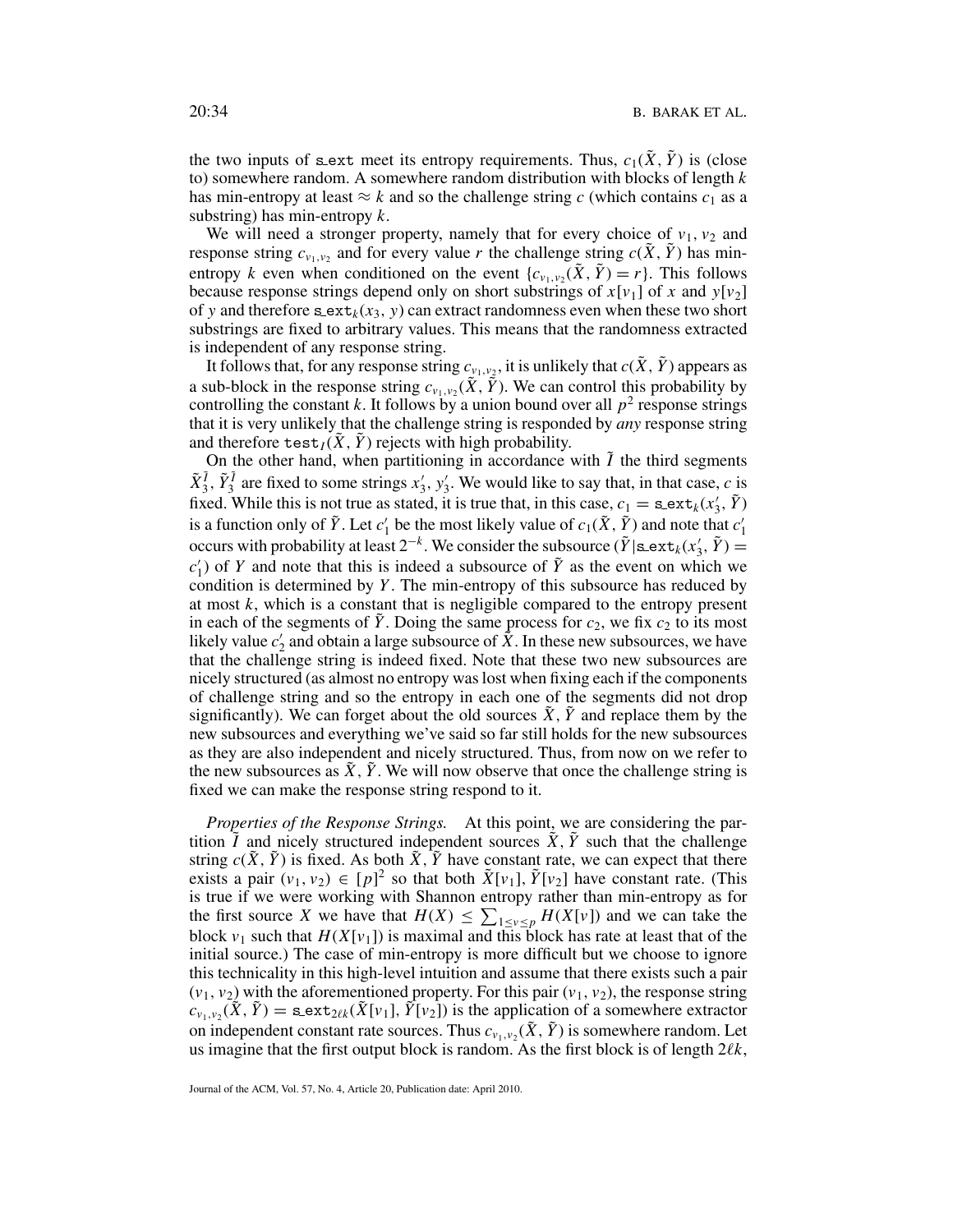it follows that the probability that this block is equal to the fixed challenge string is 2<sup>−</sup>2*<sup>k</sup>* , and in this case, the challenge is responded and the test passes. More precisely, let *E* be the event { $\text{test}_{\tilde{I}}(\tilde{X}, \tilde{Y}) = 1$ } we have just shown that in the sources  $\tilde{X}$ ,  $\tilde{Y}$ ,  $E$  occurs with positive (but very small) probability.

This is not sufficient for our purposes. We want *E* to occur with probability that approaches one. Our approach is to restrict our attention to the distributions  $(X|E)$ and  $(Y|E)$  and so in these new sources E occurs with probability one. An obvious problem is that these distributions are not necessarily independent as the event *E* "mixes both sources" (more formally it is not necessarily the case that  $(X|E)$  is a subsource of *X*). At this point, we use the fact that  $c_{v_1, v_2}$  depends only on short substrings of *x* and *y*. Let  $\hat{x}$ ,  $\hat{y}$  be values of  $\tilde{X}[v_1], \tilde{X}[v_2]$  such that sext $(\hat{x}, \hat{y})$ contains the fixed challenge string *c* as a substring. Rather than conditioning on *E*, we will condition on the event  $E' \subseteq E$  defined by:

$$
E' = \{ \tilde{X}[v_1] = \hat{x} \text{ and } \tilde{Y}[v_2] = \hat{y} \}
$$

Note that conditioning on  $E'$  also fixes the response string so that the challenge is responded; however, it has the advantage that the distributions ( $\tilde{X}$ |*E*') and ( $\tilde{Y}$ |*E'*) are independent (and are in fact subsources of  $\overline{X}$ ,  $\overline{Y}$ ). Furthermore, these two distributions are also nicely structured as fixing the values of  $\tilde{X}[v_1], \tilde{Y}[v_2]$  which are relatively short strings cannot lose too much entropy.

We replace the previous sources  $\tilde{X}$ ,  $\tilde{Y}$  with the new subsources and note that these subsources of the initial sources *X*, *Y* are nicely structured and in addition have the property that the correct partition  $\tilde{I}$  is selected with high probability. Thus, these subsources have all the properties that we wanted.

To summarize, when disp is applied on independent  $\delta$ -sources *X*, *Y*, we have shown that there exist subsources  $\tilde{X}$  of  $X$  and  $\tilde{Y}$  of  $Y$  and a partition  $\tilde{I}$  such that on these subsources  $\tilde{I}$  is selected with high probability and disp $\tilde{I}(\tilde{X}, \tilde{Y})$  is very close to uniform. As explained earlier, this means that disp is indeed a disperser.

8.3. THE PROOF. We start with proving Theorem 8.1. In Section 9, we give the additional details needed to prove Theorem 8.2. Throughout this section, we assume that  $\delta > 0$  and  $m \ge 1$  are constants and that *n* is sufficiently large as a function of these two constants. In other words, all formal statements start with: "For every  $\delta > 0$  and integer  $m \geq 1$ , there is an integer  $N_0$  such that for every  $n \geq N_0$  the following holds". We omit these clauses to make the reading easier. The proof closely follows the intuition explained earlier.

8.3.1*. The Main Claim.* We will prove that our disperser works by proving the following claim:

CLAIM 8.3. *For every X, Y independent random variables over*  $\{0, 1\}^n$  *with*  $H^{\infty}(X)$ ,  $H^{\infty}(Y) > \delta n$ , there exist subsources  $\tilde{X}$  of X and  $\tilde{Y}$  of Y and a partition ˜*I such that*

(1) disp $\tilde{\gamma}(\tilde{X}, \tilde{Y})$  *is*  $2^{-10m}$ -close to uniform.

(2) *The partition*  $\tilde{I}$  *is selected with probability*  $1 - 2^{-10m}$  *on*  $x \leftarrow \tilde{X}$  *and*  $y \leftarrow \tilde{Y}$ *.* 

We now observe that Theorem 8.1 follows from Claim 8.3. The remainder of the section is devoted to proving Claim 8.3.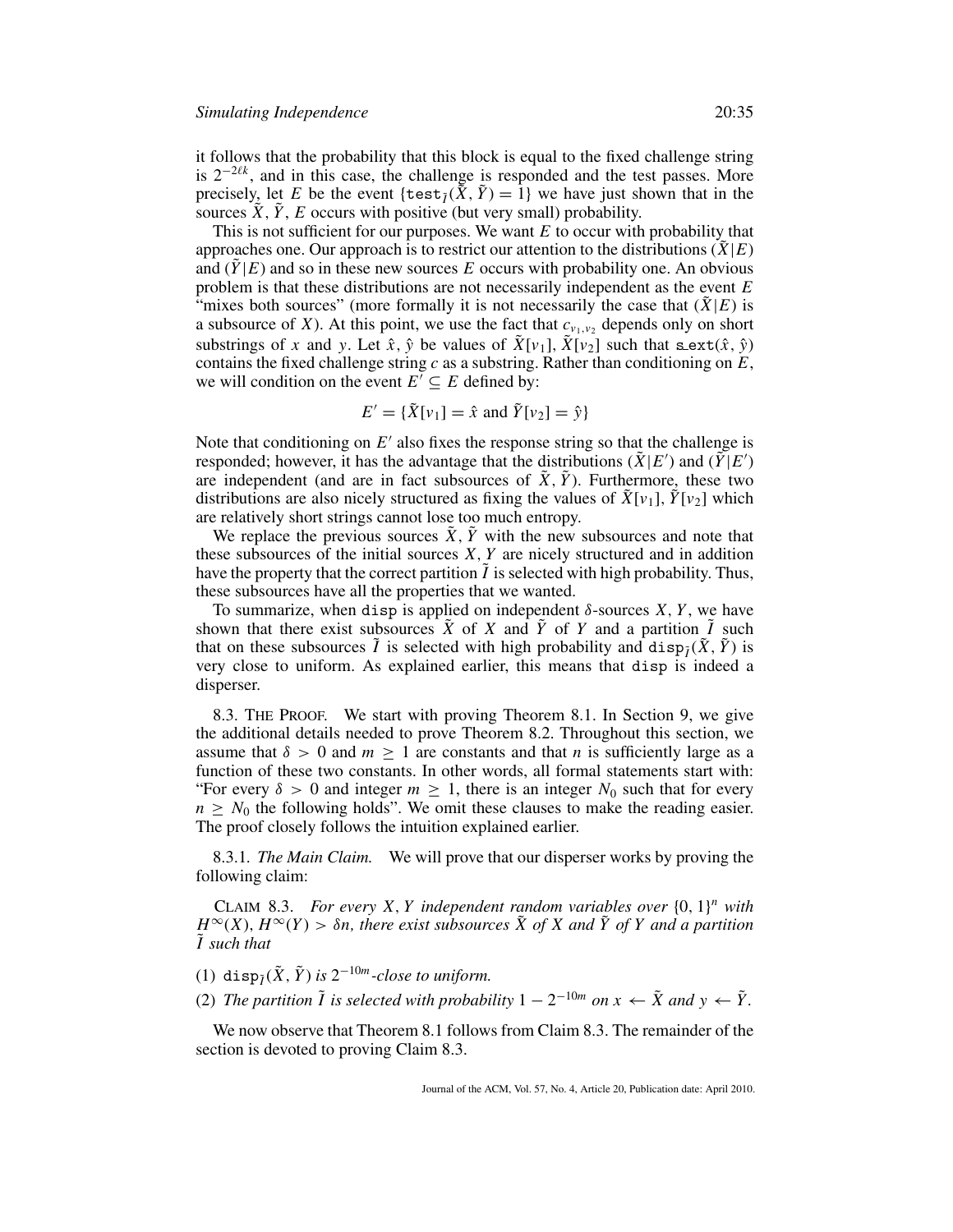PROOF OF THEOREM 8.1 FROM CLAIM 8.3. Let *X*, *Y* be independent  $\delta$ -sources on *n* bits. Let  $\tilde{X}$ ,  $\tilde{Y}$  be the subsources guaranteed by Claim 8.3. Let  $z \in \{0, 1\}^m$ be some string. The first item of the claim gives that  $Pr[\text{disp}_{\tilde{I}}(\tilde{X}, \tilde{Y}) = z] \ge$  $2^{-m} - 2^{-10m}$ . The second item says that, when disp is applied on  $\tilde{X}$  and  $\tilde{Y}$ we have that  $\tilde{I}$  is not selected with probability at most  $2^{-10m}$ . In other words,  $Pr[\text{disp}_{\tilde{I}}(\tilde{X}, \tilde{Y}) \neq \text{disp}(\tilde{X}, \tilde{Y})] \leq 2^{-10m}$ . It follows that:

$$
\Pr[\text{disp}(\tilde{X}, \tilde{Y}) = z] \ge \Pr[\text{disp}_{\tilde{I}}(\tilde{X}, \tilde{Y}) = z] - 2^{-10m} \ge 2^{-m} - 2 \cdot 2^{-10m} > 0
$$

We have that  $\tilde{X} = (X|A)$  and  $\tilde{Y} = (Y|B)$  for events  $A, B \subseteq \{0, 1\}^n$  and that  $Pr[X \in A]$  and  $Pr[Y \in B]$  are positive. Thus, when choosing  $x \leftarrow X$  and  $y \leftarrow Y$ , we have positive probability of landing in  $A \times B$  and in this case we have positive probability that  $\text{disp}(x, y) = z$ . Overall,

$$
Pr[disp(X, Y) = z] > 0 \quad \Box
$$

8.3.2*. Nicely Structured Sources.* When given arbitrary independent δ-sources *X*, *Y*, our goal is to show the existence of subsources  $\tilde{X}$  of *X* and  $\tilde{Y}$  of *Y* and a partition  $\tilde{I}$  with the two properties listed in Claim 8.3. The next definition identifies properties of sources that will help us prove Claim 8.3.

*Definition* 8.4 (*Nicely Structured Sources*). Let  $\tilde{X}$ ,  $\tilde{Y}$  be random variables over  ${0, 1}$ <sup>*n*</sup> and let  $\tilde{I}$  be a partition. We say that  $\tilde{X}$ ,  $\tilde{Y}$  are *nicely structured sources* according to  $\tilde{I}$  if  $\tilde{X}$ ,  $\tilde{Y}$  are independent and

 $-H^{\infty}(\tilde{X}_1), H^{\infty}(\tilde{Y}_1) > \delta n/6.$  $-H^{\infty}(\tilde{X}_2), H^{\infty}(\tilde{Y}_2) > \delta^2 n/100.$  $-H^{\infty}(\tilde{X}_3), H^{\infty}(\tilde{Y}_3) = 0$  (or in other words that both  $\tilde{X}_3$ ,  $\tilde{Y}_3$  are fixed constants).

It is not important to remember the precise quantities in Definition 8.4. The important details are that in both sources the third segment is fixed while the two other segments have constant rate (where the constant is proportional to  $\delta$ ). Moreover, it is important to note that the entropy in the first segment  $(\delta n/6)$  is larger than the length of the second segment (δ*n*/10). (Intuitively, this says that the first segment contains entropy even conditioned on the second segment).

The next claim says that when  $\text{disp}_i$  is applied on nicely structured sources it fulfils the first item of Claim 8.3 and produces a distribution that is close to uniform.

CLAIM 8.5. Let  $\tilde{X}$  and  $\tilde{Y}$  be nicely structured sources in accordance with a  $p$ artition  $\tilde{I}$ *. Then,* dis $p_{\tilde{I}}(\tilde{X}, \tilde{Y})$  is  $2^{-10m}$ -close to uniform.

The proof of claim 8.5 appears in Section 8.3.3. Loosely speaking, the claim follows as  $disp_1(x, y)$  applies the extractor 4ext on the  $x_1, x_2, y_1, y_2$  (arranged in the different order  $x_1, y_2, y_1, x_2$ ). Although the four inputs are not independent, nicely structures sources are "sufficiently independent" for the argument to go through. (In fact, for Claim 8.5 we only need the first two requirements in Definition 8.4 and the third requirement will be used later on.)

Another useful property of nicely structured sources is specified in the next claim that says that any partition *I* that is smaller or incomparable to  $\hat{I}$  is likely to be rejected by the test.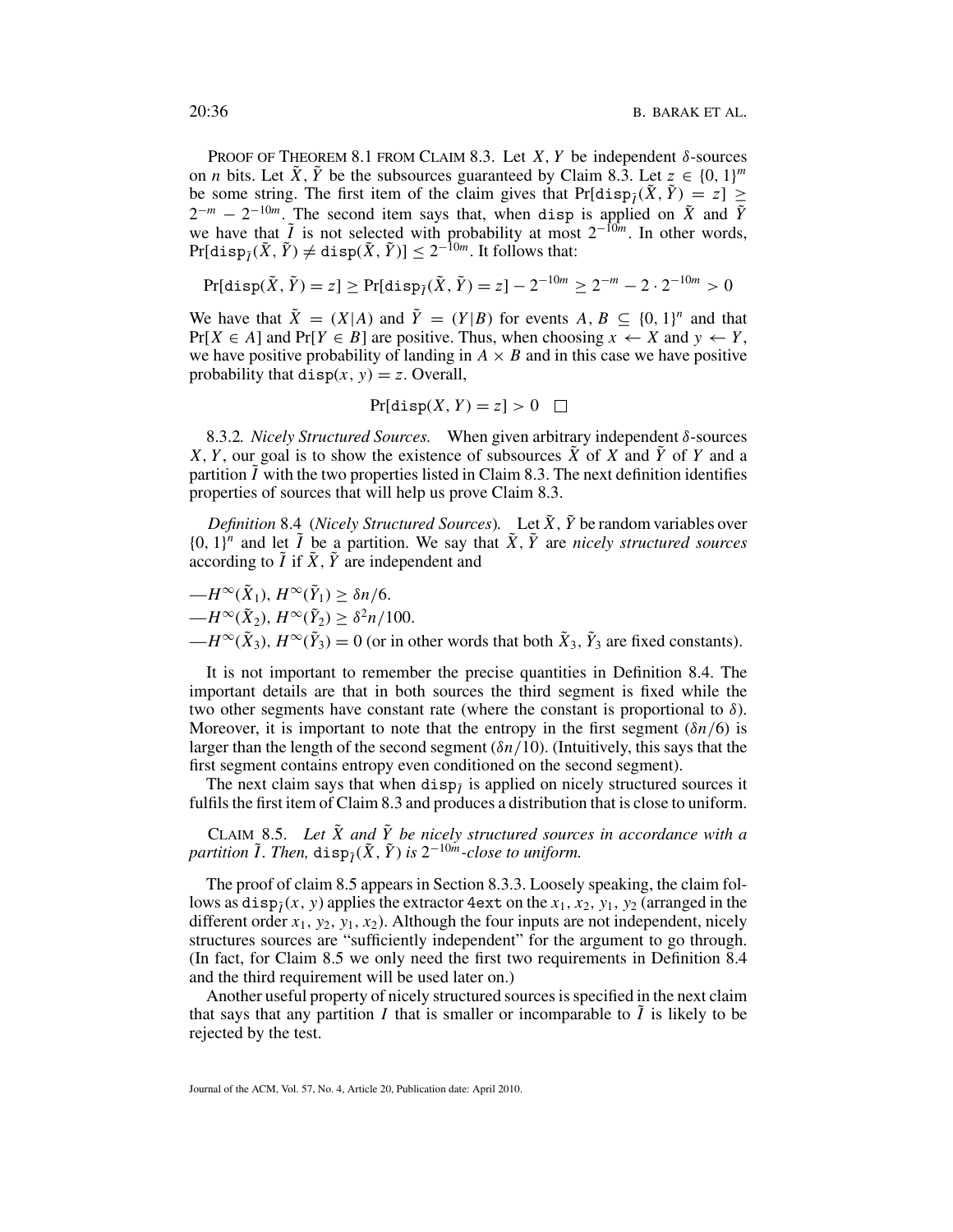CLAIM 8.6. Let  $\tilde{X}$  and  $\tilde{Y}$  be nicely structured sources according to a partition ˜*I . Then:*

$$
\Pr[\exists I \not\geq \tilde{I} : \text{test}_I(\tilde{X}, \tilde{Y}) = 1] \leq 2^{-10m}.
$$

The proof of Claim 8.6 appears in Section 8.3.4. Claim 8.6 means that, in order to prove Claim 8.3, it is sufficient to show that, for any independent  $\delta$ -sources *X*, *Y*, there exist subsources  $\tilde{X}$  of *X* and  $\tilde{Y}$  of *Y*, which are nicely structured and in addition Pr[test $\tilde{\jmath}(\tilde{X}, \tilde{Y}) = 1$ ] = 1. In such subsources, the "correct partition"  $\tilde{I}$  is selected with high probability. This is because  $\tilde{I}$  is a unique minimal partition that passes the test.

The plan is to first show that, for every two independent  $\delta$ -sources *X*, *Y*, there exist subsources  $X'$  of  $X$  and  $Y'$  of  $Y$ , which are nicely structured (according to some partition  $\tilde{I}$ ), and then we will show the existence of subsources  $\tilde{X}$  of  $X'$  and  $\tilde{Y}$  of  $\tilde{Y}'$ , which, in addition to being nicely structured, have the additional property above. As the second step of restricting  $X'$  and  $Y'$  to subsources  $\tilde{X}$  and  $\tilde{Y}$  "loses entropy", we phrase the next claim using entropy requirements that are slightly larger than those made in Definition 8.4. This will allow us to lose entropy in the second step and still obtain sources that are nicely structured. The following claim implements the first step above.

CLAIM 8.7. *For every X, Y independent random variables over*  $\{0, 1\}^n$  *with*  $H^{\infty}(X)$ ,  $H^{\infty}(Y) > \delta n$  there exist subsources X' of X and Y' of Y and a partition  $\tilde{I}$  such that when partitioning in accordance wih  $\tilde{I}$ .

$$
-H^{\infty}(X'_1), H^{\infty}(Y'_1) \ge \delta n/2.
$$
  
\n
$$
-H^{\infty}(X'_2), H^{\infty}(Y'_2) \ge \delta^2 n/50.
$$
  
\n
$$
-H^{\infty}(X'_3), H^{\infty}(Y'_3) = 0 \text{ (or in other words that both } X'_3, Y'_3 \text{ are fixed constants)}.
$$

The proof of Claim 8.7 appears in Section 8.3.5. The second step in the plan above is implemented in the following claim.

CLAIM 8.8. *Let* ˜*I be a partition and let X* , *Y be independent distributions that satisfy the guarantee of Claim* 8.7*. Namely, when partitioning according to* ˜*I .*

$$
-H^{\infty}(X'_1), H^{\infty}(Y'_1) \ge \delta n/2.
$$
  
\n
$$
-H^{\infty}(X'_2), H^{\infty}(Y'_2) \ge \delta^2 n/50.
$$
  
\n
$$
-H^{\infty}(X'_3), H^{\infty}(Y'_3) = 0
$$

*Then, there exist subsources*  $\tilde{X}$  *of*  $X'$  *and*  $\tilde{Y}$  *of*  $Y'$  *such that:* 

 $-\tilde{X}$ ,  $\tilde{Y}$  are nicely structured according to  $\tilde{I}$ .

 $-\Pr[\text{test}_{\tilde{I}}(\tilde{X}, \tilde{Y}) = 1] = 1.$ 

The proof of Claim 8.8 appears in Section 8.3.6. Putting everything together allows us to prove Claim 8.3 (which in turn implies Theorem 8.1):

PROOF OF CLAIM 8.3. Let *X*, *Y* be independent  $\delta$ -sources. By the combination of Claim 8.7 and Claim 8.8, we get that there exists a partition  $\tilde{I}$  and subsources  $\tilde{X}$ of *X* and *Y*˜ of *Y* which are nicely structured in accordance with ˜*I* and furthermore,  $Pr[test_{\tilde{I}}(\tilde{X}, \tilde{Y}) = 1] = 1$ . The first item of Claim 8.3 follows directly from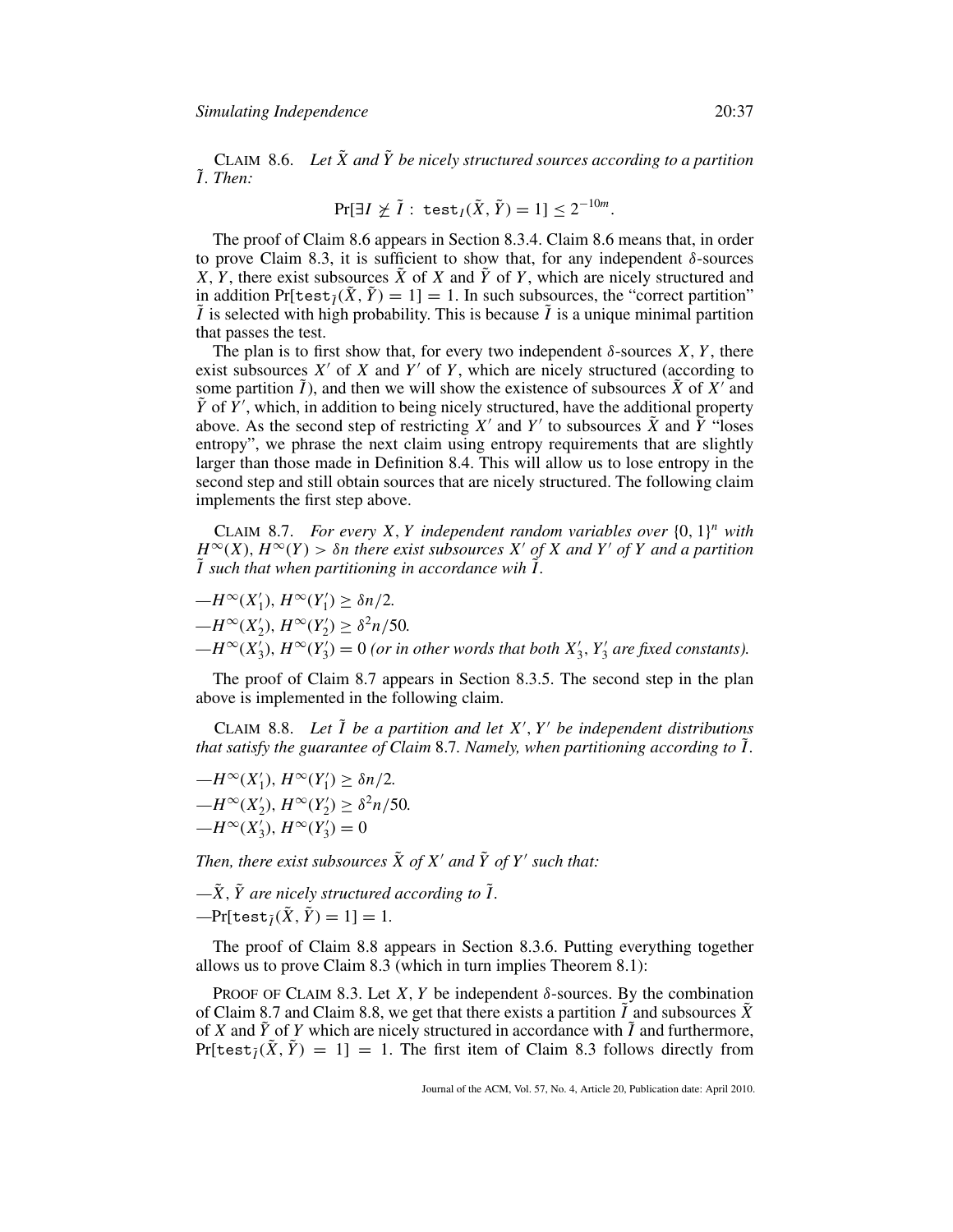Claim 8.5. For the second item, we note that by Claim 8.6:

$$
\Pr[\exists I \not\geq \tilde{I} : \text{test}_I(\tilde{X}, \tilde{Y}) = 1] \leq 2^{-10m}.
$$

Whenever the event above does not hold, we have that  $\tilde{I}$  is the partition that is selected and thus,  $\tilde{I}$  is selected with probability at least  $1 - 2^{-10m}$  as required.

8.3.3*. Extractor for Nicely Structured Sources: Proof of Claim 8.5.* We now prove Claim 8.5. Recall that  $\text{disp}_I(x, y) = \text{opt}(\texttt{sext}_{d/\ell}(x_1, y_2))$ , s ext<sub>*d*/ $\ell$ </sub>(*y*<sub>1</sub>, *x*<sub>2</sub>)). We will show that for most fixings *x*<sub>2</sub> of  $\tilde{X}_2$  and *y*<sub>2</sub> of  $\tilde{Y}_2$  the 2-source extractor opt is applied on independent distributions with sufficient minentropy. It follows that for most fixings, the output of opt is close to uniform.

We first apply Lemma 3.3 on the sources  $\tilde{X}_1$ ,  $\tilde{X}_2$ , setting  $\rho = 2^{-\delta n/100}$  we conclude that with probability  $1 - \rho$  over choosing  $x_2 \leftarrow \tilde{X}_2$ ,

$$
H^{\infty}(\tilde{X}_1 | \tilde{X}_2 = x_2) \ge \delta n/6 - \delta n/10 - \log(1/\rho) > \delta n/200.
$$

We say that  $x_2$  is "useful" if the inequality above holds for  $x_2$ .

The function s\_ext<sub>*d*/ $\ell$ </sub> is a strong somewhere random extractor with error  $2^{-\eta n}$ . Recall that a string *w* is good for a distribution *R* if  $\text{sext}_{d/\ell}(R, w)$  is  $2^{-\eta n}$ -close to a somewhere random distribution. As s ext can handle sources with min-entropy δ*n*/200, we have that for any two independent distributions *R*, *W* both with minentropy at least δ*n*/200,

$$
\Pr_{w \leftarrow W}[w \text{ is good for } R] \ge 1 - 2^{-\eta n}.
$$

We say that a string  $y_2$  is "extracting" with respect to  $x_2$  if  $y_2$  is good for the distribution  $(\tilde{X}_1 | \tilde{X}_2 = x_2)$ . It follows that for every useful  $x_2$ ,

 $Pr[\tilde{Y}_2]$  is extracting with respect to  $x_2$  |  $\geq 1 - 2^{-\eta n}$ .

As this holds for every useful  $x_2$  and as we know that the weight of useful strings  $x_2$  in the distribution  $\tilde{X}_2$  is  $1 - \rho$ , we conclude that:

$$
Pr[\tilde{Y}_2 \text{ is extracting with respect to } \tilde{X}_2] \ge 1 - 2^{-\eta n} - \rho.
$$

We repeat the argument replacing the roles of x and y and define the notions of "useful" and "extracting" strings for this setup. (To distinguish these new notions from the previously defined notions, we denote the notions "useful\*" and "extracting\*". More precisely, we say that a string  $y_2$  is useful\* if  $H^\infty(\tilde{Y}_1 | \tilde{Y}_2 = y_2) > \delta n/200$ and we say that a string  $x_2$  is extracting\* for  $y_2$  if  $x_2$  is good for the distribution  $(\tilde{Y}_1 | \tilde{Y}_2 = y_2)$ . The same argument as above gives that:

 $Pr[\tilde{X}_2]$  is extracting\* with respect to  $\tilde{Y}_2$  |  $\geq 1 - 2^{-\eta n} - \rho$ .

Thus, by a union bound with probability  $1 - 2 \cdot (2^{-\eta n} + 2\rho)$  over choosing  $(x_2, y_2) \leftarrow (\tilde{X}_2, \tilde{Y}_2)$ , the pair that is chosen is a pair of elements that are a "good" match" that is  $y_2$  is extracting with respect to  $x_2$  and  $x_2$  is extracting\* with respect to  $y_2$ .

PLAN FOR THE REST OF THE PROOF. Next, we show that for any pair  $(x_2, y_2)$ that is a good match disp $\tilde{\gamma}(X, \tilde{Y})$  is close to uniform when conditioning on the event  $E = {\tilde{X}_2 = x_2}$  and  $\tilde{Y}_2 = y_2$ . It will follow that  $\text{disp}_{\tilde{I}}(\tilde{X}, \tilde{Y})$  is close to uniform.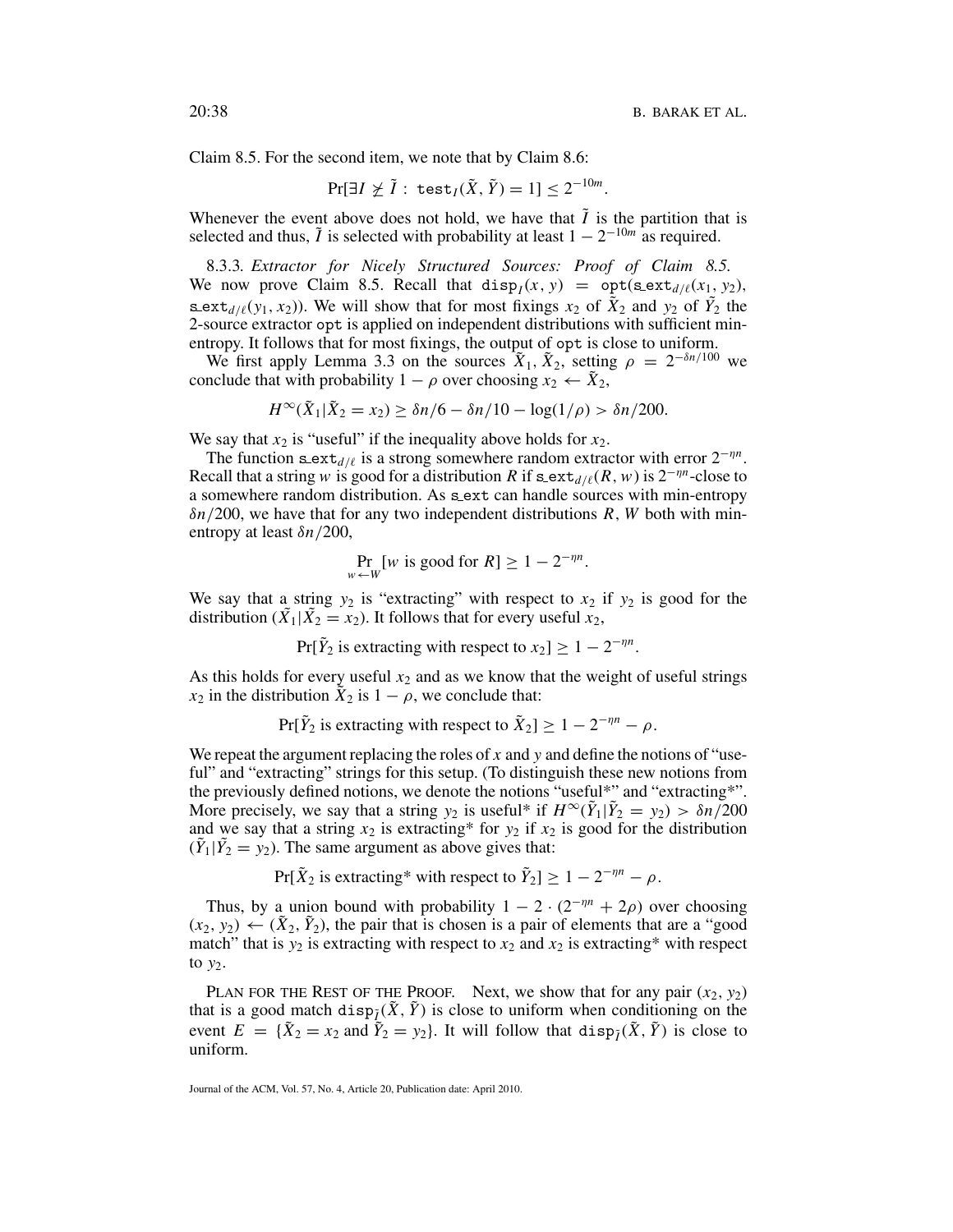$\overline{a}$ 

We now implement the outline above. For a fixed pair  $(x_2, y_2)$  that is a good match, we consider the event  $E = {\tilde{X}_2 = x_2}$  and  $\tilde{Y}_2 = y_2$  and the conditional distribution:  $(X', Y') = ((\tilde{X}, \tilde{Y})|E)$ . We define:

$$
-Z_1 \stackrel{def}{=} \mathtt{sext}_{d/\ell}(X'_1, Y'_2) = \mathtt{sext}_{d/\ell}((\tilde{X}_1 | \tilde{X}_2 = x_2), y_2),
$$
  

$$
-Z_2 \stackrel{def}{=} \mathtt{sext}_{d/\ell}(Y'_1, X'_2) = \mathtt{sext}_{d/\ell}((\tilde{Y}_1 | \tilde{Y}_2 = y_2), x_2).
$$

Note that  $Z_1$  and  $Z_2$  are independent (as each of them depends only on one of the sources). Furthermore, by the fact that  $(x_2, y_2)$  is a good match we have that both distributions are 2<sup>−</sup>η*<sup>n</sup>*-close to somewhere random distributions. A somewhere random distribution with  $\ell$  blocks of length  $d/\ell$  is of length  $d$  and by Lemma 4.8 such a distribution has min-entropy at least  $d/\ell - \log \ell$ . We have required that  $d/\ell - \log \ell \geq 10 \log d$  and therefore such distributions meet the entropy requirements of opt. As the error of opt is  $2^{-100m}$ , it follows that opt(*Z*<sub>1</sub>, *Z*<sub>2</sub>) is  $(2 \cdot 2^{-\eta n} + 2^{-100m})$ -close to uniform.

Summing up, when applying disp $\tilde{\chi}(X, \tilde{Y})$  with probability  $1 - 2 \cdot (2^{-\eta n} + \rho)$ , we obtain strings  $x_2, y_2$  that are a good match and, in this case, the output of disp<sub> $\tilde{i}$ </sub>( $\tilde{X}$ ,  $\tilde{Y}$ ) is  $(2 \cdot 2^{-\eta n} + 2^{-100m})$ -close to uniform. Thus, for large enough *n* so that  $2^{-\eta n} + \rho \ll 2^{-100m}$ , we have that disp<sub>*i*</sub>( $\tilde{X}$ ,  $\tilde{Y}$ ) is  $2^{-10m}$ -close to uniform as required.

8.3.4*. Rejecting Incorrect Partitions: Proof of Claim* 8.6*.* We now prove Claim 8.6. Let *I* be a partition such that  $I' \not\geq \tilde{I}$ . We want to show that  $\text{test}_I(\tilde{X}, \tilde{Y})$  accepts with very small probability so that we can do a union bound over all such partitions *I* and get that all of them are rejected simultaneously with high probability.

Let  $\tilde{I} = (\tilde{i}_1, \tilde{i}_2)$  and let  $I = (i_1, i_2)$ . As  $I' \not\geq \tilde{I}$ , we assume without loss of generality, that  $i_1 < \tilde{i}_1$  (the proof is similar in the case  $i_2 < \tilde{i}_2$ ). We know that  $H^{\infty}(\tilde{X}_2^{\tilde{I}}) \geq \delta^2 n/100$  (or in words that the second segment in accordance with  $\tilde{I}$ contains randomness). Note that as  $i_1 \leq \tilde{i}_1$  the partition according to *I* puts the second segment of  $\tilde{I}$  in the third segment of  $I$ , and therefore

$$
H^{\infty}(\tilde{X}_3^I) \ge \delta^2 n/100.
$$

From now on, we use the partition *I* to divide the input strings in all expressions below. We need to show that with high probability the challenge string  $c = c(X, Y)$ is not a sub-block of any response string  $c_{v_1,v_2}(\tilde{X}, \tilde{Y})$ . Fix some  $(v_1, v_2) \in [p]^2$ . We apply Lemma 3.3 on the variables  $\tilde{X}_3$  and  $\tilde{X}[v_1]$  using  $\rho = 2^{-\delta^3 n}$  and conclude that with probability  $1 - 2^{-\delta^3 n}$  over choosing  $\hat{x} \leftarrow \tilde{X}[v_1]$ 

$$
H^{\infty}(\tilde{X}_3 | \tilde{X}[v_1] = \hat{x}) \ge \delta^2 n / 100 - 2\delta^3 n \ge \delta^2 n / 200.
$$

We say that a string  $\hat{x}$  of length  $\delta^3 n$  is "nice" if it satisfies the inequality above.

We can apply the same argument on  $\tilde{Y}$  and  $\tilde{Y}[v_2]$  and obtain that with probability 1 − 2<sup> $-\delta$ <sup>3</sup>*n*</sup> over choosing  $\hat{y} \leftarrow \tilde{Y}[v_2]$ 

$$
H^{\infty}(\tilde{Y}|\tilde{Y}[v_2] = \hat{y}) \ge \delta^2 n/200.
$$

(Note that here we use all of  $\tilde{Y}$  and not just  $\tilde{Y}_3$ . This is because  $c_1$  is a function of  $x_3$ and *y*.) We say that a string  $\hat{y}$  of length  $\delta^3 n$  is "nice\*" if it satisfies the inequality above.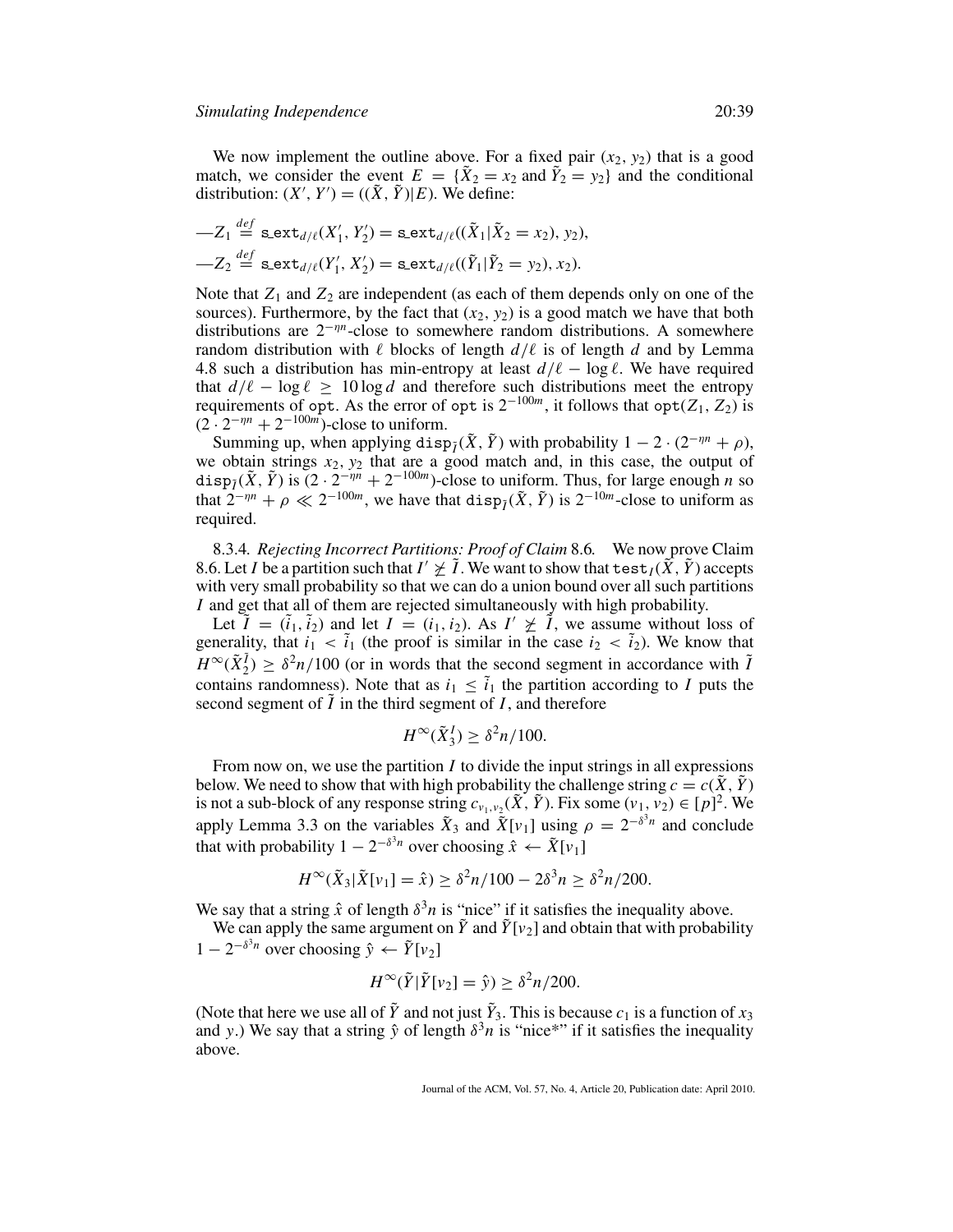PLAN FOR THE REST OF THE PROOF. We will show that for any nice  $\hat{x}$ and nice\*  $\hat{y}$  the probability that the challenge string  $c(\tilde{X}, \tilde{Y})$  appears as a subblock in the response string  $c_{v_1,v_2}(\tilde{X}, \tilde{Y})$  is small when conditioned on the event  ${\{\tilde{X}[v_1] = \hat{x} \text{ and } \tilde{Y}[v_2] = \hat{y}\}.$  It follows that the probability that  $c(\tilde{X}, \tilde{Y})$  appears as a sub-block in the response string  $c_{v_1,v_2}(\tilde{X}, \tilde{Y})$  is small overall. By a union bound over all pairs  $(v_1, v_2)$ , it will follow that test  $I(\tilde{X}, \tilde{Y})$  rejects with high probability. This is because with high probability the challenge string *c* is not responded by any response string  $c_{v_1,v_2}$ .

We now implement the plan above. Fix some nice  $\hat{x}$  and nice\*  $\hat{y}$  and let *E* be the event  ${X[v_1] = \hat{x}$  and  $Y[v_2] = \hat{y}}$ . We consider the distribution  $(X', Y') = ((\tilde{X}, \tilde{Y}) | E)$ . Recall that  $c_{v_1, v_2}(x, y) = \text{sext}_{2\ell k}(x[v_1], y[v_2])$ . Thus,  $c_{v_1, v_2}(X', Y') =$  sext<sub>2 $\ell k(\hat{x}, \hat{y})$  is a fixed string. On the other hand, recall that</sub>  $c_1(x, y) = \texttt{sext}_k(x_3, y)$  and therefore  $c_1(X', Y') = \texttt{sext}_k(X'_3, Y')$ . Note that  $X'_3$ , *Y'* are independent distributions where each has min-entropy at least  $\delta^2 n/200$ . Thus, they meet the entropy requirement of s\_ext<sub>k</sub> and  $c_1(\overline{X'}, Y')$  is  $2^{-\eta n}$ -close to a somewhere random distribution. By Lemma 4.8, a somewhere random distribution on  $\ell$  blocks of length  $k$  has min-entropy at least  $k - \log \ell$ . Therefore, the challenge string  $c(X', Y')$  (which contains  $c_1(X', Y')$  as a substring) is  $2^{-\eta n}$ -close to having min-entropy  $k - \log \ell$ . It indeed follows that it is very unlikely that the challenge string  $c(\hat{X}, Y')$  is a sub-block of the fixed response string  $c_{\nu_1, \nu_2}(X', Y')$ . More precisely, let *a* be any fixed string that is composed of  $\ell$  blocks of length 2*k*. By a union bound over the  $\ell$  blocks, the probability that a random variable  $\tilde{B}$  with min-entropy *v* appears as a sub-block of *a* is bounded by  $\ell 2^{-\nu}$ . Thus, it follows that the probability that  $c(X, Y)$  appears as a sub-block of  $c_{v_1, v_2}(X', Y')$  is at most  $\ell \cdot (2^{-(k-\log \ell)} + 2^{-\eta n}) \leq \ell^3 2^{-k}$  for large enough *n*. In words, the probability that the challenge *c* is responded by  $c_{v_1, v_2}$  is small.

Summing up, for any  $(v_1, v_2) \in [p]^2$ , we have that, with probability  $1 - 2 \cdot 2^{-\delta^3 n}$ over the choice of  $\tilde{X}[v_1]$ ,  $\tilde{Y}[v_2]$ , we obtain strings  $\hat{x}$ ,  $\hat{y}$  that are nice, and then the probability that the challenge string *c* appears as a sub-block in the response string  $c_{v_1,v_2}$  is at most  $\ell^2 2^{-k}$ . Thus, overall, the probability (over  $\tilde{X}, \tilde{Y}$ ) that this event happens is at most  $2 \cdot 2^{-\delta^3 n} + \ell^3 2^{-k} \leq \ell^4 2^{-k}$  for large enough *n*.

This holds for one fixed partition and fixed pair  $(v_1, v_2) \in [p]^2$ . However, by a union bound over all partitions  $I \not\geq \tilde{I}$  and all pairs  $(v_1, v_2)$  we have that the challenge string of the partition *I* is not responded by any of the response strings with probability at least  $1 - p^2t^2\ell^42^{-k}$ . We have chosen the constant *k* so that this quantity is at least  $1 - 2^{-10m}$  as required.

8.3.5*. Existence of Nicely Structured Sources: Proof of Claim* 8.7*.* We now prove Claim 8.7. It is sufficient to consider the sources *X*, *Y* one at a time. We will show that there exists a subsource *X'* of *X* and an index  $i_1 \in [t]$  such that when partitioning according to  $i_1$  we have that:

 $-H^{\infty}(X'_1) \geq \delta n/2,$  $-H^{\infty}(X_2') \geq \delta^2 n/50,$  $-H^{\infty}(X_3') = 0.$ 

We can then complete the proof of the claim by doing the same argument on *Y* to obtain a subsource *Y'* and an index  $i_2$  with the same properties and then setting  $\tilde{I} = (i_1, i_2)$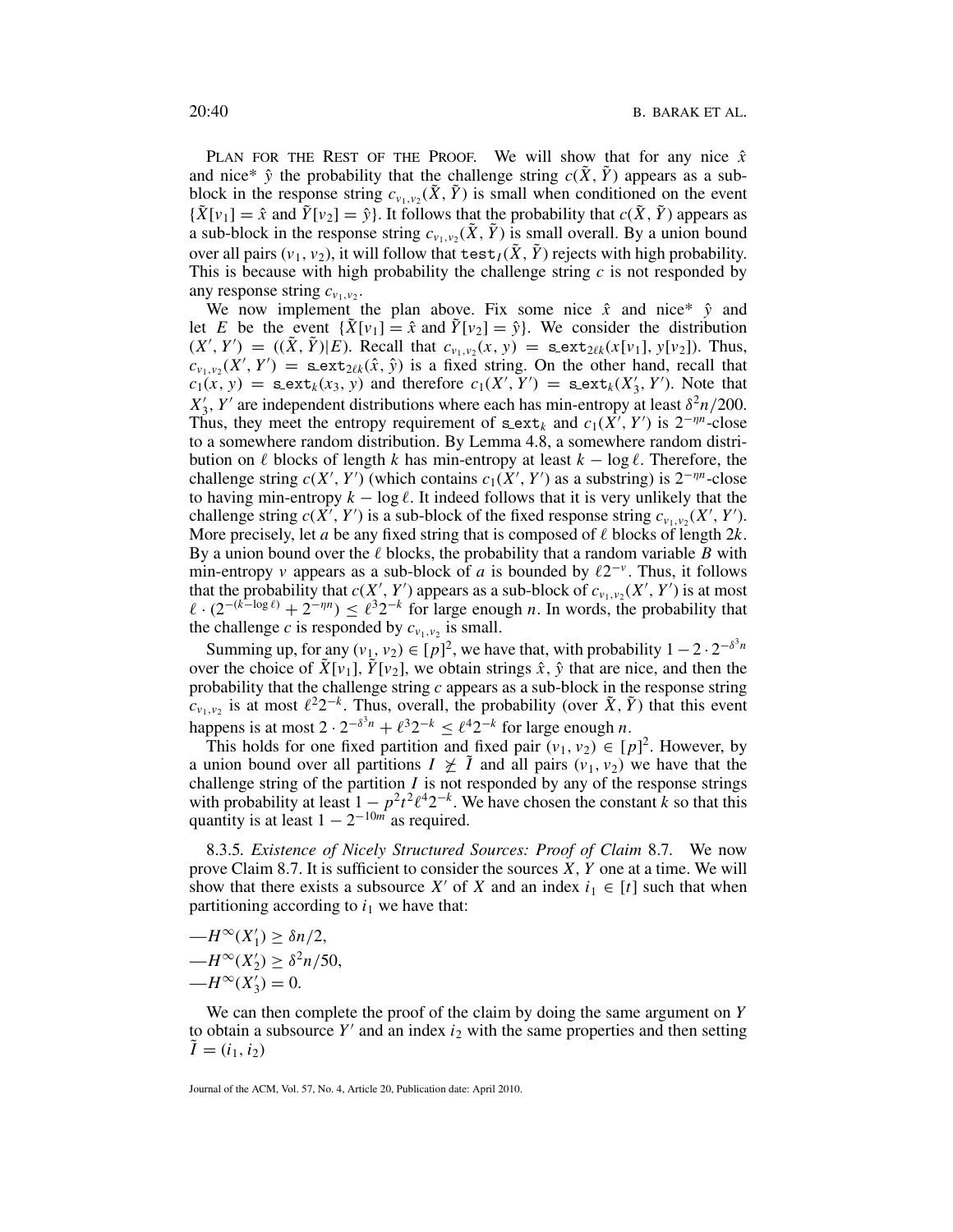We now turn our attention to finding a subsource  $X'$  with the aforementioned properties. We show the existence of this subsource using an iterative process: We set  $i = t$  and  $X' = X$ . At each step of the process, we decrease *i* by one and modify *X* . We will show, that at some point, we obtain an index *i* and a subsource *X'* such that partitioning *X'* in accordance with  $i_1 = i$  gives the desired properties. During the process we maintain the invariant that  $X'$  is a subsource of X, and when partitioning in accordance with *i*,  $X'_3$  is fixed and  $H^\infty(X'_1, X'_2) \ge$  $3\delta n/4 + i\delta^2 n/50$ . Note that this indeed holds at the beginning of the process as  $X'_3$  is of length zero and  $3\delta n/4 + t\delta^2 n/50 \leq \delta n$ . In each iteration, there are two possibilities:

- —If  $H^{\infty}(X_2') \ge \delta^2 n/50$ , then we stop the process and set  $i_1 = i$ . Note that, in this case, *X'* is a subsource of *X* with the required properties. That is,  $H^{\infty}(X_3') = 0$ , *H*<sup>∞</sup>(*X*<sup>'</sup><sub>2</sub>) ≥  $\delta^2 n/50$  and, by Lemma 3.2,  $H^\infty(X_1') \ge H^\infty(X_1', X_2') - |X_2'|$  ≥  $3δn/4 - δn/10 ≥ δn/2.$
- —If  $H^{\infty}(X_2') < \delta^2 n/50$ , then there exists a string  $x_2$  of length  $\delta n/10$  so that  $Pr[X_2' = x_2] > 2^{-\delta^2 n/50}$ . We consider the subsource  $X'' = (X'|X_2' = x_2)$ . By Lemma 3.1, we have that  $H^{\infty}(X'') \ge H^{\infty}(X') - \delta^2 n/50 \ge H^{\infty}(X'_1, X'_2)$  –  $\delta^2 n/50 \geq 3\delta n/4 + (i-1)\delta^2 n/50$ . As  $X_2''$ ,  $X_3''$  are fixed all this entropy lies in *X*<sup>"</sup>. Note that, if we now partition *X*<sup>"</sup> in accordance with *i* − 1 we have that *X*<sup>"</sup><sub>3</sub> is fixed and  $H^{\infty}(X''_1, X''_2) \ge 3\delta n/4 + (i - 1)\delta^2 n/50$ . Thus, we can set *X'* to *X''* and  $i$  to  $i - 1$  while maintaining the invariant and continue the process.

We note that the process above must stop before we reach  $i = 1$ . This is because, for  $i = 1$ , we have that  $i\delta n/10 < 3\delta n/4$ , and it is impossible for the invariant to hold as when partitioning according to *i* the length of the first and second segment is  $\delta n/10$ , and it is impossible that these segments have minentropy  $3\delta n/4$ . It follows that we indeed find a subsource with the required properties.

8.3.6*. Selecting the Correct Partition: Proof of Claim* 8.8*.* We now prove proof of Claim 8.8. We have independent distributions  $X'$ ,  $Y'$ , which are already nicely structured in accordance with  $\tilde{I}$  and our goal is to restrict them to subsources so that the additional requirement that test<sub> $\tilde{I}$ </sub> passes holds without reducing the entropy in any of the segments by much so that the subsources we obtain are still nicely structured.

*Fixing the Challenge.* Recall that  $c_1(x, y) = \texttt{sext}_k(x_3, y)$  and  $c_2(x, y) =$  $s$ **ex** $t_k(y_3, x)$ . Our next goal is to restrict our attention to subsources in which  $c_1$ and  $c_2$  are fixed. (Recall that  $c_1$  is already fixed if  $x_3$  is of length zero and  $c_2$  is fixed if  $y_3$  is of length zero.) We start with fixing  $c_2$  in the case that  $y_3$  has length greater than zero. We have that  $Y'_3$  is fixed to some value  $y'_3$  and therefore the value of  $c_2(X', Y')$  given by  $s$  ext $(y'_3, X')$  depends only on X'. Let  $c'_2$  be the most likely value of  $s$  ext( $y'_3$ ,  $X'$ ) and let *E* be the event { $s$  ext( $Y'_3$ ,  $X'$ ) =  $c'_2$ } as the string  $c_2$ is *k* bit long we have that  $Pr[E] \geq 2^{-k}$ . Recall that *k* is a constant that depends only on  $\delta$  and *m*. We define  $X'' = (X'|E)$  and note that  $X''$  is a subsource of measure  $2^{-k}$  of *X*. Note that the distributions  $X_1''$  and  $X_2''$  can be expressed as  $(X_2'|E)$  and  $(X'_1|E)$ . (Note that we are not claiming that these are subsources of  $X'_1$  and  $X'_2$ .) By Lemma 3.1, it follows that the conditioning loses at most *k* bits of min-entropy.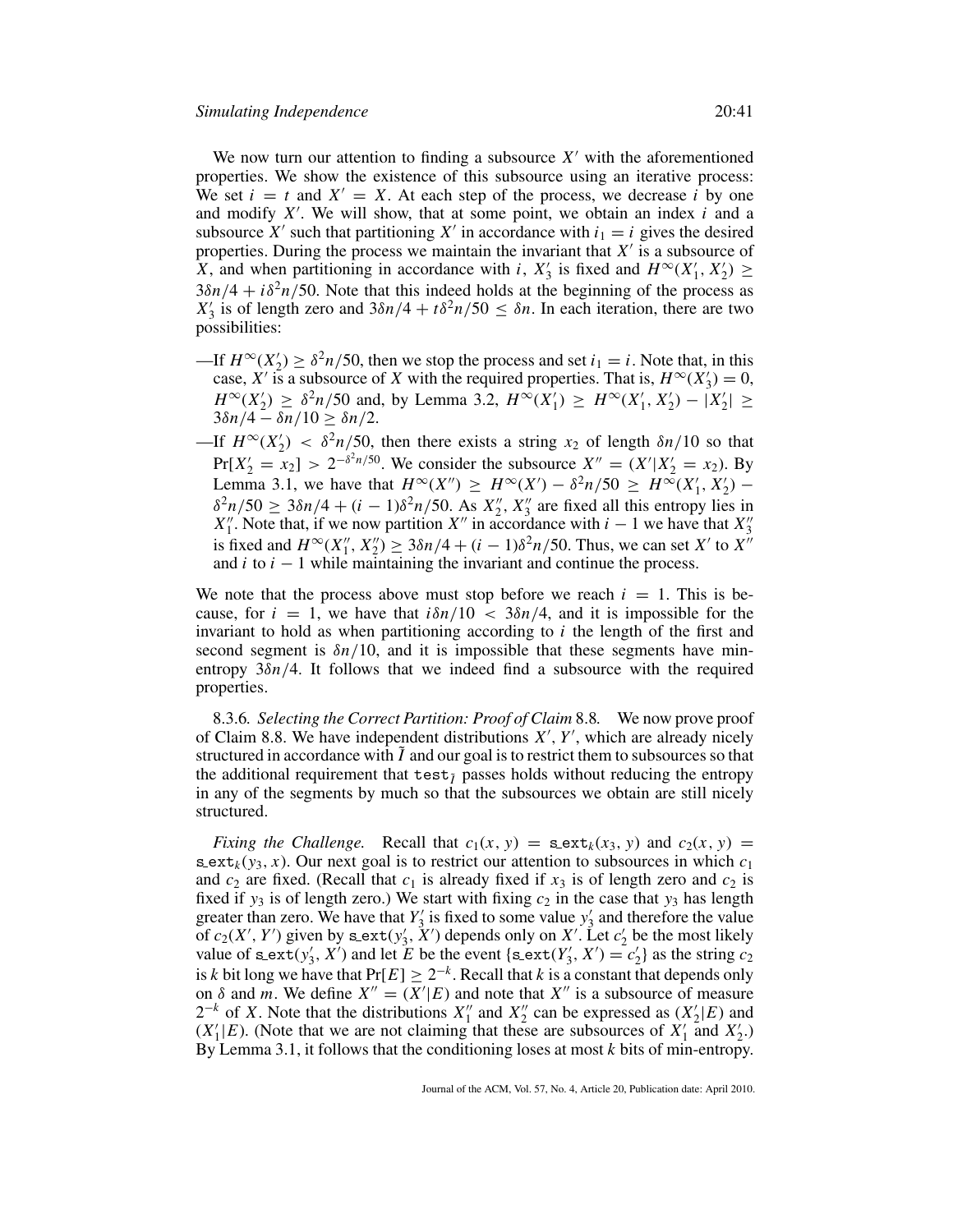We conclude that  $H^{\infty}(X_1'') \ge H^{\infty}(X_1') - k$  and  $H^{\infty}(X_2'') \ge H^{\infty}(X_2') - k$ . As *k* is a constant, this means that the amount of min-entropy in each of the two segments (which was initially large) did not drop significantly.

We repeat the same process and fix  $c_1(X', Y')$  to some value  $c'_1$  by restricting our attention to a subsource *Y*<sup>"</sup> of *Y*'. Thus, in *X*<sup>"</sup>, *Y*<sup>"</sup>, the value of  $c = c_1 \circ c_2$ is fixed to some value  $c'$ . As  $k$  is a constant, we have that for large enough  $n$  the independent sources  $X''$ ,  $Y''$  have the following properties:

 $-H^{\infty}(X''_1), H^{\infty}(Y''_1) \geq \frac{\delta n}{4}.$ 

$$
-H^{\infty}(X_2''), H^{\infty}(Y_2'') \geq \frac{\delta^2 n}{60}.
$$

- $-H^{\infty}(X_3'')$ ,  $H^{\infty}(Y_3'') = 0$  (as these segments were already fixed in *X'*, *Y'*).
- —On the subsources  $X''$ ,  $Y''$  the value of the "challenge string" *c* is fixed. More formally,  $Pr[c(X'', Y'') = c'] = 1$ .

*Finding a Good Pair.* We have that  $H^{\infty}(X'') \ge H^{\infty}(X''_1) \ge \delta n/4$ . We consider the partition of  $X''$  into  $X''[1], \ldots, X''[p]$ . Intuitively, we can expect that at least one of these segments has min-entropy at least  $H^{\infty}(X'')/p$ . While this is not necessarily true, the next lemma asserts that there exists a large subsource of  $X''$  which has a high min-entropy block.

CLAIM 8.9. *There exist a subsource*  $X'''$  of  $X''$  of measure  $1/p$  and  $a v_1 \in [p]$ *such that*  $H^{\infty}(X'''[v_1]) \geq \delta^4 n/20$ *.* 

PROOF OF CLAIM 8.9. To simplify, the notation in this proof, let  $W = X''$  and we denote  $W[v]$  by  $W_v$  and let  $W_{\geq v}$  denote the concatenation of  $W_{v+1}, \ldots, W_p$ . We have that  $H^{\infty}(W) \geq \delta n/4$ . For every  $w \in \{0, 1\}^n$  that is in the support of W and  $v \in [p]$ , we define:

$$
r_{v}(w) = \Pr[W_{v} = w_{v} | W_{>v} = w_{>v}]
$$

Note that for any such *w*,

$$
2^{-\delta n/4} \ge \Pr[W = w] = \prod_{v \in [p]} r_v(w)
$$

It follows that, for every such *w*, there exists  $v \in [p]$  such that  $r_v(w) \leq 2^{-\delta n/4p}$  $2^{-\delta^4 n/4}$ . For every *w*, we denote the largest such *v* by *v*(*w*). (It is not important to choose the largest *v* and we only need to associate one *v* with any string *w*.) Let  $A_v = \{w : v(w) = v\}$ . Note that the sets  $A_v$  are a partition of the support of *W* and thus there exists  $v \in [p]$  such that  $Pr[W \in A_v] \ge 1/p \ge \delta^3$ . To simplify, the notation we denote this set by *A*.

Let  $W' = (W|W \in A)$  be a subsource of *W*. We now show that  $H^{\infty}(W_v)$  >  $\delta^4 n/20$ . This indeed suffices to prove the claim.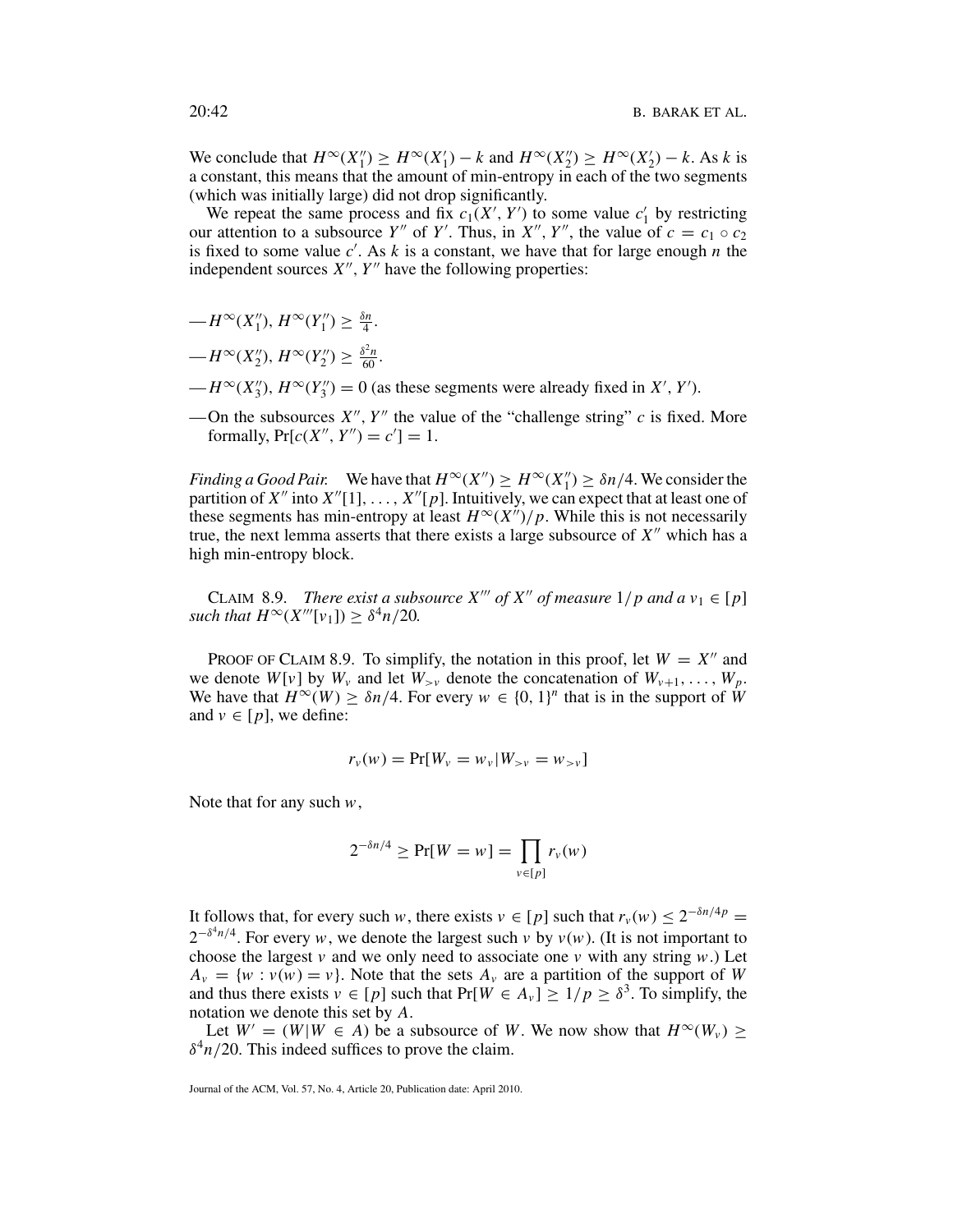Let  $u = \delta^3 n(p - v)$  denote the total length of the blocks  $v + 1, \ldots, p$ . Fix some string  $\hat{w}$  of length  $\delta^3 n$  we have that:

$$
Pr[W_v' = \hat{w}] = Pr[W_v = \hat{w} | W \in A]
$$
  
= 
$$
\frac{Pr[W_v = \hat{w} \land W \in A]}{Pr[W \in A]}
$$
  

$$
\leq \frac{Pr[W_v = \hat{w} \land W \in A]}{\delta^3}
$$
  
= 
$$
\frac{\sum_{y \in \{0,1\}^u} Pr[W_v = \hat{w} \land W \in A | W_{>v} = y] \cdot Pr[W_{>v} = y]}{\delta^3}.
$$

For every  $\hat{w}$  let  $A_{\hat{w}} = \{y : \Pr[W_v = \hat{w} | W_{>v} = y] \le 2^{-\delta^4 n/4}\}$ . For  $y \notin A_{\hat{w}}$ , we have that

$$
\Pr[W_v = \hat{w} \land W \in A | W_{>v} = y] = 0.
$$

This is because for any string  $w \in A$ ,  $w_{>v} \in A_{w_v}$ . Thus, the only positive entries in the sum above correspond to  $y \in A_{\hat{w}}$ .

$$
= \frac{\sum_{y \in A_{\hat{w}}} Pr[W_{v} = \hat{w} \land W \in A|W_{>v} = y] \cdot Pr[W_{>v} = y]}{\delta^{3}}
$$
  

$$
\leq \frac{\sum_{y \in A_{\hat{w}}} Pr[W_{v} = \hat{w} | W_{>v} = y] \cdot Pr[W_{>v} = y]}{\delta^{3}}
$$
  

$$
\leq \frac{\sum_{y \in A_{\hat{w}}} 2^{-\delta^{4} n/4} \cdot Pr[W_{>v} = y]}{\delta^{3}}
$$
 (By the definition of  $A_{\hat{w}}$ )  

$$
\leq \frac{2^{-\delta^{4} n/4}}{\delta^{3}}
$$
  

$$
\leq 2^{-\delta^{4} n/20}.\square
$$

Note that  $1/p$  is a constant that depends only on  $\delta$  and therefore, when restricting *X*<sup>*''*</sup> to *X*<sup>*'''*</sup>, we only lose a constant amount of min-entropy. As we did previously, we can apply this argument separately for  $X_1^{\prime\prime\prime}$  and  $X_2^{\prime\prime\prime}$  and get that each of them suffers a loss of at most a constant amount of min-entropy compared to  $X_1''$ ,  $X_2''$ .

We repeat the same process for  $Y''$  to show the existence of a subsource  $Y'''$ and  $v_2 \in [p]$  with analogous properties. Thus, the subsources  $X'''$ ,  $Y'''$  have the following properties:

$$
-H^{\infty}(X_1'''), H^{\infty}(Y_1''') \ge \frac{\delta n}{5},
$$
  

$$
-H^{\infty}(X_2'''), H^{\infty}(Y_2''') \ge \frac{\delta^2 n}{70},
$$

- $-H^{\infty}(X_3''')$ ,  $H^{\infty}(Y_3''') = 0$  (as these segments were already fixed in *X'*, *Y'*),
- —On the subsources  $X'''$ ,  $Y'''$  the value of the "challenge string"  $c$  is fixed. More formally,  $Pr[c(X'', Y'') = c'] = 1$ ,
- —There exist  $(v_1, v_2) \in [p]^2$  such that  $H^\infty(X'''[v_1]), H^\infty(Y'''[v_2]) \ge \frac{\delta^4 n}{20}$ .

*Responding to the Challenge.* Recall that for every pair  $(v_1, v_2) \in [p]^2$  the construction computes a "response string"  $c_{v_1,v_2}(x, y) = \textbf{s}\text{-}\textbf{ext}_{2\ell k}(x[v_1], x[v_2])$  and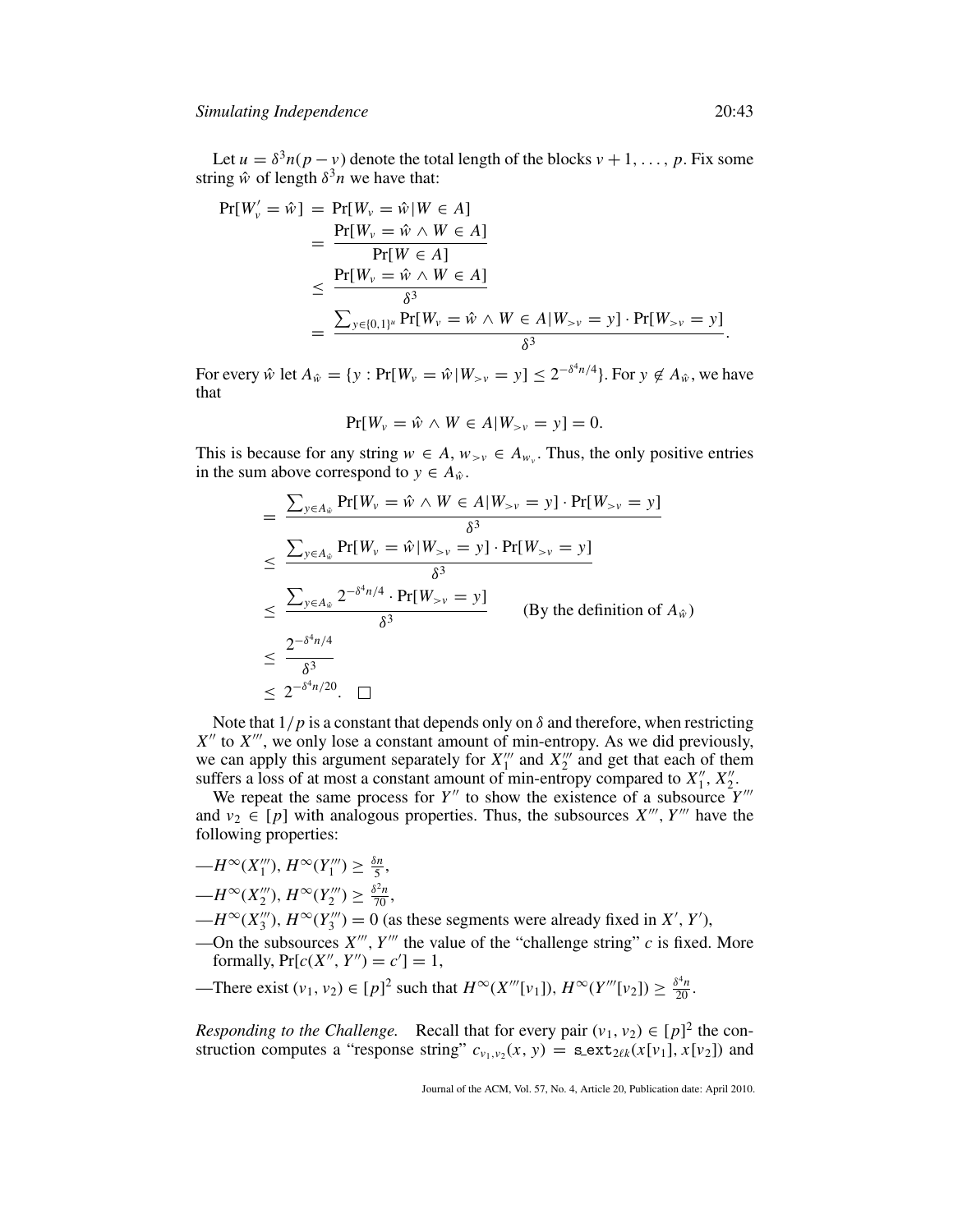checks whether it "meets the challenge" in the sense that it has the "challenge string"  $c(x, y)$  as a sub-block.

We now further restrict the subsources so that the response string meets the challenge. We have that for the pair  $(v_1, v_2)$  found earlier both the substrings  $X'''[v_1]$  and  $Y'''[v_2]$  have constant min-entropy rate and are independent. It follows that, when applying  $s$  ext<sub>2*k*</sub> (*X*<sup>*'''*</sup>[*v*<sub>1</sub>], *Y*<sup>*'''*</sup>[*v*<sub>2</sub>]), we obtain a distribution R that is 2<sup>−η*n*</sup>-close to a somewhere random distribution. This distribution has blocks of length  $2\ell k$  and note that this is a constant that depends only on  $\delta$  and *m*. We have that there exists a random variable *J* over  $[\ell]$  (that may depend on  $\mathcal{R}$ ) such that  $\mathcal{R}_J$  is 2<sup>-η*n*</sup> close to uniform. Thus,  $\mathcal{R}_J$  equals the fixed challenge string *c'* with probability at least  $2^{-|c'|} - 2^{-\eta n}$  which is larger than some positive constant. Thus, with constant positive probability, the challenge  $c'$  is responded.

We say that a pair of strings  $\hat{x}$ ,  $\hat{y}$  each of length  $\delta^3 n$  is "useful" if

—
$$
s_{\text{next}_{2\ell k}}(\hat{x}, \hat{y})
$$
 contains the challenge  $c'$  as a sub-block. 
$$
-Pr[X'''[v_1] = \hat{x}] > 2^{-2\delta^3 n}
$$
 and 
$$
Pr[Y'''[v_2] = \hat{y}] > 2^{-2\delta^3 n}
$$
.

We have already seen that the probability that  $X'''[v_1]$ ,  $X'''[v_2]$  fulfill the first item is larger than some positive constant. Let  $B_1 = {\hat{x}: Pr[X'''[v_1] = \hat{x}} > 2^{-2\delta^3 n}$ . Note that

$$
Pr[X'''[v_1] \in B_1] \le 2^{\delta^3 n} \cdot 2^{-2\delta^3 n} = 2^{-\delta^3 n}.
$$

The same argument applies to the second source, and we conclude that, for large enough *n*, the probability that  $X'''[v_1]$ ,  $Y'''[v_2]$  are useful is larger than some positive constant.

Fix some useful strings  $\hat{x}$ ,  $\hat{y}$ . We define subsources  $\tilde{X}$ ,  $\tilde{Y}$  of  $X'''$ ,  $Y'''$  as follows:  $\tilde{X} = (X''' | X'''[v_1] = \hat{x})$  and  $\tilde{Y} = (Y''' | Y'''[v_2] = \hat{y})$ . Note that  $\tilde{X}$ ,  $\tilde{Y}$  are indeed subsources. (These are going to be the final subsources.) Note that  $c_{v_1,v_2}(\tilde{X}, \tilde{Y})$  is now fixed to the constant  $\texttt{s}$  ext<sub>2/k</sub> $(\hat{x}, \hat{y})$  which in turn contains the fixed challenge string *c'* as a sub-block (as  $\hat{x}$ ,  $\hat{y}$  are useful). Thus, in  $\tilde{X}$ ,  $\tilde{Y}$ , the challenge is responded with probability one and  $Pr[\text{test}_I(\tilde{X}, \tilde{Y}) = 1] = 1$ . Furthermore, by Lemma 3.1, when moving from  $X'''$  to  $\tilde{X}$ , the min-entropy of the first and second segments decreases by at most  $2\delta^3 n$  bits. The same argument applies to the second source. We can assume without loss of generality that  $\delta$  is sufficiently small so that  $\delta^3$  is much smaller than  $\delta^2$  and so the losses in min-entropy in each of the segments are insignificant. It follows that the two sources  $\tilde{X}$ ,  $\tilde{Y}$  are nicely structured. More precisely, we have that:

$$
-H^{\infty}(\tilde{X}_1), H^{\infty}(\tilde{Y}_1) \ge \frac{\delta n}{6},
$$
  
\n
$$
-H^{\infty}(\tilde{X}_2), H^{\infty}(\tilde{Y}_2) \ge \frac{\delta^2 n}{100},
$$
  
\n
$$
-H^{\infty}(\tilde{X}_3), H^{\infty}(\tilde{Y}_3) = 0,
$$
  
\n
$$
-\text{test}_{\tilde{I}}(\tilde{X}, \tilde{Y})
$$
 accepts with probability one

The claim follows.

*Extending the Proof of Claim* 8.8 *to Obtain "Large" Subsources.* So far, we did not pay attention to the measure of the subsources  $\tilde{X}$ ,  $\tilde{Y}$ , and now we would like to say that they have large measure (say, some positive constant). Following the argument above, more carefully, we notice that  $X''$  has measure  $2^{-k}$  as a subsource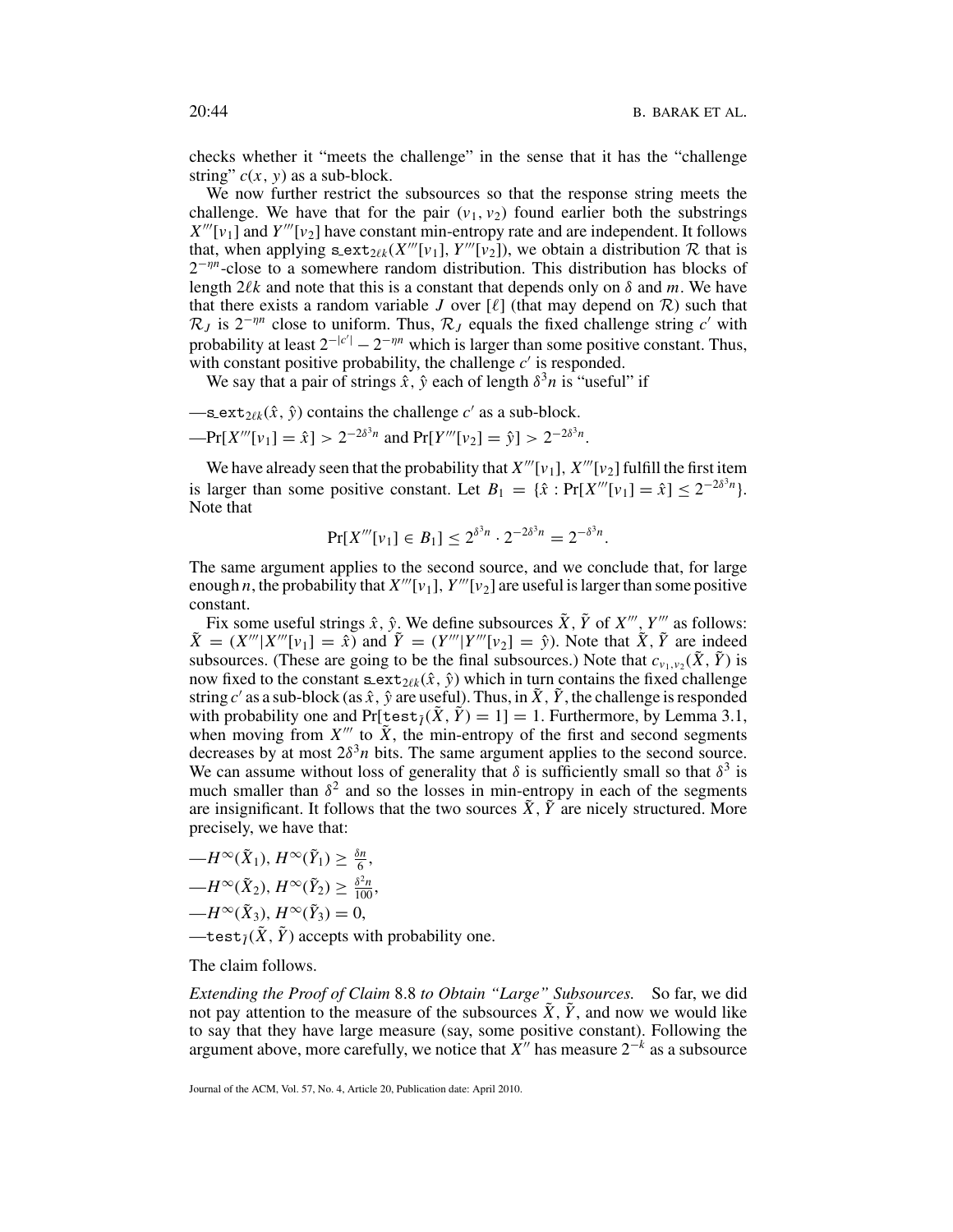of  $X'$  and  $X'''$  has measure  $1/p$  as a subsource of  $X''$ . Thus, overall the measure of  $X^{\prime\prime\prime}$  as a subsource of  $X^{\prime}$  is a positive constant. Unfortunately, the measure of  $\tilde{X}$  as a subsource of *X<sup>'''*</sup> is  $2^{-2\delta^3 n}$ , which is smaller than a constant. While the argument above does not give that  $\tilde{X}$  has constant measure as a subsource of  $X'$  it gives a weaker statement with the same flavor. Namely, under the assumptions of Claim 8.8, there is a subsource collection  $\tilde{X}_1, \ldots, \tilde{X}_w$  and  $\tilde{Y}_1, \ldots, \tilde{Y}_w$  of  $(X', Y')$ (for some integer  $w$ ) such that the subsource collection has a measure that is a positive constant and for every  $j \in [w]$ ,  $\tilde{X}_i$ ,  $\tilde{Y}_j$  have the properties guaranteed by Claim 8.8. The precise statement appears below:

CLAIM 8.10. *There exists a constant*  $\mu > 0$  *(that depends only on*  $\delta$  *and m) such that the following holds: Let* ˜*I be a partition and let X* , *Y be independent distributions that satisfy the guarantee of Claim* 8.7*. Namely, when partitioning in accordance with* ˜*I :*

 $-H^{\infty}(X'_{1}), H^{\infty}(Y'_{1}) \geq \delta n/2,$  $-H^{\infty}(X'_{2}), H^{\infty}(Y'_{2}) \geq \delta^{2}n/50,$  $-H^{\infty}(X'_{3}), H^{\infty}(Y'_{3})=0$ 

*Then, there is an integer w and a subsource collection*  $\tilde{X}_1, \ldots, \tilde{X}_w$  *and*  $\tilde{Y}_1, \ldots, \tilde{Y}_w$ *of the distribution*  $(X', Y')$  *that has measure*  $\mu$  *and for every*  $j \in [\psi]$ *,*  $\tilde{X}_w$ *,*  $\tilde{Y}_w$  *has the properties guaranteed by Claim* 8.8*, namely:*

 $-\tilde{X}_w$ ,  $\tilde{Y}_w$  *are nicely structured according to*  $\tilde{I}$ *,*  $-\Pr[\text{test}_{\tilde{I}}(\tilde{X}_w, \tilde{Y}_w) = 1] = 1.$ 

PROOF OF CLAIM 8.10. We explain how this follows from the proof of Claim 8.8. We have that *X<sup>'''</sup>* is a subsource of *X'* of measure  $2^{-k}/p$  and  $Y^{\hat{i}\hat{i}}$  is a subsource of *Y'* of measure  $2^{-k}/p$ . Recall that  $2^{-k}/p$  is a positive constant that depends only on  $\delta$  and *m*. Recall that, to construct  $\tilde{X}$  and  $\tilde{Y}$  as subsources of the sources  $X^{i}$ and *Y'''*, we defined  $\tilde{X} = (X''' | X'''[v_1] = \hat{x})$  and  $\tilde{Y} = (Y''' | Y'''[v_2] = \hat{y})$ , where  $\hat{x}$ ,  $\hat{y}$  are *any* useful strings. We have shown that the probability that  $X'''[v_1]$  and  $Y'''[v_2]$  are useful is larger than a positive constant. Let *w* be the number of pairs  $(\hat{x}, \hat{y})$  of useful strings and enumerate all these pairs in some order. That is, for *j* ∈ [*w*] we use  $(\hat{x}_j, \hat{y}_j)$  to denote the *j*th pair of useful strings. For every *j* ∈ [*w*] let  $\tilde{X}_j = (X''' | X'''[v_1] = \hat{x}_j)$  and  $\tilde{Y}_j = (Y''' | Y'''[v_1] = \hat{y}_j)$ . Note that the collection  $\tilde{X}_1, \ldots, \tilde{X}_w$  and  $\tilde{Y}_1, \ldots, \tilde{Y}_w$  are a subsource collection of  $(X''', Y''')$  of measure which is some positive constant. As  $X'''$  is a subsource of  $X'$  of constant measure, we have by Fact 4.5 that the collection is also a subsource collection of  $(X', Y')$  of positive constant measure. For any  $j \in [w]$ , the distributions  $X_j$ ,  $Y_j$  were defined using useful strings and we have already seen that they satisfy the guarantee of Claim 8.8.

# 9*. Proof for Stronger Notion of Dispersers*

We now explain how to use the machinery we developed in order to prove Theorem 8.2. We imitate the argument used in the proof of Theorem 8.1 making some changes. We start by stating a stronger notion of Claim 8.3. Intuitively, we want that for every independent  $\delta$ -sources *X*, *Y* there exist *large* subsources *X*, *Y* with the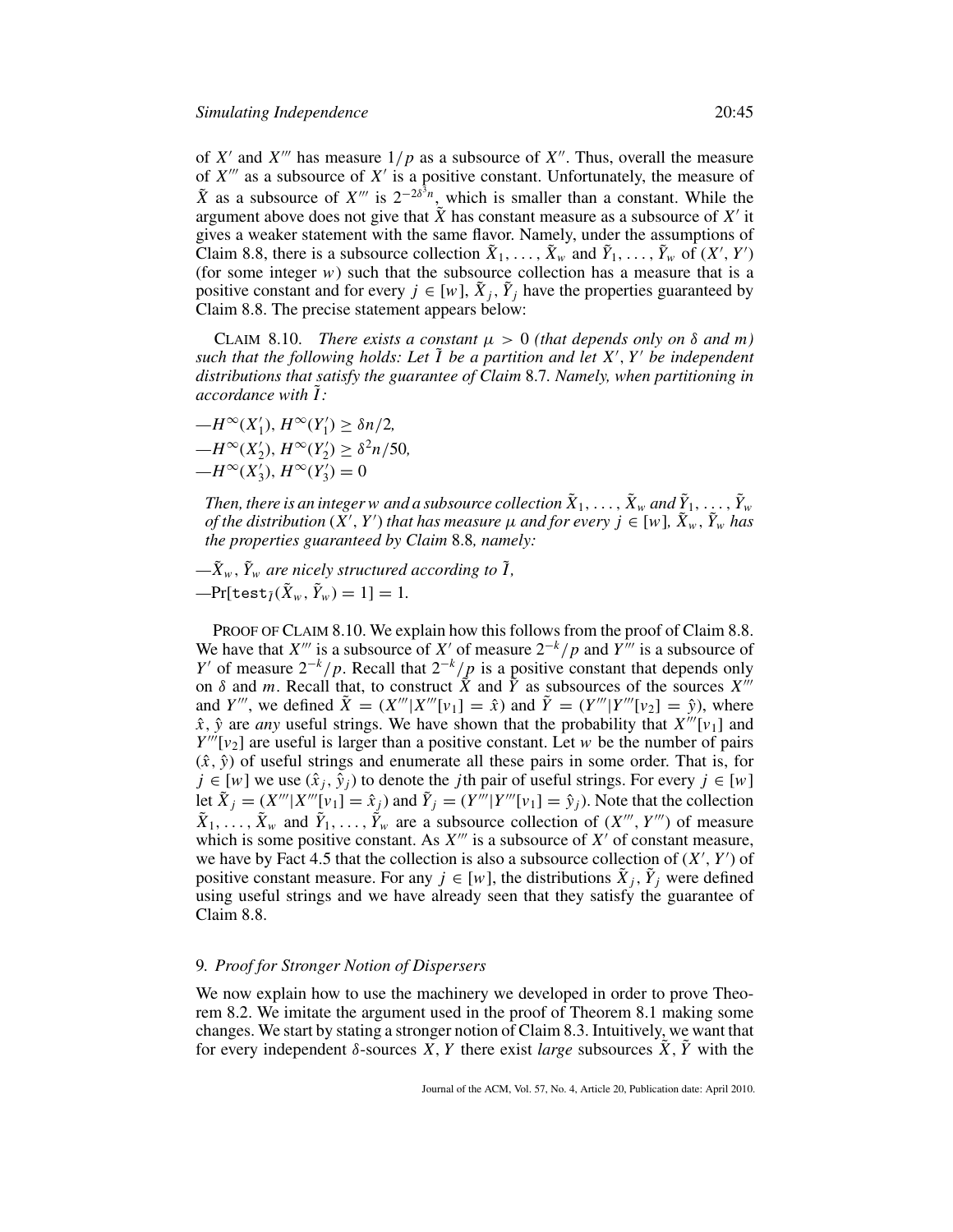properties guaranteed in Claim 8.3. The stronger theorem would have followed had we been able to prove that there exist subsources with measure that is some positive constant. While we do not know how to prove this it will suffice to show that there exists a subsource collection  $\tilde{X}_1, \ldots, \tilde{X}_w$  and  $\tilde{Y}_1, \ldots, \tilde{Y}_w$  (for some integer *w*) that is of constant measure and for each  $j \in [w]$ ,  $\tilde{X}_i$ ,  $\tilde{Y}_j$  have the properties guaranteed by Claim 8.3. The following claim is a stronger version of Claim 8.3.

CLAIM 9.1. *There exists a constant*  $\mu > 0$  (*that depends only on*  $\delta$  *and m*) *such that the following holds: For every X*, *Y independent random variables over*  ${0, 1}^n$  *with*  $H^\infty(X)$ ,  $H^\infty(Y) > \delta n$ , there exists a partition  $\tilde{I}$ , an integer w and *a* subsource collection  $\tilde{X}_1, \ldots, \tilde{X}_w$  and  $\tilde{Y}_1, \ldots, \tilde{Y}_w$  of  $(X, Y)$  that has measure  $\mu$ *such that for every*  $j \in [w]$ 

- (1) disp $\tilde{\gamma}(\tilde{X}_i, \tilde{Y}_i)$  *is* 2<sup>-10*m*</sup>-close to uniform.
- (2) *The partition*  $\tilde{I}$  *is selected with probability*  $1 2^{-10m}$  *on*  $x \leftarrow \tilde{X}_i$  *and*  $y \leftarrow \tilde{Y}_i$ *.*

PROOF OF THEOREM 8.2 FROM CLAIM 9.1. The proof is identical to that of Theorem 8.1 when using Claim 8.3 (except that we now have a subsource collection and not a subsource). The argument follows: Let *X*, *Y* be independent  $\delta$ -sources on *n* bits. Let  $\tilde{I}$  be a partition and  $\tilde{X}_1, \ldots, \tilde{X}_w$  and  $\tilde{Y}_1, \ldots, \tilde{Y}_w$  be a subsource collection guaranteed by Claim 9.1. Let  $z \in \{0, 1\}^m$  be some string. The first item of the claim gives that for any  $j \in [w]$ , Pr[disp $\tilde{\gamma}(X_j, \tilde{Y}_j) = z$ ]  $\geq 2^{-m} - 2^{-10m}$ . The second item says that when disp is applied on  $\tilde{X}_j$  and  $\tilde{Y}_j$  we have that  $\tilde{I}$  is not selected with probability at most  $2^{-10m}$ . In other words, Pr[disp<sub>*I*</sub>( $\tilde{X}_j$ ,  $\tilde{Y}_j$ ) ≠  $\text{disp}(\tilde{X}_i, \tilde{Y}_i)] \leq 2^{-10m}$ . It follows that:

 $Pr[\text{disp}(\tilde{X}_j, \tilde{Y}_j) = z] \geq Pr[\text{disp}_{\tilde{I}}(\tilde{X}_j, \tilde{Y}_j) = z] - 2^{-10m} \geq 2^{-m} - 2 \cdot 2^{-10m} > 2^{-(m+1)}$ 

Let  $A_1, \ldots, A_w$  and  $B_1, \ldots, B_w$  be defining events for the subsource collection. Let  $E_i = A_i \times B_i$  and let  $E = \bigcup_i E_i$ . We have that the events  $E_1, \ldots, E_w$  are a partition of *E* and that  $Pr[(X, Y) \in E] \ge \mu$ . Once we land in *E* we have already shown that we hit *z* with probability  $2^{-(m+1)}$  and so overall, Pr[disp(*X*, *Y*) =  $z$ ] ≥  $\mu 2^{-(m+1)}$ and note that this quantity is a constant that depends only on  $\delta$  and  $m$  as required.

9.1. PROOF OFCLAIM 9.1. We follow the proof of Claim 8.3. That proof worked in two steps. We first used Claim 8.7 and Claim 8.8 to show the existence of "nice" subsources  $\tilde{X}$ ,  $\tilde{Y}$  of the original sources. In the second step, we used Claim 8.5 and Claim 8.6 to show that on "nice" sources  $\tilde{X}$ ,  $\tilde{Y}$  the properties of Claim 8.3 follow. To prove the stronger version we replace the claims in the first step with stronger versions that show the existence of a large subsource collection of nice sources. The second step then remains unchanged. We have already observed that the proof of Claim 8.8 gives a stronger version that shows the existence of a large subsource collection (this is stated precisely in Claim 8.10). Thus, we only need to state and prove a stronger version of Claim 8.7. A stronger version which shows the existence of a large subsource collection is stated next.

CLAIM 9.2. *There exists a constant*  $\mu > 0$  (*that depends only on*  $\delta$  *and m*) *such that the following holds: For every X*, *Y independent random variables over*  $\{0, 1\}^n$  with  $H^\infty(X)$ ,  $H^\infty(Y) > \delta n$  there exists a partition I, an integer w and a *subsource collection*  $X'_1, \ldots, X'_w$  *and*  $Y'_1, \ldots, Y'_w$  *of*  $(X, Y)$  *of measure*  $\mu$  *such that*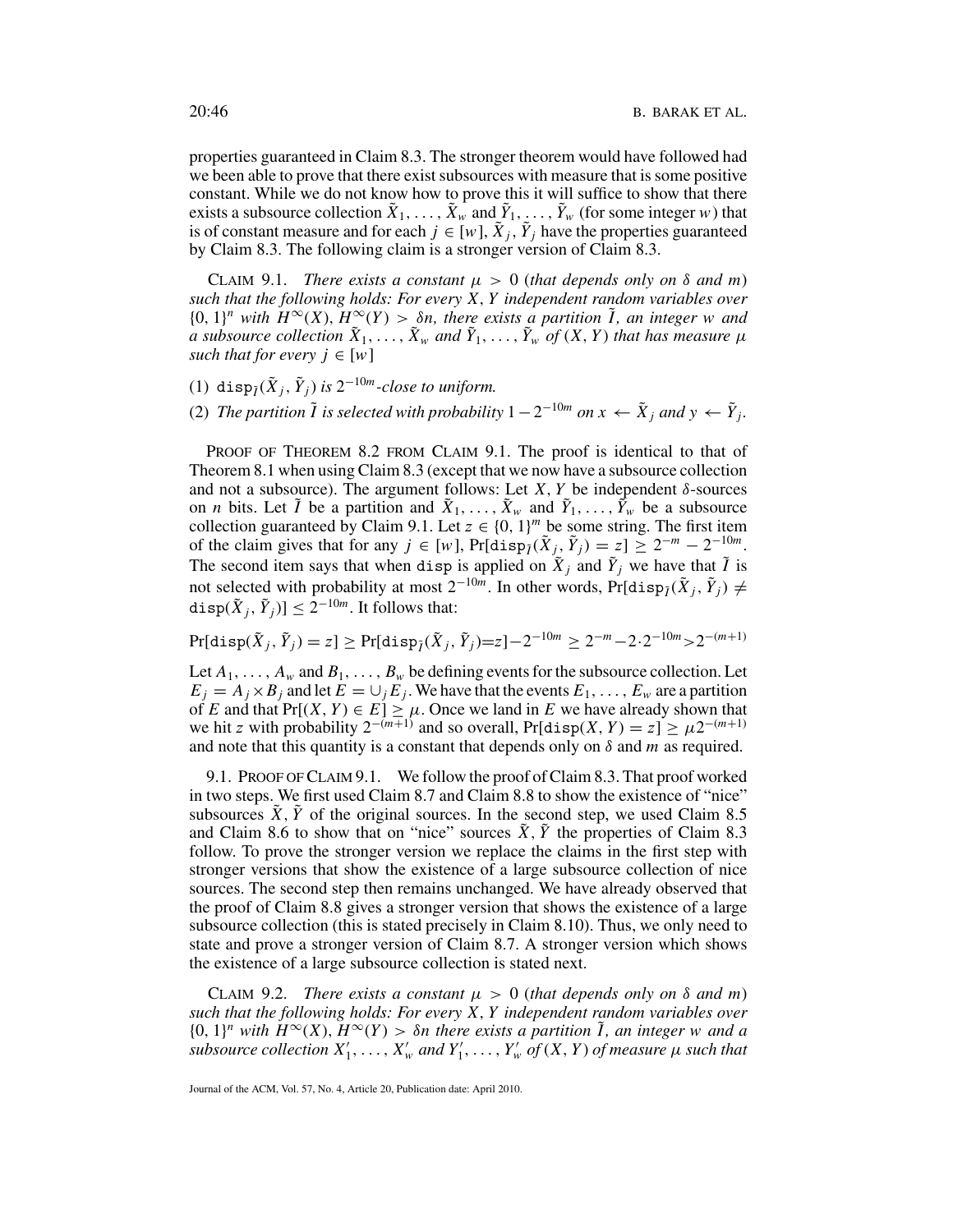*for any*  $j \in [w]$  *when partitioning*  $X'_{j}$ ,  $Y'_{j}$  *in accordance with*  $\tilde{I}$  *(which we denote by*  $(X'_j)_{1}$ ,  $(X'_j)_{2}$ ,  $(X'_j)_{3}$  *and*  $(Y'_j)_{1}$ ,  $(Y'_j)_{2}$ ,  $(Y'_j)_{3}$  *then:* 

$$
-H^{\infty}((X'_j)_1), H^{\infty}((Y'_j)_1) \ge \delta n/2.
$$
  
\n
$$
-H^{\infty}((X'_j)_2), H^{\infty}((Y'_j)_2) \ge \delta^2 n/50.
$$
  
\n
$$
-H^{\infty}((X'_j)_3), H^{\infty}((Y'_j)_3) = 0 \text{ (or in other words that both } (X'_j)_3, (Y'_j)_3 \text{ are fixed constants).}
$$

We prove Claim 9.2 in Section 9.2. We are now ready to prove Claim 9.1. As explained above, the proof is essentially identical to that of Claim 8.3.

PROOF OF CLAIM 9.1. Let *X*, *Y* be independent  $\delta$ -sources. By the combination of Claim 9.2 and Claim 8.10, we get, using Fact 4.5, that there exists a partition  $\tilde{I}$  an integer *w* and a subsource collection  $\tilde{X}_1, \ldots, \tilde{X}_w$  and  $\tilde{Y}_1, \ldots, \tilde{Y}_w$  of  $(X, Y)$ that has a measure that is larger than some positive constant such that for every  $j \in [w]$  the subsources  $\tilde{X}_j$  of *X* and  $\tilde{Y}_j$  of *Y* are nicely structured according to  $\tilde{I}$ and furthermore,  $Pr[test_{\tilde{I}}(\tilde{X}_i, \tilde{Y}_i) = 1] = 1$ . The first item of Claim 9.1 follows directly from Claim 8.5. For the second item, we note that by Claim 8.6 for every *j* ∈ [*w*]:

$$
\Pr[\exists I \not\geq \tilde{I}: \ \texttt{test}_I(\tilde{X}_j,\tilde{Y}_j) = 1] \leq 2^{-10m}.
$$

Whenever the event above does not hold, we have that  $\tilde{I}$  is the partition that is selected and thus,  $\tilde{I}$  is selected with probability at least  $1 - 2^{-10m}$  as required.

9.2. PROOF OF CLAIM 9.2. We consider each of the two sources separately. We prove the following claim.

CLAIM 9.3. Let X be a  $\delta$ -source then there exists  $i_1 \in [t]$  and a subsource X' *of X with measure* 1/4*t such that when partitioning in accordance with i*<sup>1</sup> *for every string x*<sub>3</sub> *of length*  $(t - i_1)\delta n/10$ 

$$
-H^{\infty}(X'_1|X'_3 = x_3) \ge \delta n/2,
$$
  

$$
-H^{\infty}(X'_2|X'_3 = x_3) \ge \delta^2 n/50.
$$

Once we prove this claim, we can apply it on both sources to get subsources *X'* of *X* and *Y'* of *Y* and indices  $(i_1, i_2)$ . We define the partition  $\hat{I} = (i_1, i_2)$ . For any choice  $(x_3, y_3)$  of values of  $X_3, Y_3$  that occur with positive probability under  $(X', Y')$ , we define  $X'_{x_3, y_3} = (X'|X'_3 = x_3)$  and  $Y'_{x_3, y_3} = (Y'|Y'_3 = y_3)$ . Note that the collection  $(X'_{x_3, y_3})_{(x_3, y_3)}$  and  $(Y'_{x_3, y_3})_{(x_3, y_3)}$  are a subsource collection of  $(X, Y)$  of measure  $1/16t^2$  with the required properties.

We are left with proving Claim 9.3. For every  $i \in [t]$  and  $x$ , in the support of  $X$ , we consider partitioning according to *i* and define  $r_i(x) = Pr[X_2 = x_2 | X_3 = x_3]$ . Note that, for any *x* in the support of *X*:

$$
2^{-\delta n} \ge \Pr[X = x] = \prod_{i \in [t]} r_i(x).
$$

This is because when varying *i* from *t* to 1 each new term is the conditional probability that  $X_2^i = x_2^i$  conditioned on the event that the blocks in  $X_3^i$  are fixed.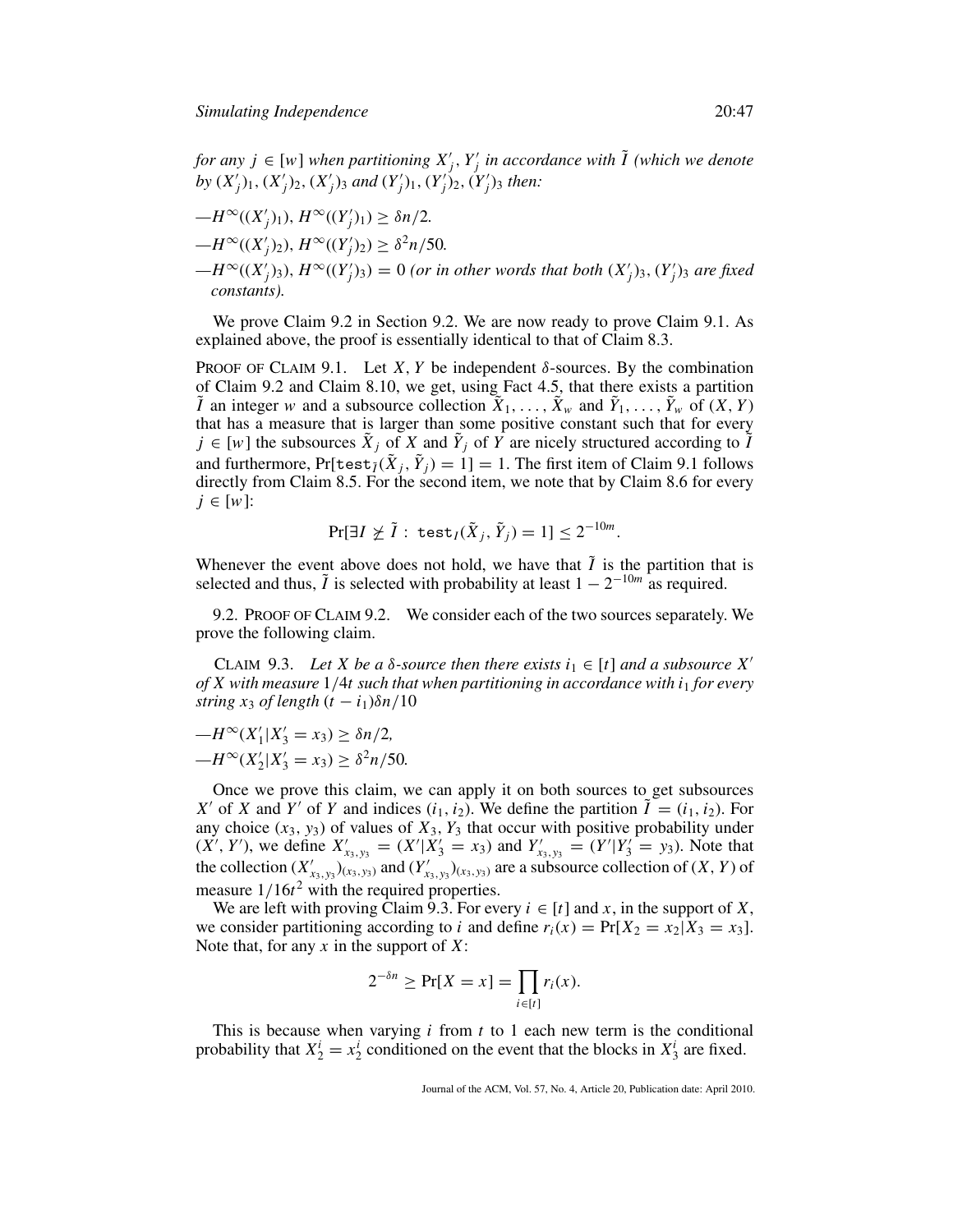For any string *x*, there exists an *i* such that  $r_i(x) \leq 2^{-\frac{\delta n}{4t}}$  (as, otherwise, the product cannot be smaller than  $2^{-\delta n}$ ). For every *x*, let  $\overline{i}(x)$  be the largest index *i* with that property. For every  $i \in [t]$ , let  $B_i = \{x : \Pr[X = x] > 0 \text{ and } i(x) = i\}.$ Note that the sets  ${B_i}_{i \in [t]}$  are a partition of the support of *X* and therefore there exists an  $i_1$  such that  $Pr[B_{i_1}] \geq 1/t$ . From now on, we always partition in accordance with  $i_1$  and to simplify the notation, we define  $B = B_i$ . Let  $B' = \{x \in B : \Pr[X \in B | X_3 = x_3] < 1/2t\}.$  Note that

$$
Pr[X \in B'] = \sum_{x_3} Pr[X \in B' | X_3 = x_3] Pr[X_3 = x_3]
$$
  
\n
$$
\leq \sum_{x_3} Pr[X \in B | X_3 = x_3] Pr[X_3 = x_3]
$$
  
\n
$$
\leq \frac{1}{2t} \cdot \sum_{x_3} Pr[X_3 = x_3]
$$
  
\n
$$
\leq \frac{1}{2t}.
$$

Let  $A = B \setminus B'$  it follows that  $Pr[X \in A] \ge 1/2t$ . Let  $X' = (X | X \in A)$ . We have that  $X'$  is a subsource of  $X$  with measure  $1/2t$ . It remains to show that  $X'$  fulfils the required properties.

Fix some string  $x \in A$  (i.e., in the support of *X'*). We estimate  $H^{\infty}(X_2'|X_3' = x_3)$ and  $H^{\infty}(X_1'|X_3' = x_3)$ .

$$
Pr[X'_{2} = x_{2}|X'_{3} = x_{3}] = Pr[X_{2} = x_{2}|X_{3} = x_{3} \land X \in A]
$$
  
= 
$$
\frac{Pr[X_{2} = x_{2} \land X \in A|X_{3} = x_{3}]}{Pr[X \in A|X_{3} = x_{3}]}
$$
  

$$
\leq \frac{Pr[X_{2} = x_{2}|X_{3} = x_{3}]}{1/2t}
$$
  

$$
\leq 2t \cdot 2^{-\frac{\delta n}{4t}}
$$
  

$$
\leq 2^{-\delta^{2}n/40 + \log t + 1}
$$
  

$$
\leq 2^{-\delta^{2}n/50}.
$$

It follows that  $H^{\infty}(X_2'|X_3' = x_3) \ge \delta^2 n/50$  as required. We now estimate  $H^{\infty}((X_1', X_2')|X_3' = x_3)$ . The argument is very similar to the previous one. We observe that for any  $x \in B$  (and, therefore, for any  $x \in A$ ) we have that

$$
Pr[X_3 = x_3] > 2^{-\frac{(t-i)\delta n}{4t}} > 2^{-\delta n/4}
$$

This is because for any  $x \in B$ ,  $i_1$  is the largest index such that  $r_i(x) \leq 2^{-\frac{\delta n}{4t}}$ . Note that  $2^{-\delta n}$  ≥ Pr[*X* = *x*] = Pr[(*X*<sub>1</sub>, *X*<sub>2</sub>) = (*x*<sub>1</sub>, *x*<sub>2</sub>)|*X*<sub>3</sub> = *x*<sub>3</sub>] · Pr[*X*<sub>3</sub> = *x*<sub>3</sub>] and therefore for any  $x \in B$ ,  $Pr[(X_1, X_2) = (x_1, x_2)|X_3 = x_3] \leq 2^{-(\delta n - \delta n/4)} \leq 2^{-\frac{3\delta n}{4}}$ .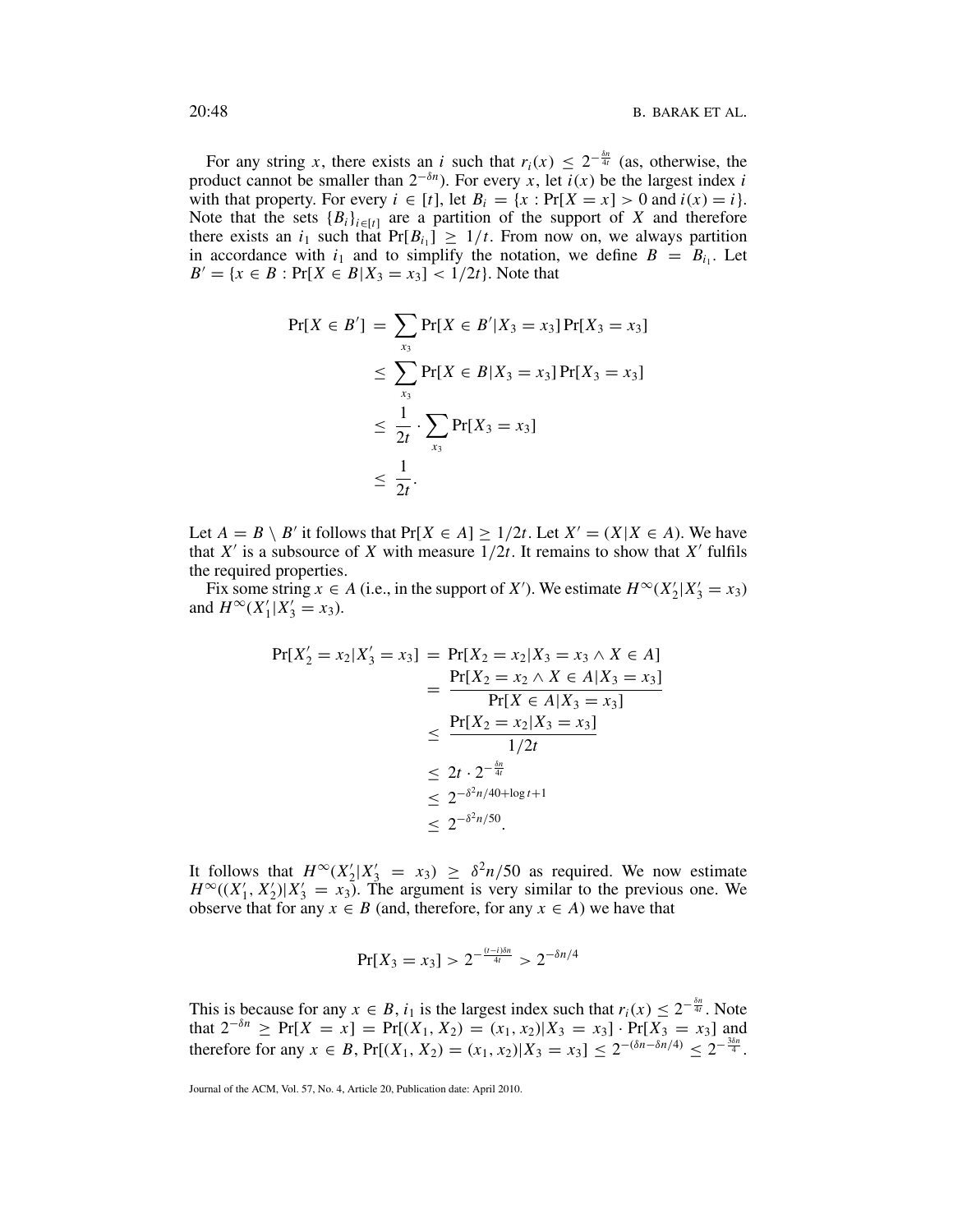Using this inequality, we can repeat the argument above.

$$
Pr[X'_{1} = x_{1} \land X'_{2} = x_{2} | X'_{3} = x_{3}] = Pr[X_{1} = x_{1} \land X_{2} = x_{2} | X_{3} = x_{3} \land X \in A]
$$
  
= 
$$
\frac{Pr[X_{1} = x_{2} \land X_{2} = x_{2} \land X \in A | X_{3} = x_{3}]}{Pr[X \in A | X_{3} = x_{3}]}
$$
  

$$
\leq \frac{Pr[X_{1} = x_{1} \land X_{2} = x_{2} | X_{3} = x_{3}]}{1/2t}
$$
  

$$
\leq 2t \cdot 2^{-\frac{3\delta n}{4}}
$$
  

$$
\leq 2^{-3\delta n/4 + \log t + 1}
$$
  

$$
\leq 2^{-2\delta n/3}.
$$

It follows that  $H^{\infty}((X'_1, X'_2)|X'_3 = x_3) \ge 2\delta n/3$ . Observe that by Lemma 3.2

$$
H^{\infty}(X'_1|X'_3=x_3) \geq H^{\infty}((X'_1,X'_2)|X'_3=x_3)-|X'_2| \geq \frac{2\delta n}{3} - \frac{\delta n}{10} \geq \frac{\delta n}{2},
$$

as required. This concludes the proof of the claim.

# 10*. Conclusion and Open Problems*

The two main results of this article are new constructions of 3-source extractors and 2-source dispersers for every min-entropy rate  $\delta > 0$ . While these constructions significantly improve the parameters achieved by the best previous explicit constructions they are still far from the parameters achieved by "nonexplicit" objects that are shown to exist using the probabilistic method.

The construction and analysis of the 2-source disperser are quite complicated and it will be very interesting to give a simpler construction.

Our constructions use brute force search to find a constant sized optimal extractor. We remark that in a subsequent work Rao [2006] constructs an extractor for two "block-wise sources" and that this construction does not use brute force search. Such extractors extract randomness from two independent nicely structured sources and can therefore replace the function  $\text{disp}_I$  which is a component in the construction of the Disperser (and give a construction that does not rely on brute force search).

We remark that in a subsequent work, Barak et al. [2006b] construct an improved 2-source disperser. This construction heavily builds on this article and in particular relies on a (recursive and more complicated) implementation of the "challengeresponse mechanism" presented in this article.

#### *Appendix*

For completeness, we give the proof of Lemma 7.1. This is a standard calculation that follows from the following more general lemma.

LEMMA A.1. Let  $m < k < d$  be integers, and let  $\epsilon > 0$ . There exist some *constant a* > 0 *such that, if*  $k$  >  $\log d + 2m + 2\log(1/\epsilon) + a$ *, then there exists a*  $2^{5d^2 \cdot 2^{2k}}$  -time computable 2-source extractor  $\varphi$  :  $\{0, 1\}^{d \times 2} \rightarrow \{0, 1\}^m$  with *k-entropy requirement and distance .*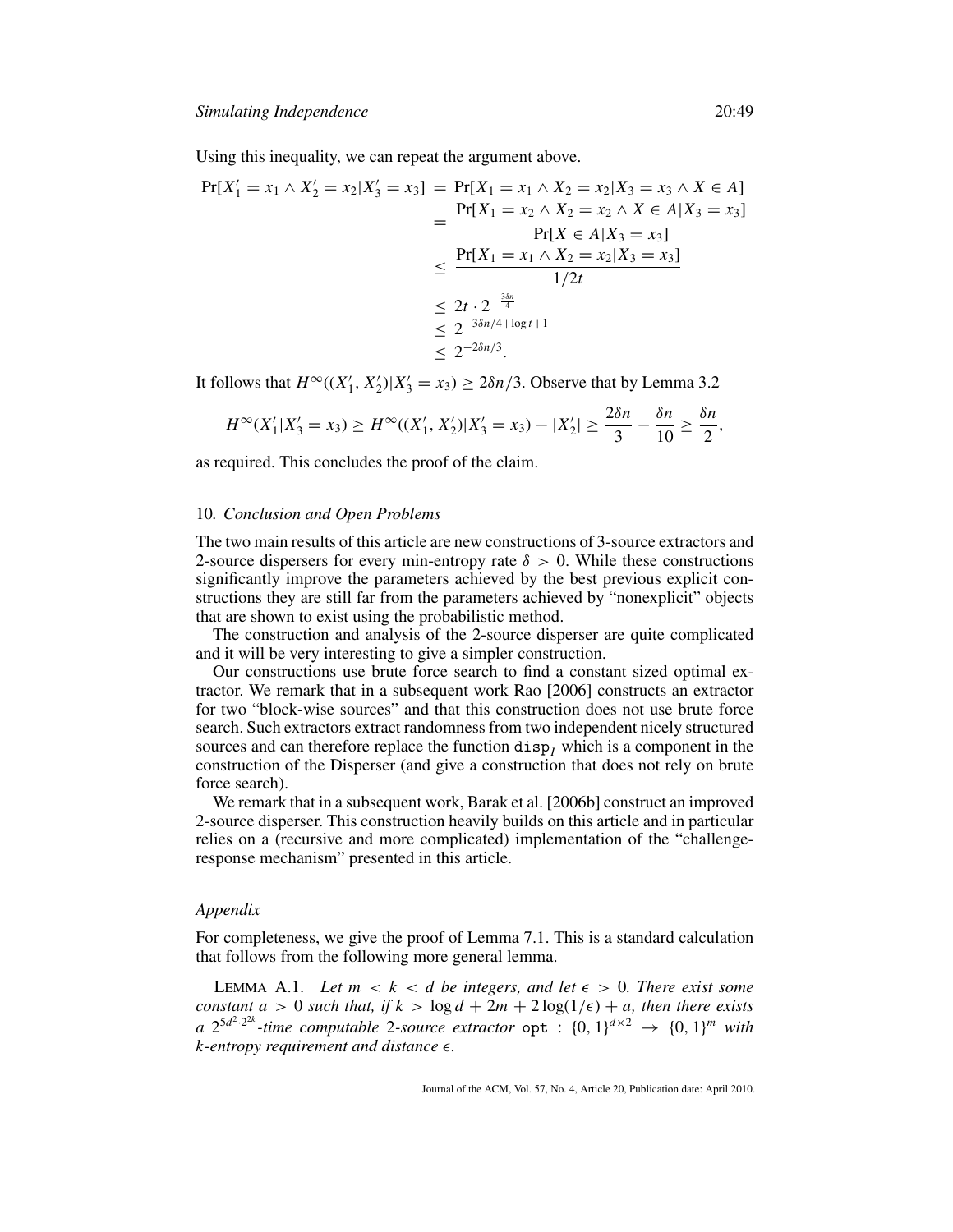PROOF. We first give a probabilistic argument that such an extractor exists, and then find it by brute force. Let  $M = 2^m$ ,  $D = 2^d$  and  $K = 2^k$ . Let A be a randomly chosen  $D \times D$  matrix with entries in  $\{0, 1\}^m$ , where the  $D^2m$  bits used as an entries of *A* are  $K^2m$ -wise independent. We show that with positive probability the function  $opt(x, y) = A_{x,y}$  is an extractor with the required parameters. We say that *R* is a *rectangle* if  $R \in \binom{[D]}{K} \times \binom{[D]}{K}$ . We first show that for every rectangle *R*, nonzero  $v \in \{0, 1\}^m$  and  $\epsilon > 0$ 

$$
\Pr\left[\left|\sum_{(i,j)\in R}(-1)^{}\right|>K^2\epsilon/M\right]
$$

For every  $(i, j) \in R$  and nonzero  $v \in \{0, 1\}^m$ , define a random variable  $B_{ij} =$  $(-1)^{(-A_{ij},y>}$  and let  $B = \sum_{(i,j)\in R} B_{ij}$ . Note that  $\mathbb{E}[B] = 0$ . Moreover, since every  $K^2$  entries of *A* are independent, we have the independence of variables  $B_{ij}$ . Therefore, the Chernoff bound implies that  $Pr\left[|B| > \epsilon K^2/M\right] < e^{-\Omega(\frac{\epsilon^2 K^2}{M^2})}$ .

We say that *A* passes *R* and *v* if  $\left| \sum_{(i,j)\in R} (-1)^{}\right| \leq K^2 \epsilon / M$ . By a union bound over all rectangles and nonzero vectors, we get that the probability that there exist a rectangle *R* and nonzero  $\nu$  such that *A* does not pass *R* and  $\nu$  is bounded by

$$
\binom{D}{K}^2 \cdot M \cdot e^{-\Omega(\frac{\epsilon^2 K^2}{M^2})} \leq 2^{3Kd - \Omega(\frac{\epsilon^2 K^2}{M^2})}.
$$

It is easy to verify that there exists some constant  $c > 0$  such that the right side of the above inequality is smaller than one when  $K \geq \frac{cdM^2}{\epsilon^2}$ . This holds for  $k > \log d + 2m + 2 \log(1/\epsilon) + O(1)$ . Thus, there exists a matrix *A'* which passes all rectangles and all vectors *v*. Let  $opt(x, y) = A'_{x,y}$ . We now verify that  $opt$  is a 2sample extractor with  $k$ -entropy requirement and distance  $\epsilon$ . It is sufficient consider only pairs of independent sources where each component is a flat distribution. Each such pair of sources is uniformly distributed over some rectangle *R*. Fix such an *R* and let *Y* denote the output distribution of opt on *R*. For every nonzero  $v \in \{0, 1\}^m$ we have that the expected bias of *Y* in *v* is  $|\mathbb{E}[(-1)^{}]| \leq \epsilon/M$ . Thus, the distribution *Y* is  $\epsilon/M$ -biased and by the Vazirani XOR-lemma (see, e.g., Goldreich [1995]), we have that *Y* is  $\epsilon$ -close to uniform. (In fact, it also would have followed if *Y* were only  $\epsilon / \sqrt{M}$ -biased.) This shows that opt indeed is an extractor.

To find a matrix that passes all rectangles and vectors we go over all possible matrices *A* in the appropriate sample space. There are efficient constructions of such a space that are of size  $(D^2m)^{K^2m}$ . For each matrix, we check all rectangles and vectors, altogether  $\binom{D}{K}^2 \cdot M$  choices. Finally, for each such choice, we check whether (1) holds in time  $K^2m$ . Thus, the total time we need is bounded by

$$
(D^2m)^{K^2m} \cdot {D \choose K}^2 \cdot M \cdot K^2m \le 2^{3d^2 \cdot 2^{2k} + d \cdot 2^{k+1} + m + 3k} \le 2^{5d^2 \cdot 2^{2k}}.\quad \Box
$$

ACKNOWLEDGMENTS. We are grateful to Amnon Ta-Shma for helpful comments that significantly improved the presentation.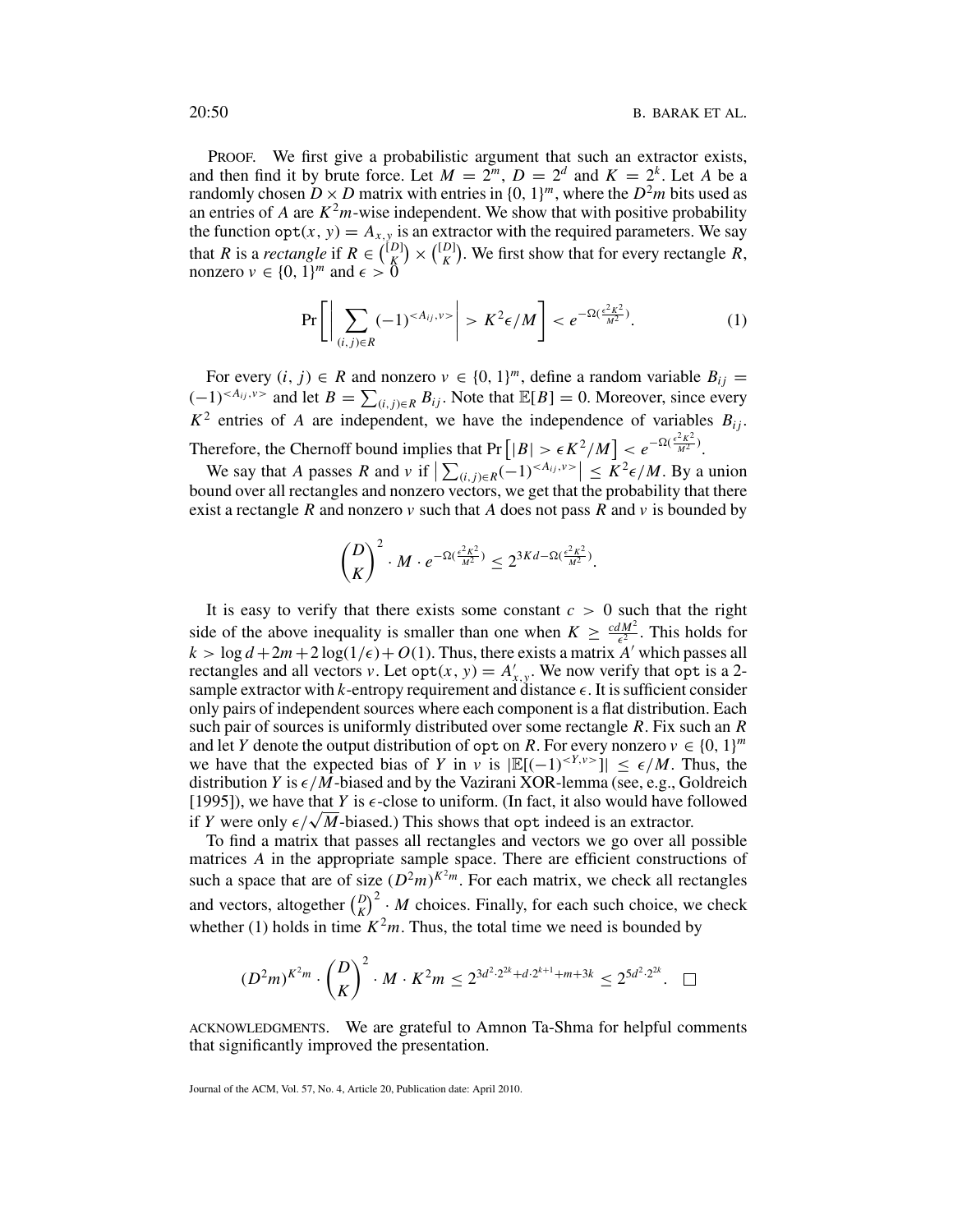#### REFERENCES

- BARAK, B., IMPAGLIAZZO, R., AND WIGDERSON, A. 2006a. Extracting randomness using few independent sources. *SIAM J. Comput 36,* 4, 1095–1118. (Preliminary version in FOCS '04).
- BARAK, B., RAO, A., SHALTIEL, R., AND WIGDERSON, A. 2006b. 2-source dispersers for sub-polynomial entropy and ramsey graphs beating the Frankl-Wilson construction. In *Proceedings of the 38th Annual ACM Symposium on Theory of Computing*. 671–680.
- BARAK, B., SHALTIEL, R., AND TROMER, E. 2003. True random number generators secure in a changing environment. In *Proceedings of the Workshop on Cryptographic Hardware and Embedded Systems (CHES)*. Lecture Notes in Computer Science, vol. 2779. Springer-Verlag, Berlin, Germany. 166–180.
- BEN OR, M. AND LINIAL, N. 1989. Collective coin flipping. *ADVCR: Advances in Computing Research 5*. BLUM, M. 1986. Independent unbiased coin flips from a correlated biased source—A finite state markov chain. *Combinatorica 6,* 2, 97–108.
- BOURGAIN, J. 2005. More on the sum-product phenomenon in prime fields and its applications. *Int. J. Numb. Theory 1*, 1–32.
- BOURGAIN, J., KATZ, N., AND TAO, T. 2004. A sum-product estimate in finite fields, and applications. *Geom. Funct. Anal. 14,* 1, 27–57.
- CAPALBO, M., REINGOLD, O., VADHAN, S., AND WIGDERSON, A. 2002. Randomness conductors and constant-degree lossless expanders. In *Proceedings of the 34th Annual ACM Symposium on Theory of Computing (STOC)*. ACM, New York, 659–668.
- CHOR, B., AND GOLDREICH, O. 1988. Unbiased bits from sources of weak randomness and probabilistic communication complexity. *SIAM J. Comput. 17,* 2, 230–261.
- CHOR, B., GOLDREICH, O., HASTAD, J., FRIEDMAN, J., RUDICH, S., AND SMOLENSKY, R. 1985. The bit extraction problem of t-resilient functions (preliminary version). In *Proceedings of the 26th Annual Symposium on Foundations of Computer Science.* IEEE Computer Society Press, Los Alamitos, CA, 396–407.
- COHEN, A., AND WIGDERSON, A. 1989. Dispersers, deterministic amplification, and weak random sources. In *Proceedings of the 30th Annual Symposium on Foundations of Computer Science.* IEEE Computer Society Press, Los Alamitos, CA, 14–19.
- DODIS, Y., ELBAZ, A., OLIVEIRA, R., AND RAZ, R. 2004. Improved randomness extraction from two independent sources. In *Proc. of 8th International Workshop on Randomization*.
- DODIS, Y., AND SPENCER, J. 2002. On the (non)universality of the one-time pad. In *Proceedings of the 43rd Annual Symposium on Foundations of Computer Science.* IEEE Computer Society Press, Los Alamitos, CA, 376–388.
- FRANKL, P., AND WILSON, R. M. 1981. Intersection theorems with geometric consequences. *Combinatorica 1,* 4, 357–368.
- GABIZON, A., RAZ, R., AND SHALTIEL, R. 2006. Deterministic extractors for bit-fixing sources by obtaining an independent seed. *SIAM J. Comput. 36,* 4, 1072–1094. (Preliminary version in FOCS '04).
- GABIZON, A., AND SHALTIEL, R. 2008. Increasing the output length of zero-error dispersers. In *Proceedings of the APPROX-RANDOM*. Lecture Notes in Computer Science, vol. 5171. Springer-Verlag, Berlin, Germany, 430–443.
- GOLDREICH, O. 1995. Three xor-lemmas An exposition. ECCC Report TR95-056.
- GURUSWAMI, V., UMANS, C., AND VADHAN, S. 2009. Unbalanced expanders and randomness extractors from Parvaresh–Vardy codes. *J. ACM 56,* 4, 20. (Preliminary version in CCC '07).
- KAMP, J., AND ZUCKERMAN, D. 2007. Deterministic extractors for bit-fixing sources and exposureresilient cryptography. *SIAM J. Comput. 36,* 5, 1231–1247. (Preliminary version in STOC '06).
- KATZ, N., AND SHEN, C. 2009. Garaev's inequality in finite fields not of prime order. Preprint, Arxiv:math/0703676.
- LU, C.-J., REINGOLD, O., VADHAN, S., AND WIGDERSON, A. 2003. Extractors: optimal up to constant factors. In *Proceedings of the 35th Annual ACM Symposium on Theory of Computing (STOC)*. ACM, New York, 602–611.
- MCINNES, J. L., AND PINKAS, B. 1990. On the impossibility of private key cryptography with weakly random keys. In *Proceedings of Crypto '90*. Lecture Notes in Computer Science, vol. 537. Springer-Verlag, Berlin, Germany, 421–436.
- MOSSEL, E., AND UMANS, C. 2002. On the complexity of approximating the VC dimension. *J. Comput. Syst. Sci. 65,* 4, 660–671. (Preliminary version in CCC '01).
- PUDLAK, P. 2006. On explicit ramsey graphs and estimates on the numbers of sums and products. In *Topics in Discrete Mathematics, Algorithms Combin.* Vol. 26. Springer-Verlag, Berlin, Germany, 169–175.